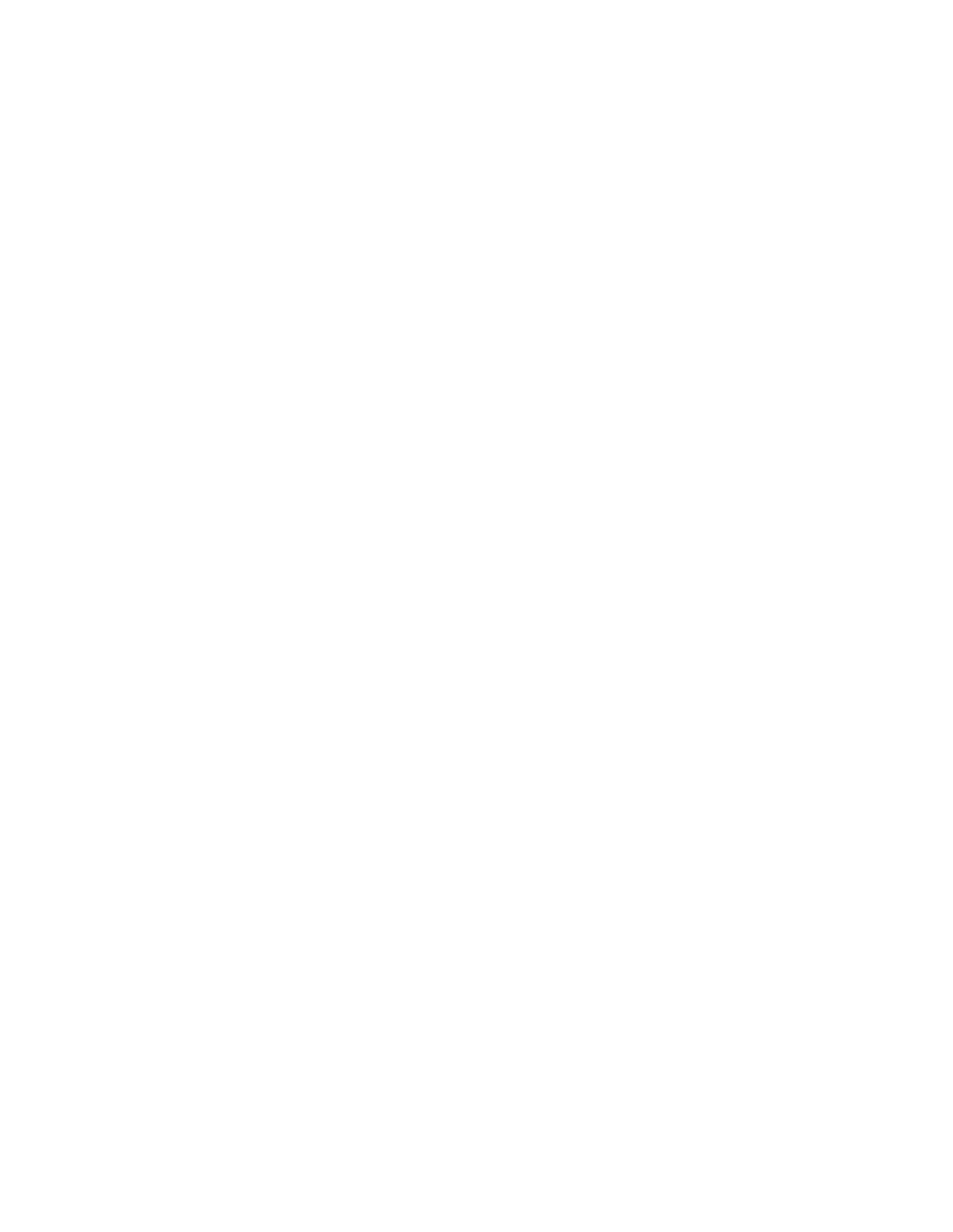# **TH 20 ANNUAL REPORT 2013-14**

#### **BOARD OF DIRECTORS**

Mr. Shankar T. Ahuja Chairman Mr. Anil S. Ahuja Managing Director Mr. Prakash B. Ahuja **Director** Mr. Sunil S. Ahuja **Director** Mr. Arvindkumar P. Thakkar Director Ms. Karuna Advani **Director** 

#### **BANKERS**

AXIS Bank Limited HDFC Bank Ltd.

#### **AUDITORS**

M/s. T. K. Tekwani & Co. Chartered Accountants, Ahmedabad.

#### **INTERNAL AUDITORS**

M/s. Harish V. Gandhi & Co. Chartered Accountants, Ahmedabad.

#### **COMPANY LAW CONSULTANT**

M/s. Kashyap R. Mehta & Associates, Company Secretaries, Ahmedabad.

#### **REGISTERED OFFICE**

Near Bank of Baroda, Anil Starch Mill Road, Naroda Road, Ahmedabad-380 025.

### **FLOUR MILL UNIT**

Plot 1 & 2, Ambica Industrial Estate, Post : Iyava, Taluka-Sanand, Dist : Ahmedabad - 382 110.

#### **REGISTRAR AND SHARE TRANSFER AGENTS**

M/s. Link Intime (India) Private Limited Unit No 303, 3<sup>rd</sup> floor Shoppers Plaza V, Opp. Municipal Market, Behind Shoppers Plaza II, Off. C. G. Road, Ahmedabad – 380 009.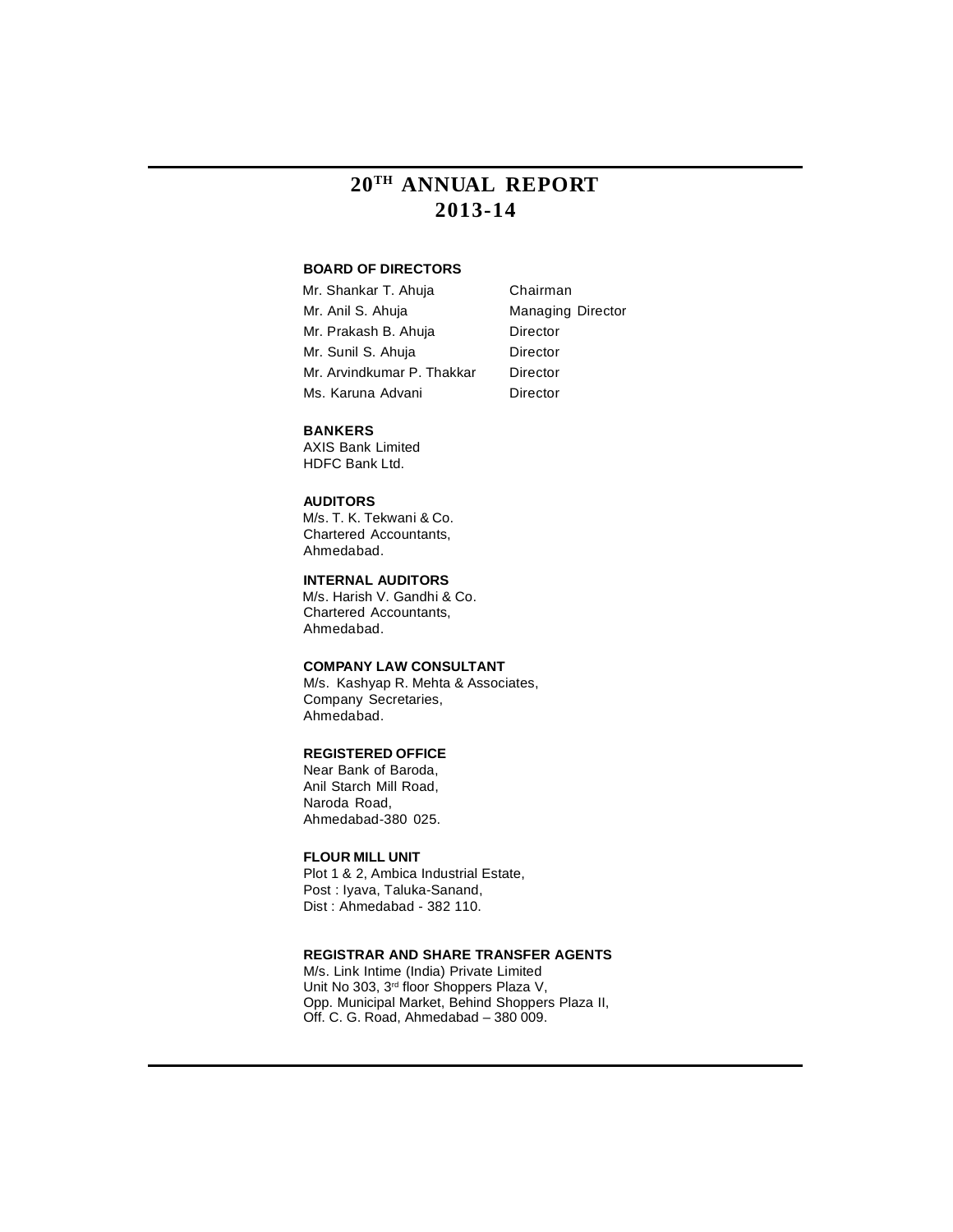

| <b>CONTENTS</b>                    | PAGE NO.  |
|------------------------------------|-----------|
| Notice                             | $1 - 8$   |
| Directors' Report                  | $9 - 13$  |
| Corporate Governance Report        | $14-20$   |
| Compliance Certificate             | $21 - 24$ |
| Management Discussion and Analysis | 25        |
| Independent Auditors' Report       | 26-28     |
| <b>Balance Sheet</b>               | 29        |
| Statement of Profit and Loss       | 30        |
| <b>Cash Flow Statement</b>         | 31        |
| Notes on Accounts                  | 32-40     |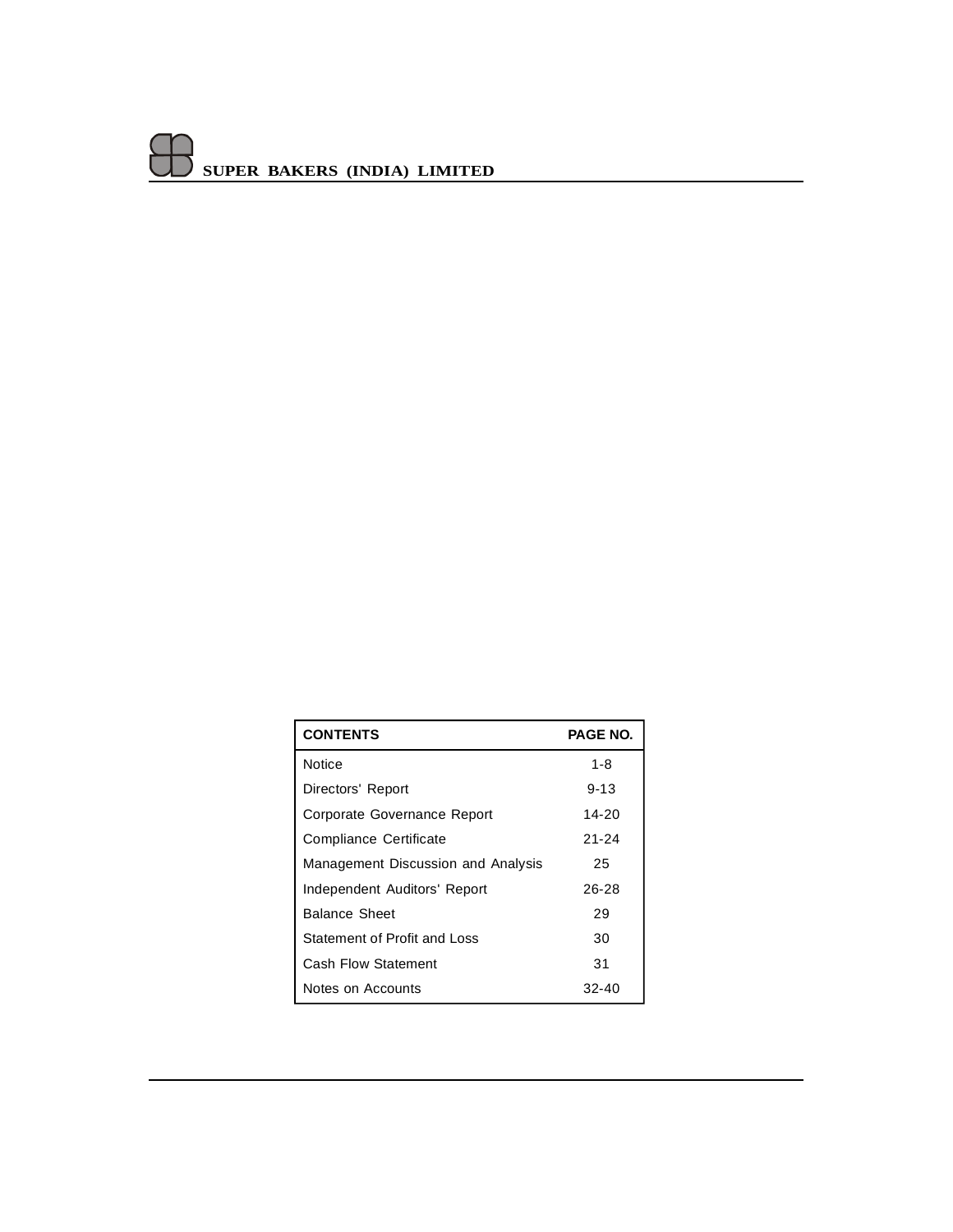### **NOTICE**

NOTICE is hereby given that the 20<sup>TH</sup> ANNUAL GENERAL MEETING of the Members of SUPER BAKERS **(INDIA) LIMITED** will be held as scheduled below:

| Date         | : 27 <sup>th</sup> September, 2014                                                                                              |
|--------------|---------------------------------------------------------------------------------------------------------------------------------|
| Day          | : Saturday                                                                                                                      |
| Time         | : 1.00 p.m.                                                                                                                     |
| <b>Place</b> | : At the Registered Office of the Company at:<br>Near Bank Of Baroda, Anil Starch Mill Road,<br>Naroda Road, Ahmedabad- 380 025 |

to transact the following business:

#### **ORDINARY BUSINESS:**

- 1. To receive, consider and adopt Audited Statement of Profit and Loss for the year ended  $31<sup>st</sup>$  March, 2014 and the Balance Sheet as on that date along with Directors' Report and Auditors' Report thereon.
- 2. To appoint a Director in place of Mr. Sunil Shankar Ahuja (DIN 00064612), who retires by rotation in terms of Section 152(6) of the Companies Act, 2013 and, being eligible, offers himself for re appointment.
- 3. To appoint Statutory Auditors to hold office from the conclusion of this Annual General Meeting till the conclusion of the next Annual General Meeting and to fix their remuneration.

#### **SPECIAL BUSINESS:**

4. To consider and, if thought fit, to pass with or without modification(s), the following Resolution as an **Ordinary Resolution:**

"RESOLVED THAT pursuant to provisions of Sections 149, 150 and 152 read with Schedule IV of the Companies Act, 2013 and the Companies (Appointment and Qualifications of Directors) Rules, 2014 (including any statutory modification(s) or re-enactment thereof for the time being in force) and Clause 49 of the Listing Agreement, Mr. Arvindkumar P. Thakkar (DIN – 00277501), an Independent Director of the Company, who was appointed as an Additional Director pursuant of Section 161 of the Companies Act, 2013 and in accordance with the Articles of Association of the Company and whose term of office expires at this Annual General Meeting and in respect of whom the Company has received a notice in writing under Section 160 of the Companies Act, 2013 from a member proposing his candidature for the office of the Director, be and is hereby appointed as an Independent Director of the Company to hold office for a period of 5 (five) consecutive years for a term from the conclusion of this  $20<sup>th</sup>$  Annual General Meeting upto the conclusion of the  $25<sup>th</sup>$  Annual General Meeting to be held in the calendar year 2019."

5. To consider and, if thought fit, to pass with or without modification(s), the following Resolution as an **Ordinary Resolution:**

"RESOLVED THAT pursuant to provisions of Sections 149, 150 and 152 read with Schedule IV of the Companies Act, 2013 and the Companies (Appointment and Qualifications of Directors) Rules, 2014 (including any statutory modification(s) or re-enactment thereof for the time being in force) and Clause 49 of the Listing Agreement, Ms. Karuna Advani (DIN – 02235834), an Independent woman Director of the Company, who was appointed as a Director liable to retire by rotation and in respect of whom the Company has received a notice in writing under Section 160 of the Companies Act, 2013 from a member proposing her candidature for the office of the Director, be and is hereby appointed as an Independent Woman Director of the Company to hold office for a period of 5 (five) consecutive years for a term from the conclusion of this 20<sup>th</sup> Annual General Meeting upto the conclusion of the 25<sup>th</sup>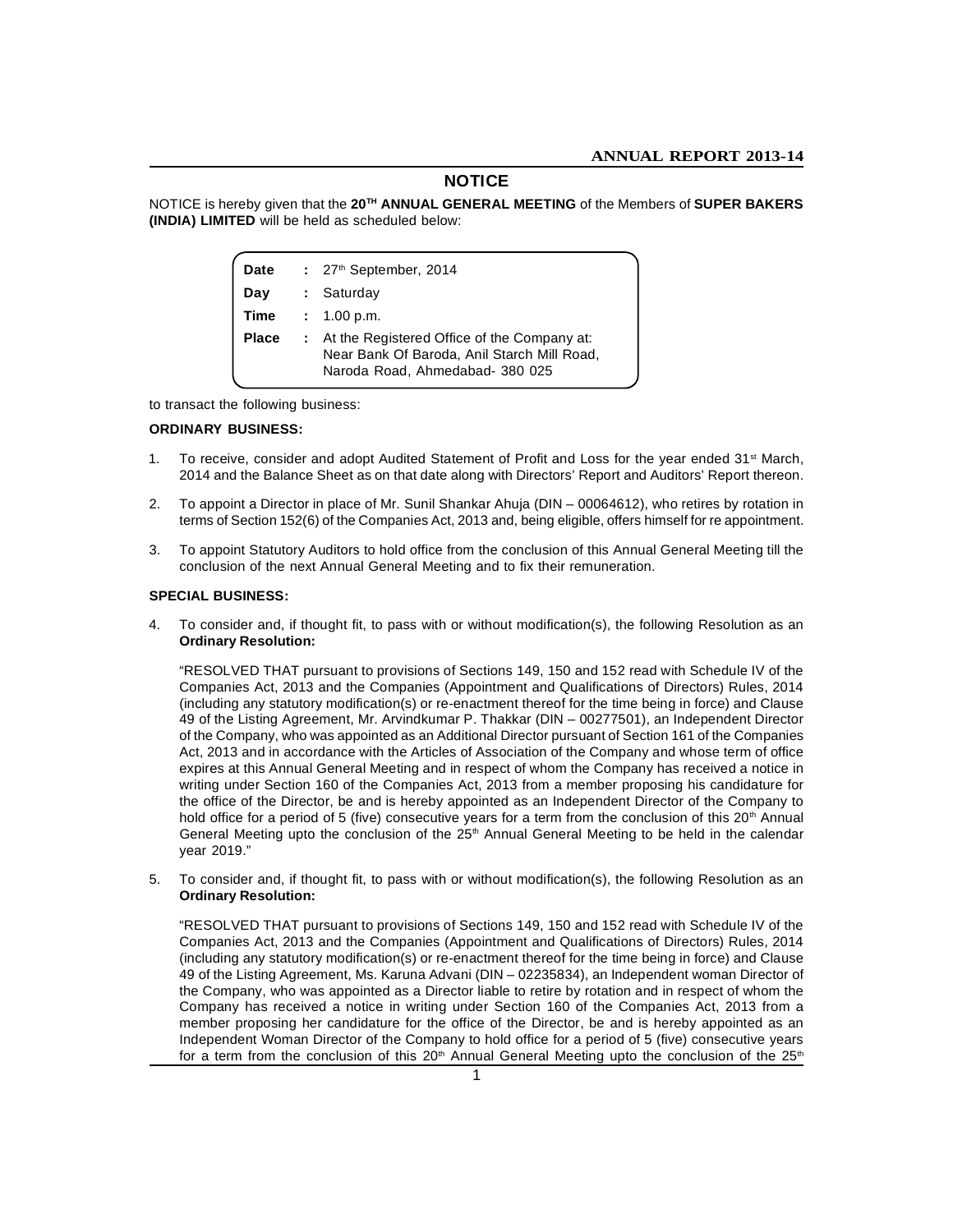Annual General Meeting to be held in the calendar year 2019."

6. To consider and if thought fit, to pass with or without modification(s), the following resolution as a **Special Resolution**:

"RESOLVED THAT in supersession of the ordinary resolution passed at the 19<sup>th</sup> Annual General Meeting of the Company held on  $23<sup>rd</sup>$  September, 2013 and pursuant to provisions of section 180(1)(c) and other applicable provisions, if any, of the Companies Act, 2013 and rules made thereunder (including any statutory modification(s) or re-enactment thereof for the time being in force), consent of the Company be and is hereby accorded to the Board of Directors of the Company to borrow monies for the purpose of business of the Company from any Bank, Financial Institution or any person, such sum or sums of monies as they may deem necessary, notwithstanding the fact that the monies so borrowed and the monies borrowed from time to time apart from temporary loans obtained by the Company exceed the aggregate of the paid up capital of the Company and its free reserves i.e. reserves not set apart for any specific purpose, provided that the total outstanding amount of such borrowings shall not exceed Rs. 100 Crores (Rupees One Hundred Crores only) over and above the aggregate of the paid up capital of the Company and its free reserves at any time."

**7**. To consider and if thought fit, to pass with or without modification(s), the following resolution as a **Special Resolution**:

"RESOLVED THAT in supersession of the Ordinary Resolution passed at the 19<sup>th</sup> Annual General Meeting of the Company held on  $23<sup>rd</sup>$  September, 2013, the consent of the Company be and is hereby accorded under Section 179 and Section 180(1)(a) and other applicable provisions of the Companies Act, 2013, to the creation by the Board of Directors on behalf of the Company of such mortgages, charges, hypothecations and floating charges in such form and such manner as may be agreed to between the Board of Directors and the Company's lenders on all or any of the movable & immovable properties of the Company both present and future of every nature and kind whatsoever and the undertaking of the Company in certain events, to secure term loans/ working capital facilities/External Commercial Borrowings/ Debentures/ any other form of finance etc. not exceeding Rs. 100 Crores (Rupees One Hundred Crores only) at any one point of time from Financial Institutions/Banks and other agencies/ parties/person with interest thereon, commitment charges, liquidated damages, charges, expenses and other monies, such mortgages and/or charges already created or to be created in future by the Company in such manner as may be thought expedient by the Board of Directors."

"RESOLVED FURTHER THAT the Board of Directors of the Company be and are hereby authorized to finalize the documents for creating the aforesaid mortgages and/or charges and to do all such acts, things and matters as may be necessary for giving effect to the above resolution."

Near Bank of Baroda, Anil Starch Mill Road, Ahmedabad-380 025. **Anil S. Ahuja** Date: 29<sup>th</sup> July, 2014. **Managing Director Managing Director** 

**Registered Office : By Order of the Board**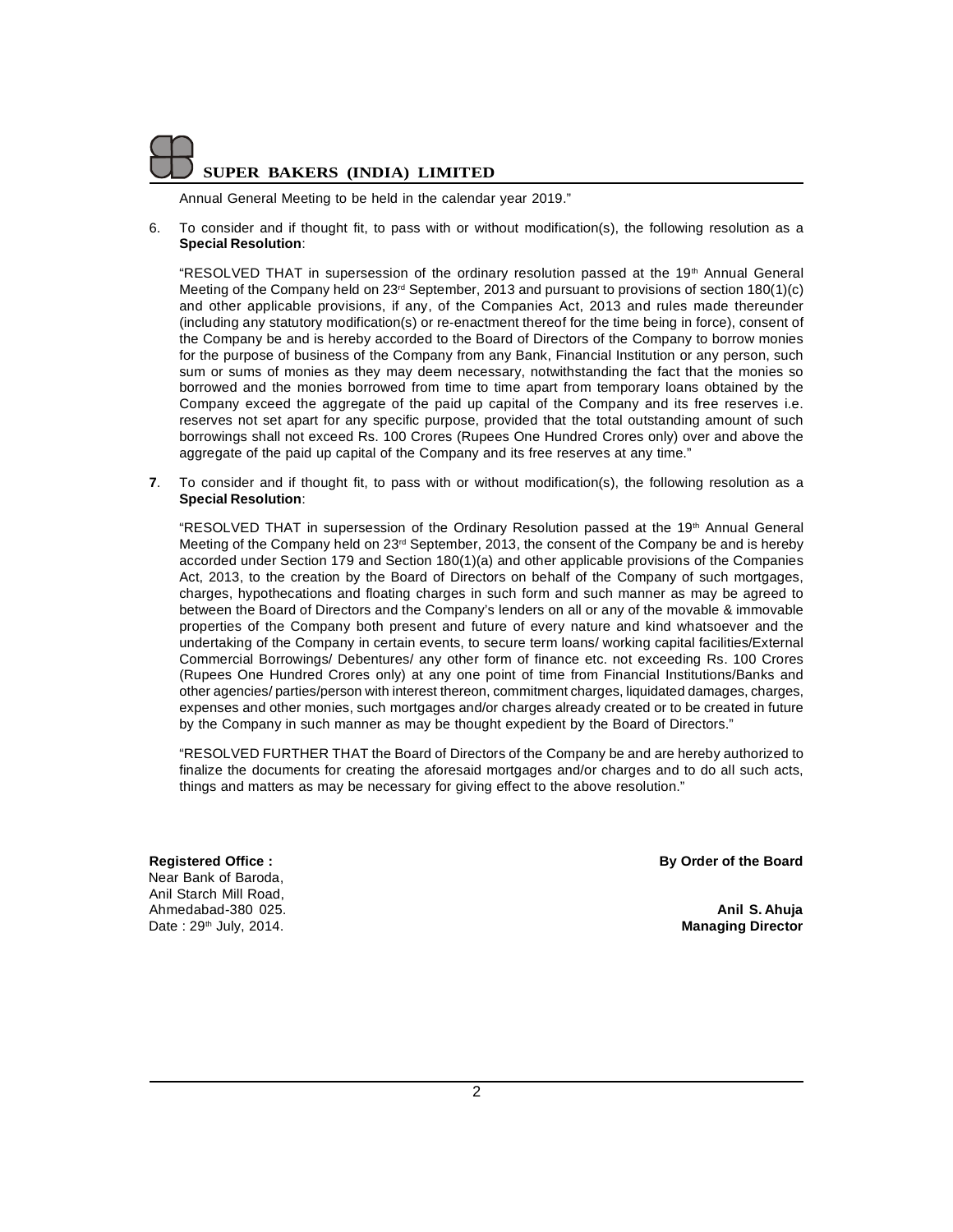#### **NOTES:**

- 1. The Explanatory Statement, pursuant to provisions of section 102 of the Companies Act, 2013 and rules made thereunder, in respect of the business under Item Nos. 4 to 7 of the Notice is annexed hereto.
- 2. The Register of Members and Share Transfer Books will remain closed from 12<sup>th</sup> September, 2014 to  $27<sup>th</sup>$  September, 2014 (both days inclusive) for the purpose of Annual General Meeting.
- 3. A MEMBER ENTITLED TO ATTEND AND VOTE AT THE MEETING IS ENTITLED TO APPOINT ONE OR MORE PROXIES TO ATTEND AND VOTE INSTEAD OF HIMSELF, ON A POLL ONLY AND SUCH PROXY NEED NOT BE A MEMBER OF THE COMPANY. A PERSON CAN ACT AS PROXY ON BEHALF OF MEMBERS NOT EXCEEDING 50 (FIFTY) AND HOLDING IN THE AGGREGATE NOT MORE THAN TEN PER CENT OF THE TOTAL SHARE CAPITAL OF THE COMPANY.

The instrument of Proxy in order to be effective, should be deposited at the Registered Office of the Company, duly completed and signed, not less than 48 hours before the commencement of the meeting. A Proxy form is sent herewith. Proxy form submitted on behalf of the Companies, Societies, etc. must be supported by an appropriate resolution / authority, as applicable.

- 4. Corporate members intending to send their authorised representatives to attend the Meeting are requested to send to the Company, a certified copy of Board Resolution / Authorisation document authorising their representative to attend and vote on their behalf at the Meeting.
- 5. Brief resume of Directors including those proposed to be appointed / re-appointed, nature of their expertise in specific functional areas, names of companies in which they hold directorships and memberships / chairmanships of Board Committees, shareholding and relationships between directors inter-se as stipulated under Clause 49 of the Listing Agreement with the Stock Exchanges, are provided in the Corporate Governance Report forming part of the Annual Report. The Directors have furnished the requisite declarations for their appointment / re-appointment.
- 6. The Securities and Exchange Board of India (SEBI) has mandated the submission of Permanent Account Number (PAN) by every participant in securities market. Members holding shares in electronic form are, therefore, requested to submit the PAN to their DPs with whom they are maintaining their demat accounts and members holding shares in physical form to the Company / RTA.
- 7. The members are requested to intimate to the Company, queries, if any, at least 10 days before the date of the meeting to enable the management to keep the required information available at the meeting.
- 8. Pursuant to Section 72 of the Companies Act, 2013, shareholders holding shares in physical form may file nomination in the prescribed Form SH-13 and for cancellation / variation in nomination in the prescribed Form SH-14 with the Company's Registrar and Transfer Agent. In respect of shares held in electronic / demat form, the nomination form may be filed with the respective Depository Participant.
- 9. The members are requested to bring duly filled attendance slip alongwith their copy of Annual Report at the Meeting.
- 10. All documents referred to in the accompanying Notice and the Explanatory Statement shall be open for inspection at the Registered Office of the Company during normal business hours on all working days between 11.00 A.M. and 1.00 P.M. except Sundays, up to and including the date of the Annual General Meeting of the Company.

#### **11. VOTING THROUGH ELECTRONIC MEANS**

A. In accordance with provisions of Section 108 of the Companies Act, 2013 read with the Companies (Management and Administration) Rules, 2014 the business proposed for the ensuing Annual General Meeting, may be transacted through electronic voting system and the Company is providing facility for voting by electronic means ("e-voting") to its members.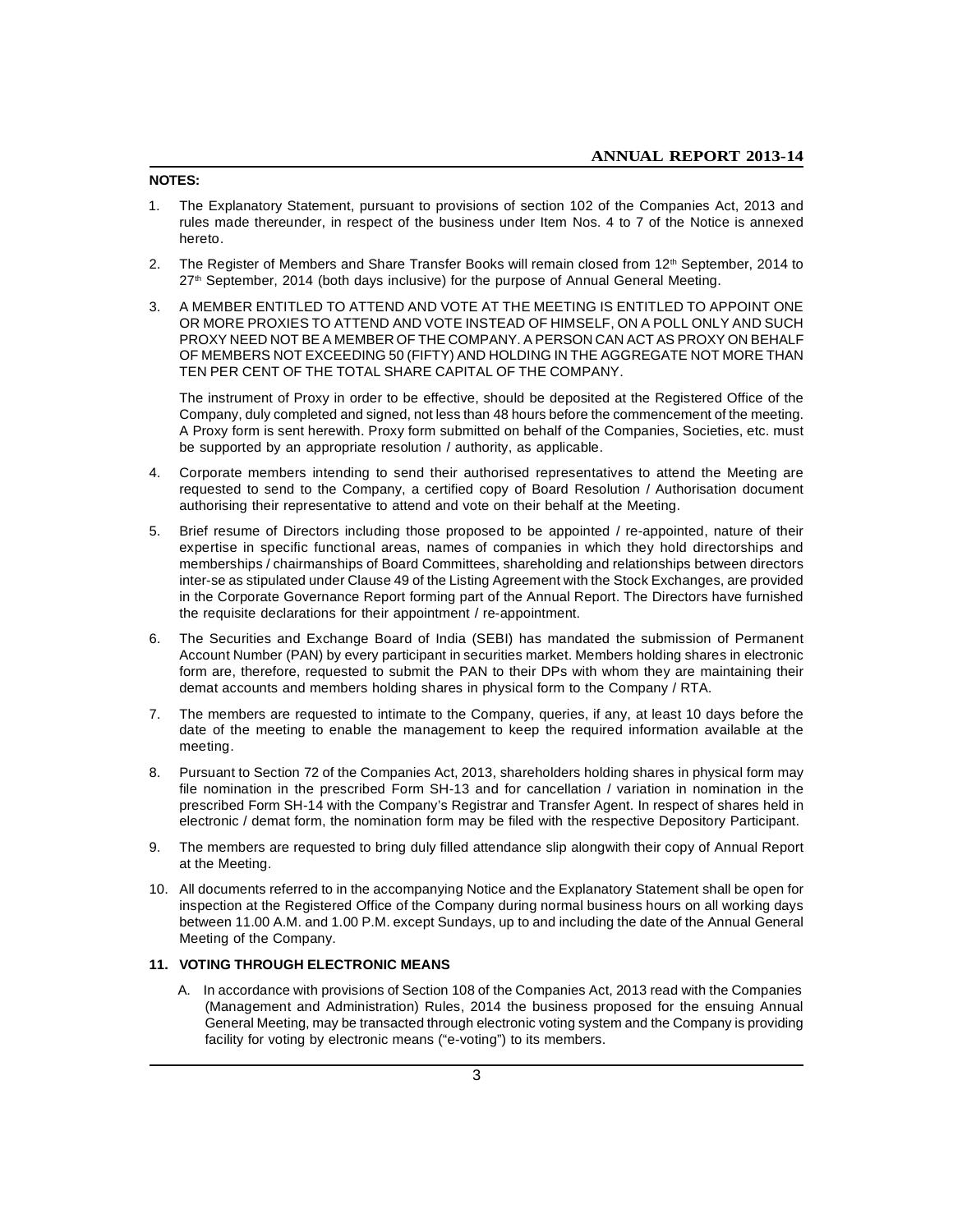- B. The Company has engaged the services of National Securities Depository Limited ("NSDL") to provide e-voting facilities and for security and enabling the members to cast their vote in a secure manner.
- C. It may be noted that this e-voting facility is optional. The e-voting facility will be available at the link https://www.evoting.nsdl.com during the following voting period.

#### Commencement of e-voting: From Saturday, the 20<sup>th</sup> September, 2014 at 10.00 a.m. (IST)

#### **End of e-voting: Monday, the 22<sup>nd</sup> September, 2014 at 06.00 p.m. (IST)**

E-voting shall not be allowed beyond 6.00 p.m. (IST) of  $22<sup>nd</sup>$  September, 2014. During the e-voting period, Shareholders of the Company, holding shares either in physical form or in dematerialized form, as on the cut off date may cast their vote electronically. The cut off date for the limited purpose of e-voting is  $8<sup>th</sup>$  August, 2014.

- D. The login ID and password for e-voting along with process, manner and instructions for e-voting is being sent to the members who have not registered their e-mail IDs with the Company along with physical copy of the notice.
- E. Those members who have registered their e-mail IDs with the Company / their respective Depository Participants are being forwarded the login ID and password for e-voting along with process, manner and instructions by e-mail.
- F. The Company has, in compliance with Rule 20 of the (Management and Administration) Rules, 2014, appointed **Mr. Kashyap R. Mehta, Proprietor, M/s. Kashyap R. Mehta & Associates, Company Secretaries, Ahmedabad as Scrutinizer** (as consented by them to be appointed as scrutinizer) for conducting the electronic Process in a fair and transparent manner.
- G. Electronic voting, processes, terms and conditions of Voting and general guidelines for shareholders participating through e-voting:

Shareholders may also refer the Frequently Asked Questions (FAQs) for Shareholders and evoting user manual for Shareholders available at the Downloads Section of www.evoting.nsdl.com in addition to the following information.

| 1. | Business may be transacted by<br>electronic voting;                                                                                                                         | All Resolutions mentioned in the notice may be<br>transacted by means of electronic voting within<br>the time specified below.                                                                                                          |
|----|-----------------------------------------------------------------------------------------------------------------------------------------------------------------------------|-----------------------------------------------------------------------------------------------------------------------------------------------------------------------------------------------------------------------------------------|
| 2. | The date of completion of sending of<br>notices                                                                                                                             | The notice dispatch will be completed 25 days<br>prior to the date of annual general meeting.                                                                                                                                           |
| 3. | The date and time of commencement<br>of voting through electronic means;                                                                                                    | Saturday, the 20 <sup>th</sup> September, 2014 at 10.00 a.m.<br>(IST)                                                                                                                                                                   |
| 4. | The date and time of end of voting<br>through electronic means;                                                                                                             | Monday, the 22 <sup>nd</sup> September, 2014 at 06.00 p.m.<br>(IST)                                                                                                                                                                     |
| 5. | No voting after closing date & time<br>of electronic voting                                                                                                                 | E-Voting shall not be allowed beyond 6.00 p.m.<br>(IST) on 22nd September, 2014                                                                                                                                                         |
| 6. | Website address on which the notice<br>is displayed                                                                                                                         | www.evoting.nsdl.com                                                                                                                                                                                                                    |
| 7. | Contact details of the Company and<br>Share Registrar & Transfer Agent of<br>the Company, responsible to address<br>the grievances connected with the<br>electronic voting; | Company: - Super Bakers (India) Limited<br>Email: super@supershuddhatta.com<br>Share Registrar - Link Intime (I) Private Limited<br>Email: :- Santosh.jaiswal@linkintime.co.in<br>Contact No.: (022) 2596 3838<br>Fax.: (022) 2594 6969 |

#### a. **E-voting schedule for shareholders**: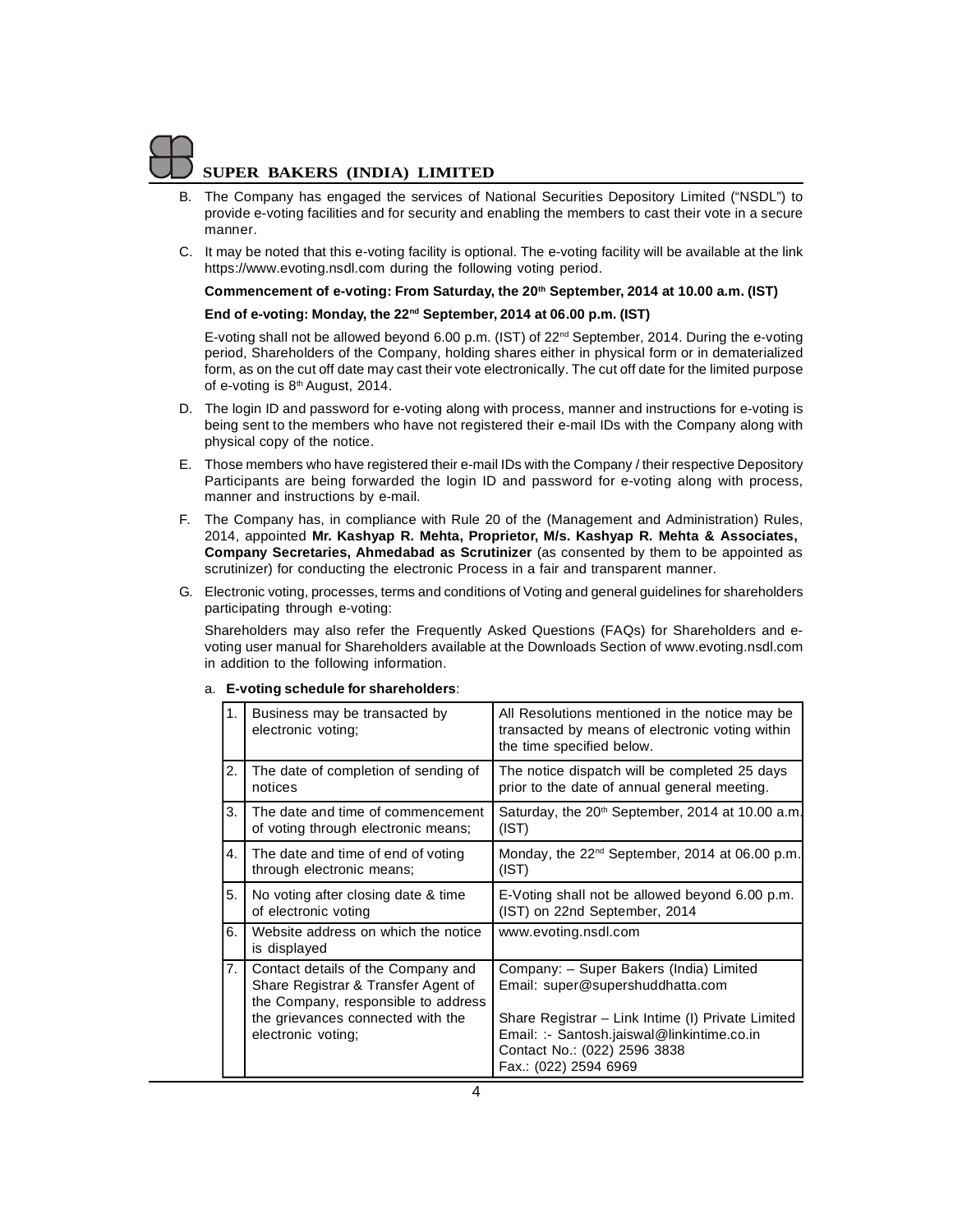- b. The Company has tied up with NSDL for e-voting on resolutions and accordingly, the NSDL and our Share Registrar– Link Intime India Private Limited shall arrange for providing the information on shareholders login ID and create a facility for generating password and for keeping security and casting of vote in a secure manner;
- c. In case of any queries or issues regarding e-voting, shareholder may refer the frequently asked questions (FAQs) for Shareholders and e-voting user manual for shareholders available at the Downloads section of www.evoting.nsdl.com or write email to evoting@nsdl.co.in.
- d. If shareholder has already registered with NSDL for e-voting, then shareholder can use his/her existing user ID and password/PIN for casting his/her vote.
- e. A member may exercise his right to vote at any general meeting by electronic means in accordance with the provisions of these rules.
- f. The Resolution(s) and the Explanatory Statement(s) setting out the material facts and the reasons thereof are given hereunder for your consideration and necessary action.
- g. If a Shareholder has voted through e-voting facility, he is not allowed to vote in person at the ensuing general meeting of the company. If a Shareholder votes through e-voting facility and also votes at the meeting, the votes cast through e-voting shall only be considered.
- h. In case of Members who are entitled to vote but have not exercised their right to vote by electronic means, the Chairman of the Company may order a poll on his own motion in terms of Section 109 of the Companies Act, 2013 for the businesses specified in the accompanying Notice. For abundant clarity, in the event of poll, please note that the Members who have exercised their right to vote by electronic means shall not be eligible to vote by way of poll at the Meeting.
- i. The further instructions on e-voting are as under:
	- (i) The Notice of the 20<sup>th</sup> AGM of the Company inter alia indicating the process and manner of e-voting process along with printed Attendance Slip, Ballot form and Proxy Form is being dispatched to all the Members. Initial password is provided as below in the cover letter at the end of the attendance slip.

EVEN (E Voting Event Number) USER ID PASSWORD/PIN

- (ii) NSDL shall also be sending the User-ID and Password to those members whose shareholding is in the dematerialized format and whose email addresses is registered with the Company/Depository Participants(s). For members who have not registered their email address, can use the details as provided above.
- (iii) Launch internet browser by typing the following URL: https://www.evoting.nsdl.com
- (iv) Click on Shareholder Login
- (v) Put user ID and password as initial password noted in step (i) above. Click Login.
- (vi) Password change menu appears. Change the password with new password of your choice with minimum 8 digits/ characters or combination thereof. Note new password. It is strongly recommended not to share your password with any other person and take utmost care to keep your password confidential.
- (vii) Home page of e-voting opens. Click on e-Voting: Active Voting Cycles.
- (viii) Select "EVEN" of Super Bakers (India) Limited
- (ix) Now you are ready for e-Voting as Cast Vote page opens
- (x) Cast your vote by selecting appropriate option and click on "Submit" and also "Confirm" when prompted.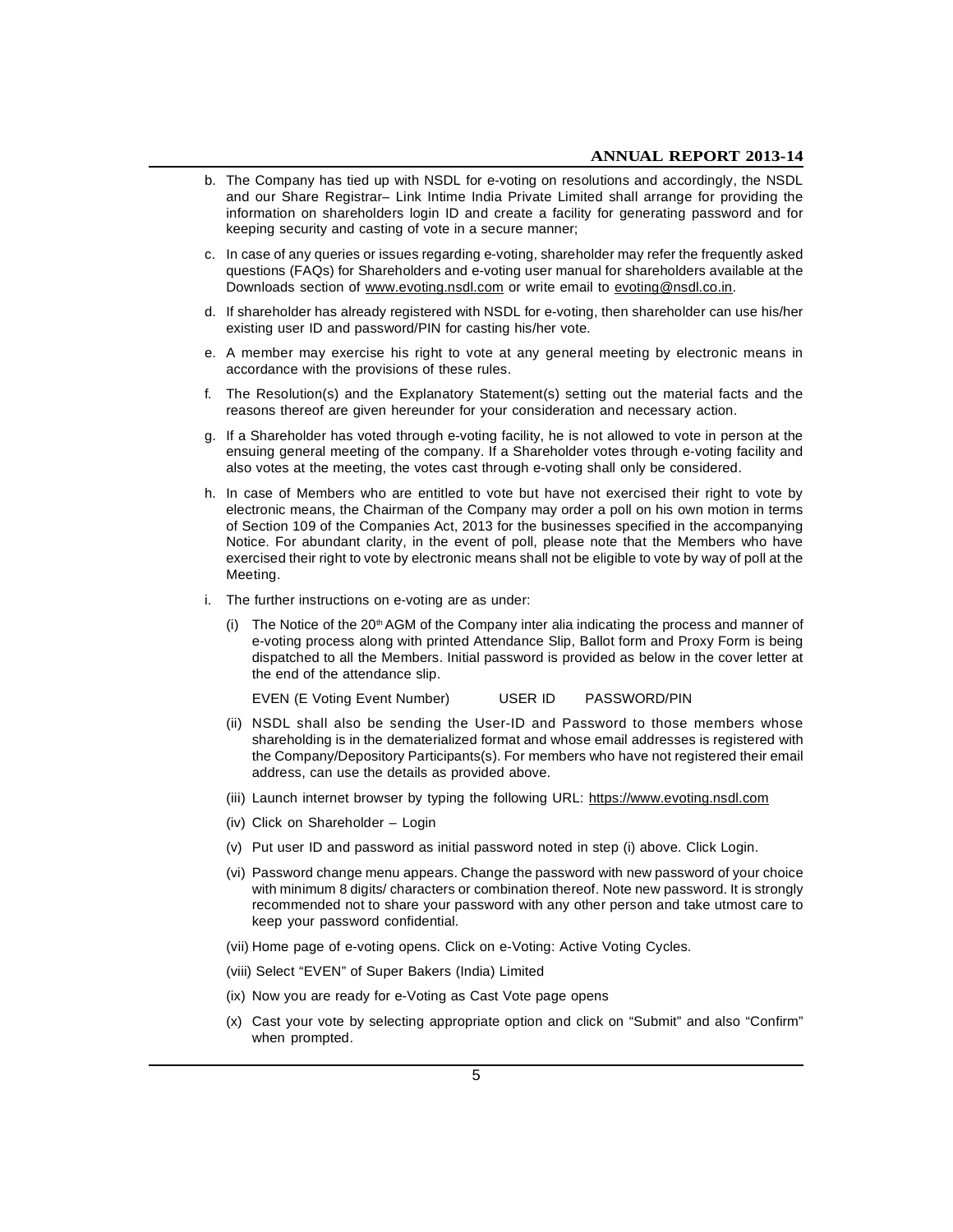(xi) Upon confirmation, the message "Vote cast successfully" will be displayed

(xii) Once you have voted on the resolution, you will not be allowed to modify your vote

- (xiii)Institutional shareholders (i.e. other than individuals, HUF, NRI etc.) are required to send scanned copy (PDF/JPG Format) of the relevant Board Resolution/ Authority letter etc. together with attested specimen signature of the duly authorized signatory (ies) who are authorized to vote, to the Scrutinizer through e-mail- kashyaprmehta@hotmail.com, super@supershuddhatta.com, with a copy marked to evoting@nsdl.co.in.
- j. If you are already registered with NSDL for e-voting then you can use your existing user ID and password for casting your vote.
- k. During the e-voting period shareholders of the Company, holding shares either in physical form or in dematerialized form, as on the cut-off date of  $8<sup>th</sup>$  August, 2014, may cast their vote electronically. Please note that the e-voting module shall be disabled by NSDL for voting after the closing time and date of e voting. Once the vote on a resolution is cast by the shareholder, the shareholder shall not be allowed to change it subsequently.
- l. The voting rights of Shareholders shall be in proportion to their shares of the paid up equity share capital of the Company.
- m. Shareholders of the Company, holding shares in any form viz. physical form or demat, as on the cut-off date and not casting their vote electronically, may only cast their vote at the Annual General Meeting.
- n. The Scrutinizer shall within a period of not exceeding three (3) working days from the conclusion of the e-Voting period unlock the votes in the presence of atleast two (2) witnesses not in the employment of the Company and make a Scrutinizer's Report of the votes cast in favour or against, if any, forthwith to the Chairman of the Company.
- o. The results of the voting (e-voting and physical voting) will be announced within 48 hours of the conclusion of 20<sup>th</sup> Annual General Meeting to be held on 27<sup>th</sup> September, 2014.

#### **ANNEXURE TO THE NOTICE**

#### **EXPLANATORY STATEMENT PURSUANT TO SECTION 102 OF THE COMPANIES ACT, 2013 IN RESPECT O TH F SPECIAL BUSINESSES MENTIONED IN THE NOTICE OF 20 ANNUAL GENERAL MEE TH TING DATED 29 JULY, 2014.**

#### **In respect of Item No. 4:**

Pursuant to provisions of section 161 of the Companies Act, 2013 (hereinafter referred to as the Act) and pursuant to the Articles of Association of the Company, the Board of Directors of the Company appointed Mr. Arvindkumar P. Thakkar as an Additional Director with effect from 29<sup>th</sup> July, 2014. Mr. Arvindkumar P. Thakkar is an Independent Director on the Board of the Company.

Pursuant to Section 161 of the Companies Act, 2013 and in accordance with the Articles of Association of the Company, Mr. Arvindkumar P. Thakkar holds office only upto the date of this Annual General Meeting of the Company. A notice has been received from a member along with deposit of requisite amount under Section 160 of the Act proposing Mr. Arvindkumar P. Thakkar as a candidate for the office of the Director of the Company.

Mr. Arvindkumar P. Thakkar is not disqualified from being appointed as Director in terms of section 164 of the Act and has given his consent to act as Director. Section 149 of the Act, inter alia, stipulates the criteria of independence should a Company propose to appoint an Independent Director on its Board. As per the provisions of the said section, an Independent Director can hold office for a term up to five consecutive years on the Board of a Company and he shall not be included in determining the total number of Directors liable to retire by rotation.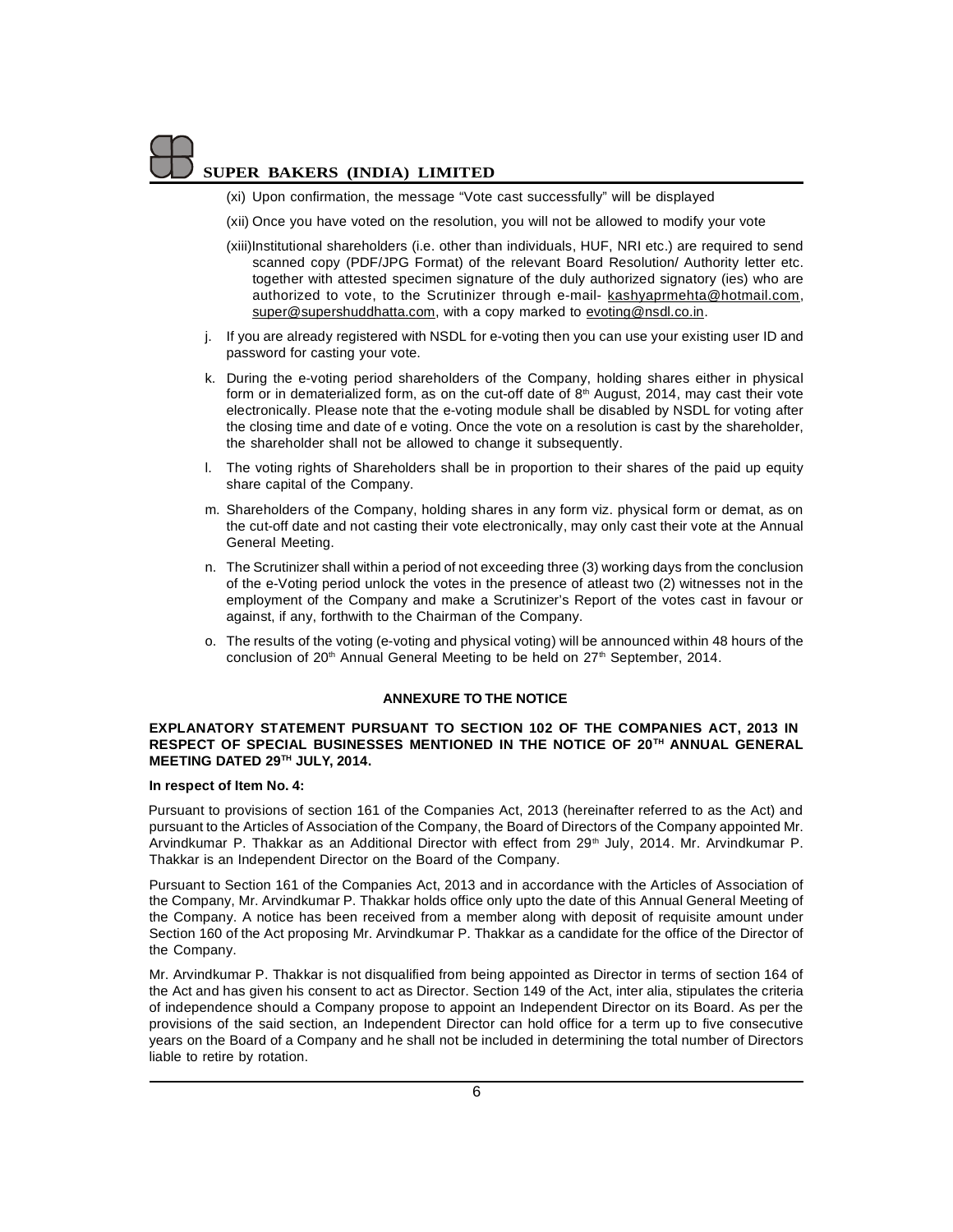The Company has received a declaration from Mr. Arvindkumar P. Thakkar that he meets with criteria of independence as prescribed both under section 149(6) of the Act and clause 49 of the Listing Agreement. Mr. Arvindkumar P. Thakkar possesses appropriate skills, experience and knowledge in the field of Management and Administration. Brief resume of Mr. Arvindkumar P. Thakkar, nature of his expertise in specific functional areas and names of the Companies in which he holds directorships and memberships / chairperson of the Board / Committees, shareholding and relationship between Directors inter se, as stipulated under clause 49 of the Listing Agreement with the Stock Exchanges, are provided in the Corporate Governance Report forming part of the Annual Report.

In the opinion of the Board, Mr. Arvindkumar P. Thakkar fulfills the conditions specified in the Act and rules made thereunder for his appointment as an Independent Director of the Company.

Keeping in view of his vast experience and knowledge, the Board considers that his association would be of immense benefit to the Company and it is desirable to continue to avail the services of Mr. Arvindkumar P. Thakkar as an Independent Director.

Save and except Mr. Arvindkumar P. Thakkar, none of the Directors and Key Managerial Personnel of the Company and their relatives is concerned or interested, financially or otherwise, in the resolution set out at item No. 4.

This explanatory statement may also be regarded as a disclosure under clause 49 of the Listing Agreement with the Stock Exchanges.

#### **In respect of Item No. 5:**

Ms. Karuna Advani is an Independent Woman Director on the Board of the Company. She was appointed on the Board at its meeting held on 31<sup>st</sup> January, 2006.

Ms. Karuna Advani was appointed as a Director liable to retire by rotation. In terms of section 149 and other applicable provisions of the Companies Act, 2013 (hereinafter referred to as the Act), which are made applicable from April 1, 2014, Ms. Karuna Advani being eligible and offering herself for appointment, is proposed to be appointed as an Independent Woman Director for five consecutive years for a term up to the conclusion of the 25<sup>th</sup> Annual General Meeting in the calendar year 2019. A notice has been received from a member along with deposit of requisite amount under section 160 of the Act proposing Ms. Karuna Advani as a candidate for the office of Director of the Company.

Ms. Karuna Advani is not disqualified from being appointed as Director in terms of section 164 of the Act and has given her consent to act as Director. Section 149 of the Act, inter alia, stipulates the criteria of independence should a Company propose to appoint an Independent Woman Director on its Board. As per the provisions of the said section, an Independent Director can hold office for a term up to five consecutive years on the Board of a Company and he shall not be included in determining the total number of Directors liable to retire by rotation.

The Company has received a declaration from Ms. Karuna Advani that she meets with criteria of independence as prescribed both under section 149(6) of the Act and clause 49 of the Listing Agreement. Ms. Karuna Advani possesses appropriate skills and experience in the field of Finance and Corporate Law. Brief resume of Ms. Karuna Advani, nature of her expertise in specific functional areas and names of the Companies in which she holds directorships and memberships / chairmanships of the Board/Committees, shareholding and relationship between Directors inter se, as stipulated under clause 49 of the Listing Agreement with the Stock Exchanges, are provided in the Corporate Governance Report forming part of the Annual Report.

In the opinion of the Board, Ms. Karuna Advani fulfills the conditions specified in the Act and rules made thereunder for her appointment as an Independent Woman Director of the Company.

Keeping in view of her vast experience and knowledge, the Board considers that her continued association would be of immense benefit to the Company and it is desirable to continue to avail services of Ms. Karuna Advani as an Independent Woman Director.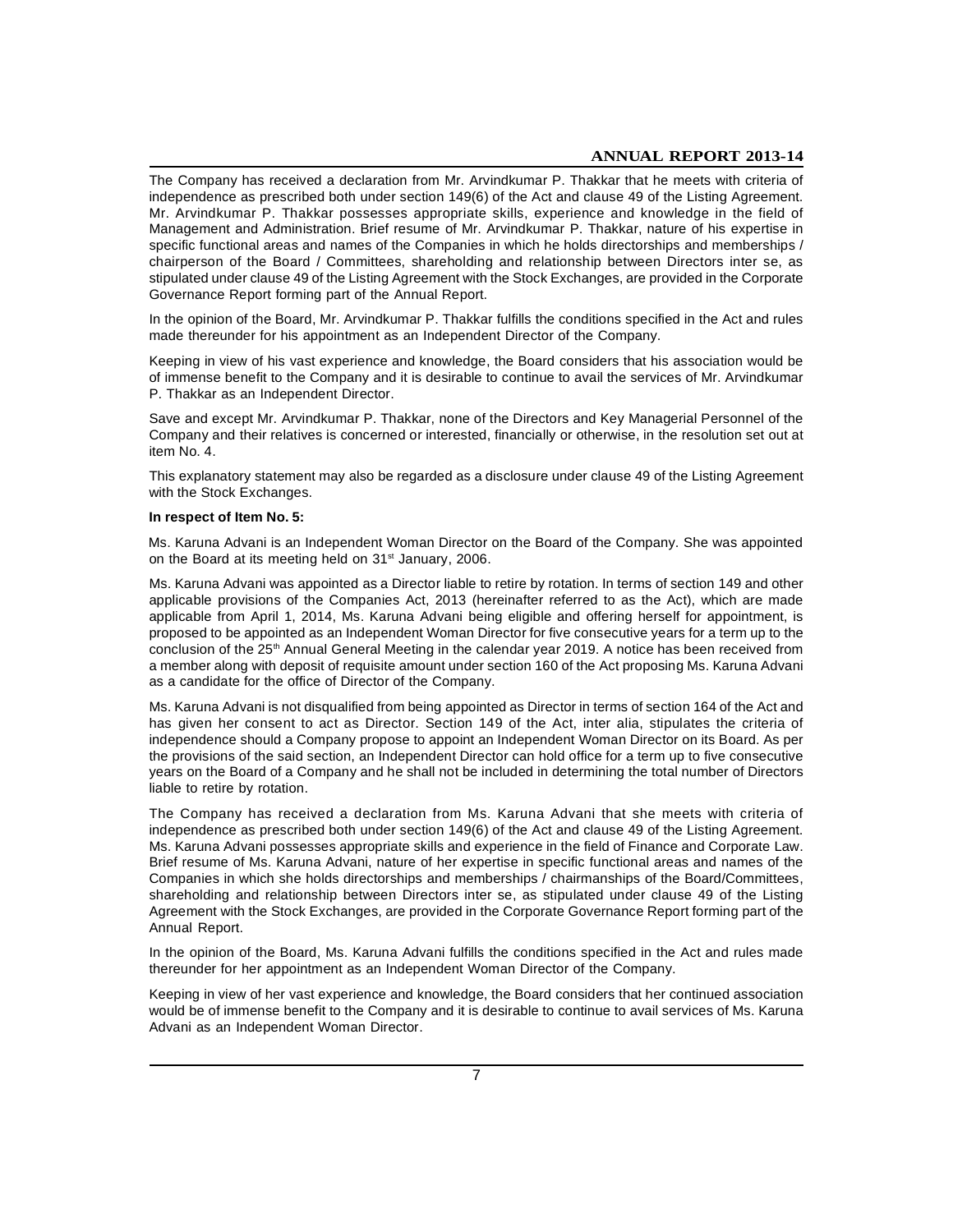

Save and except Ms. Karuna Advani, none of the Directors and Key Managerial Personnel of the Company and their relatives is concerned or interested, financially or otherwise, in the resolution set out at item No. 5.

This explanatory statement may also be regarded as a disclosure under clause 49 of the Listing Agreement with the Stock Exchanges.

#### **In respect of Item No. 6:**

The members of the Company at 19<sup>th</sup> Annual General Meeting held on 23rd September, 2013 approved by way of an Ordinary Resolution under section 293(1)(d) of the Companies Act, 1956 for borrowing over and above the aggregate of the paid-up share capital and free reserves of the Company provided that the total amount of such borrowings together with the amount already borrowed and outstanding at any point of time shall not be in excess of Rs.25 Crores (Rupees Twenty Five Hundred Crores only), of aggregate of the paidup share capital and free reserves of the Company.

Section 180(1)(c) of the Companies Act, 2013 effective from 12<sup>th</sup> September, 2013 requires that the Board of Directors shall not borrow money in excess of the Company's paid-up share capital and free reserves, apart from temporary loans obtained from the Company's Bankers, etc. in the ordinary course of business, except with the approval of the Company accorded by a Special Resolution.

The Company borrows funds from the Banks and Financial Institutions for its business and considering the growth of the business, the Board is of the opinion that the Company may require to borrow additional funds for both organic and inorganic growth. In view of the requirements of the increased borrowings and to comply with the requirements of section 180(1)(c) or other applicable provisions of the Companies Act, 2013, the members of the Company shall pass a Special Resolution as set out at item No. 6 of the Notice, to enable the Board of Directors to borrow in excess of the aggregate of the paid-up share capital and free reserves of the Company. Approval of the members is being sought to borrow the money up to Rs.100 Crores (Rupees One Hundred Crores only) in excess of the aggregate of the paid-up share capital and free reserves of the Company.

None of the Directors or Key Managerial Personnel of the Company and their relatives is concerned or interested, financially or otherwise, in the resolution set out in the item No. 6.

#### **In respect of Item No. 7:**

Section 180(1)(a) of the Companies Act, 2013 effective from 12<sup>th</sup> September, 2013 requires that the Board of Directors shall not sell, lease or otherwise dispose of the whole or substantially whole of the undertaking of the company. In view of the resolution relating to borrowing powers stated in Item No. 7, the Company may have to create further charges/mortgages in favour of the lenders. Therefore, a resolution enabling the Directors to create charges/mortgages on the movable/immovable properties of the Company to the extent of Rs.100 Crores (Rupees One Hundred Crores only) at any point of time is proposed.

Since the invocation of security / mortgage by the lender may be regarded as a disposal of the undertaking by the Company in favour of the Institutions / Banks, it is necessary for the members to pass a special resolution under Section 180(1)(a) of the Companies Act, 2013 before creation of the said charges / mortgages.

It is, therefore, necessary for the members to pass a Special Resolution under Section 180(1)(a) and other applicable provisions of the Companies Act, 2013, as set out at Item No.7 of this Notice, to enable to the Board of Directors to create charges/mortgages to secure the borrowings as mentioned in Item No. 7.

None of the Directors and Key Managerial Personnel of the Company and their relatives is concerned or interested, financial or otherwise, in the resolution set out at Item No. 7.

**Registered Office : By Order of the Board**

Near Bank of Baroda, Anil Starch Mill Road, Ahmedabad-380 025. **Anil S. Ahuja** Date: 29<sup>th</sup> July, 2014. **Managing Director Managing Director**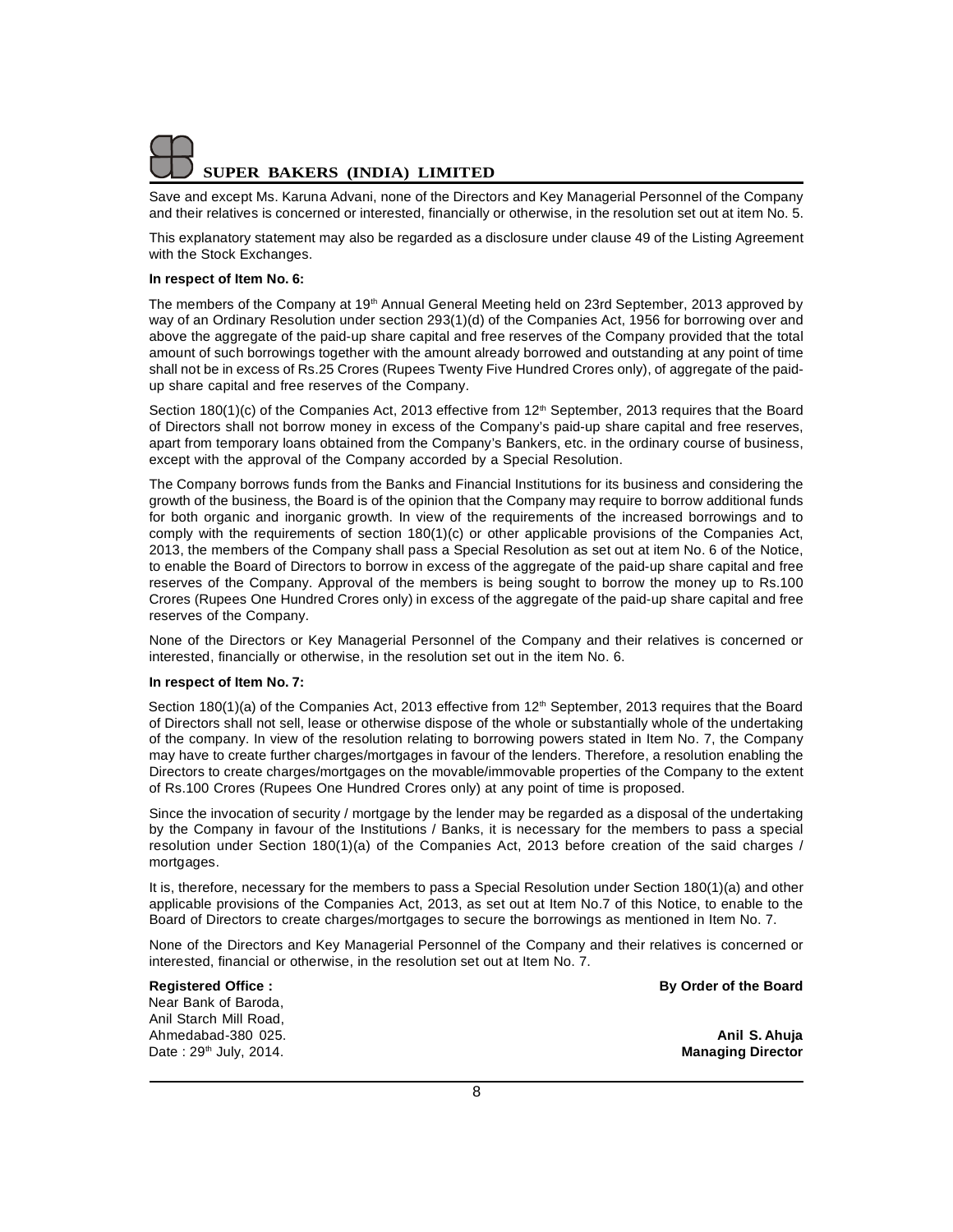# **DIRECTORS**' **REPORT**

Dear Shareholders,

The Directors present the 20<sup>TH</sup> ANNUAL REPORT together with the Audited Statement of Accounts for the Financial Year 2013-14 ended 31<sup>st</sup> March, 2014.

# **1. FINANCIAL RESULTS :**

|                                                       |         | (Rs. in Lacs) |
|-------------------------------------------------------|---------|---------------|
| <b>Particulars</b>                                    | 2013-14 | 2012-13       |
| Profit before Interest and Depreciation               | 24.84   | 31.29         |
| Less: Interest                                        | 6.98    | 6.46          |
| Profit before Depreciation                            | 17.87   | 24.83         |
| Less: Depreciation                                    | 14.06   | 19.98         |
| Profit before Tax                                     | 3.81    | 4.85          |
| Less: Provision for Taxation                          | 1.71    | 4.40          |
| (Add) / Less: Deferred Tax Assets / Liabilities       | 0.09    | (2.33)        |
| Less: Short Provision for the earlier years           | 3.06    |               |
| Profit / (Loss) after Tax                             | (1.05)  | 2.79          |
| Add: Opening (debit) balance of Profit & Loss Account | (18.44) | (21.23)       |
| (Debit) Balance carried to Balance Sheet              | (19.49) | (18.44)       |

#### **2. DIVIDEND:**

In view of the insufficient profit during the year as well as accumulated losses, the Board of Directors are unable to recommend any dividend on the Equity Shares for the year under review.

#### **3. PRODUCTION, SALES AND WORKING RESULTS:**

The production of Wheat Flour during the year under review was 8542 M.T. compared to 7792 M. T. during 2012-13. The Company has leased out its Plastic Packaging Unit. The Sales during the year under review stood at Rs. 1547 lacs compared to Rs. 1385 lacs during 2012-13.

Your Company has achieved during the year, Profit before Interest and Depreciation of Rs. 24.84 lacs as compared to Rs. 31.29 lacs during 2012-13. After charging finance cost and Depreciation, the Company has earned profit before tax of Rs. 3.81 lacs as compared to profit of Rs. 4.85 lacs during 2012-13. After providing for Taxation Rs. 1.71 lacs, Tax in respect of earlier years of Rs. 3.06 Lacs and deferred tax liabilities of Rs. 0.09 lacs, the loss after tax stood at Rs. 1.05 lacs compared to Profit of Rs. 2.79 lacs during 2012-13. After bringing forward debit balance of Profit and Loss accounts of Rs. 18.44 lacs, the debit balance of Rs. 19.49 lacs has been transferred to Balance Sheet.

#### **4. FUTURE PLANS:**

The retail marketing of consumer packing of 1 Kg., 2 Kg., 5 Kg. and 10 Kg. of 'Super Shudh Atta' Wheat Flour have earned expected results. The Company is in the process of strengthening the distribution channel so as to cover larger area of Gujarat. The Company is planning to enter in the retail marketing of consumer packing in other states also.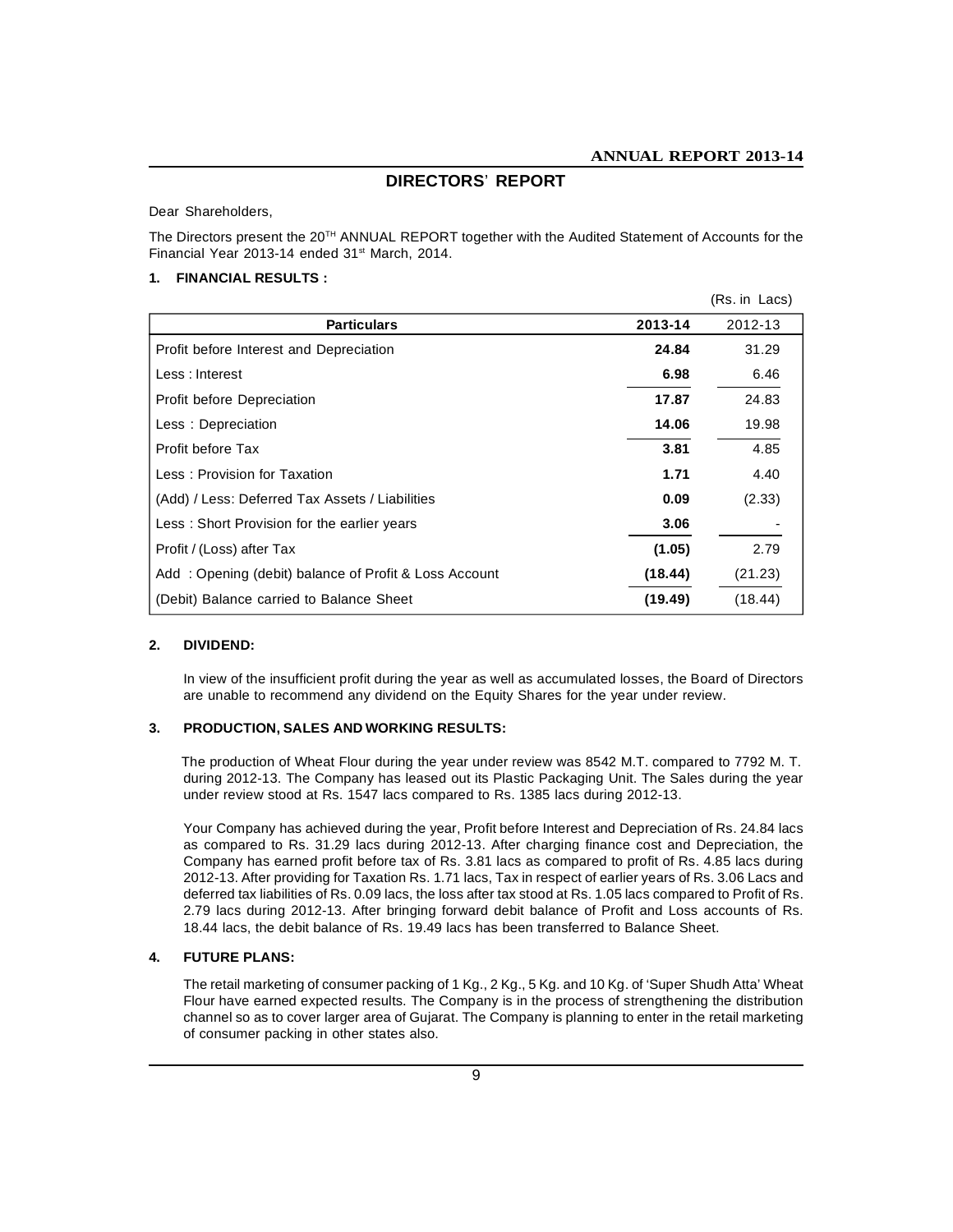#### **5. FINANCE:**

The Company has not availed any Working Capital Facilities. The Company is regular in payment of EMI to Axis Bank Limited and HDFC Bank Limited for Car loan.

#### **6. RESEARCH AND DEVELOPMENT:**

The Quality Control and R & D Department of your Company has shown satisfactory performance during the year under review.

#### **7. DIRECTORS:**

- 7.1 Mr. Arvindkumar P. Thakkar was appointed as Independent Director w.e.f. 29<sup>th</sup> July, 2014. One of your Directors, Mr. Ishwarlal B. Dewani resigned from the office of the Director w.e.f. 29<sup>th</sup> July, 2014
- 7.2 Mr. Arvindkumar P. Thakkar and Ms. Karuna Advani, being Independent Director, are being appointed for a term of 5 years as per provisions of the Companies Act, 2013.
- 7.3 Mr. Sunil S. Ahuja retires by rotation in terms of Articles 153 and 154 of the Articles of Association of the Company at this ensuing Annual General Meeting, being eligible, offers himself for reappointment.

#### **8. DIRECTORS'RESPONSIBILITY STATEMENT:**

Pursuant to the requirement of Section 217(2AA) of the Companies Act, 1956, withrespect to Directors' Responsibility Statement, it is hereby confirmed:

- (i) that in the preparation of the annual accounts, the applicable accounting standards had been followed along with proper explanation relating to material departures;
- (ii) that the Directors had selected such accounting policies and applied them consistently and made judgments and estimates that are reasonable and prudent, so as to give a true and fair view of the state of affairs of the Company at 31<sup>st</sup> March, 2014 being end of the financial year 2013-14 and of the loss of the Company for the year;
- (iii) that the Directors had taken proper and sufficient care for maintenance of adequate accounting records in accordance with the provisions of the Companies Act, 1956 for safeguarding the assets of the Company and for preventing and detecting fraud and other irregularities;
- (iv) that the Directors had prepared the annual accounts on a going concern basis.

#### **9. AUDIT COMMITTEE:**

The Board of Directors have re-constituted Audit Committee consisting of the following:

- 1. Ms. Karuna V. Advani Chairman
- 2. Mr. Arvindkumar P. Thakkar Member
- 3. Mr. Shankar T. Ahuja **Member**

#### **10. NOMINATION AND REMUNERATION COMMITTEE:**

The Board of Directors have re-constituted Nomination and Remuneration Committee consisting of the following:

- 1. Ms. Karuna V. Advani Chairman
- 2. Mr. Arvindkumar P. Thakkar Member
- 3. Mr. Shankar T. Ahuja **Member**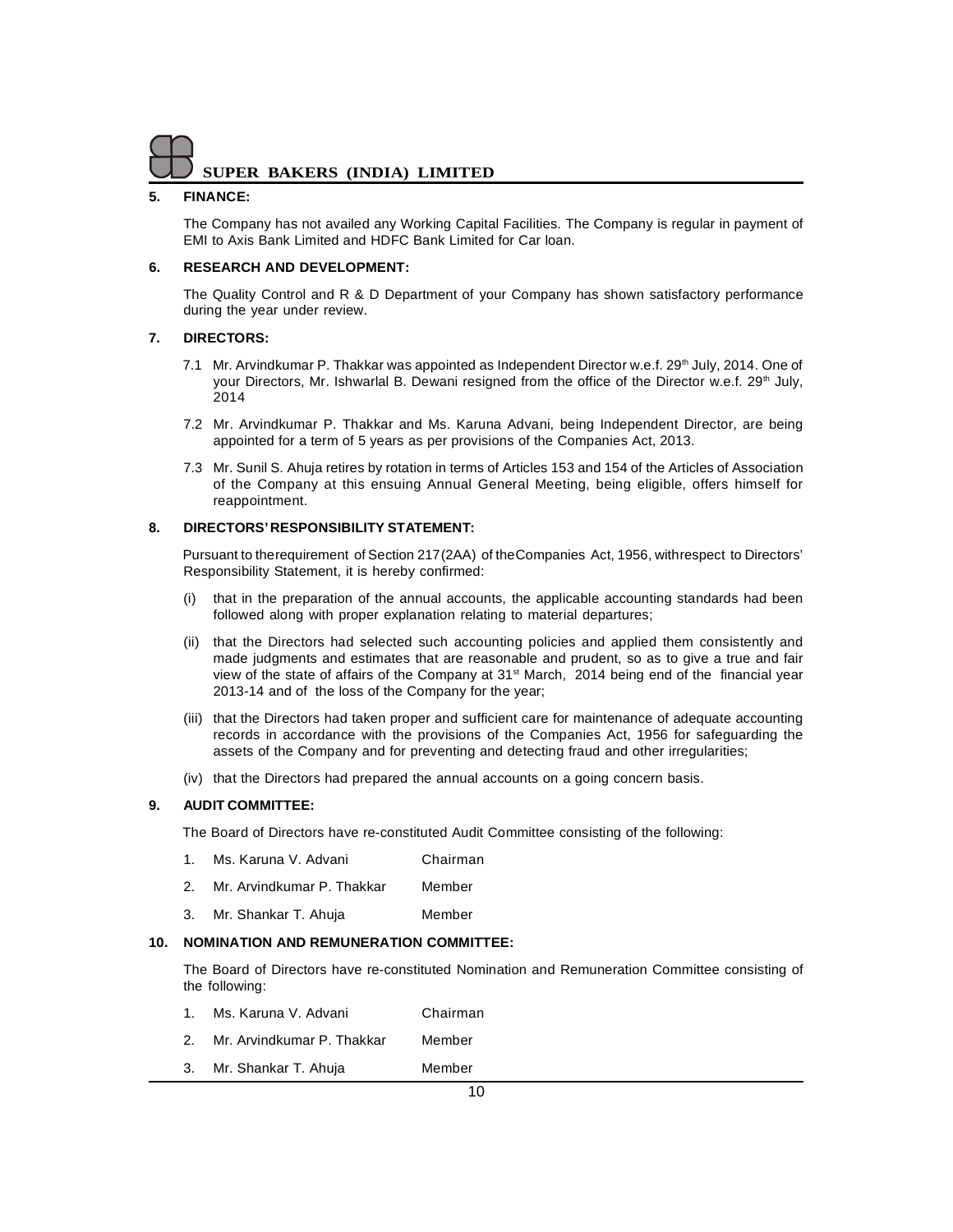#### **11. DEMATERIALISATION OF EQUITY SHARES:**

Shareholders have an option to dematerialise their shares with either of the depositories viz NSDL and CDSL. The ISIN allotted is INE897A01011.

#### **12. PERSONNEL AND H. R. D.:**

The industrial relations continued to remain cordial and peaceful and your Company continued to give ever increasing importance to training at all levels and other aspects of H. R. D.

#### **13. CORPORATE GOVERNANCE:**

As per Clause 49 of the Listing Agreement, the Management Discussion and Analysis Report and Report on Corporate Governance form part of this Annual Report. A certificate regarding compliance with the conditions of Corporate Governance as stipulated in clause 49 of the listing agreement is also appended to the Annual Report.

#### **14. COMPLIANCE CERTIFICATE UNDER THE COMPANIES ACT, 1956:**

Your Company has obtained Compliance Certificate as required under the Proviso to Section 383A of the Companies Act. 1956 from M/s. Kashyap R. Mehta & Associates, Company Secretaries, Ahmedabad which is attached to this Report.

#### **15. LISTING:**

The Equity Shares of the Company are listed on Ahmedabad Stock Exchange Limited, BSE Limited, Saurashtra Kutch Stock Exchange Limited (Rajkot), Vadodara Stock Exchange Limited and Jaipur Stock Exchange Limited. The Company is in the process of getting Equity Shares delisted from Ahmedabad, Saurashtra Kutch (Rajkot), Vadodara and Jaipur Stock Exchanges for which necessary approval from members has already been obtained. The Company is generally regular in payment of Annual Listing Fees. The Company has paid Listing fees up to the year 2014-15 to Ahmedabad Stock Exchange Limited and BSE Limited.

#### **16. GENERAL:**

#### 16.1 INSURANCE:

The Company's properties including building, plant and machinery, stocks, stores etc. continue to be adequately insured against risks such as fire, riot, strike, civil commotion, malicious damages, machinery breakdown etc.

#### 16.2 AUDITORS:

The present Auditors of the Company M/s. T. K. Tekwani, Chartered Accounts, Ahmedabad will retire at the ensuing Annual General Meeting and are eligible for reappointment. The Company has obtained from them the written Certificate to the effect that their reappointment as Auditors of the Company for the Financial Year 2014-15, if made, will be in accordance with in the provisions of Section 139 and 141 of the Companies Act, 2013.

The remarks of auditor and notes on accounts are self explanatory.

#### 16.3 PARTICULARS OF EMPLOYEES:

None of the employees of the Company is drawing remuneration requiring disclosure of information under Section 217(2 A) of the Companies Act, 1956, read with the Companies (Particulars of Employees) Rules, 1975.

#### 16.4 DEPOSITS:

At the end of the Financial Year under Report, no fixed deposit remained unclaimed by the deposit holder which was due for repayment.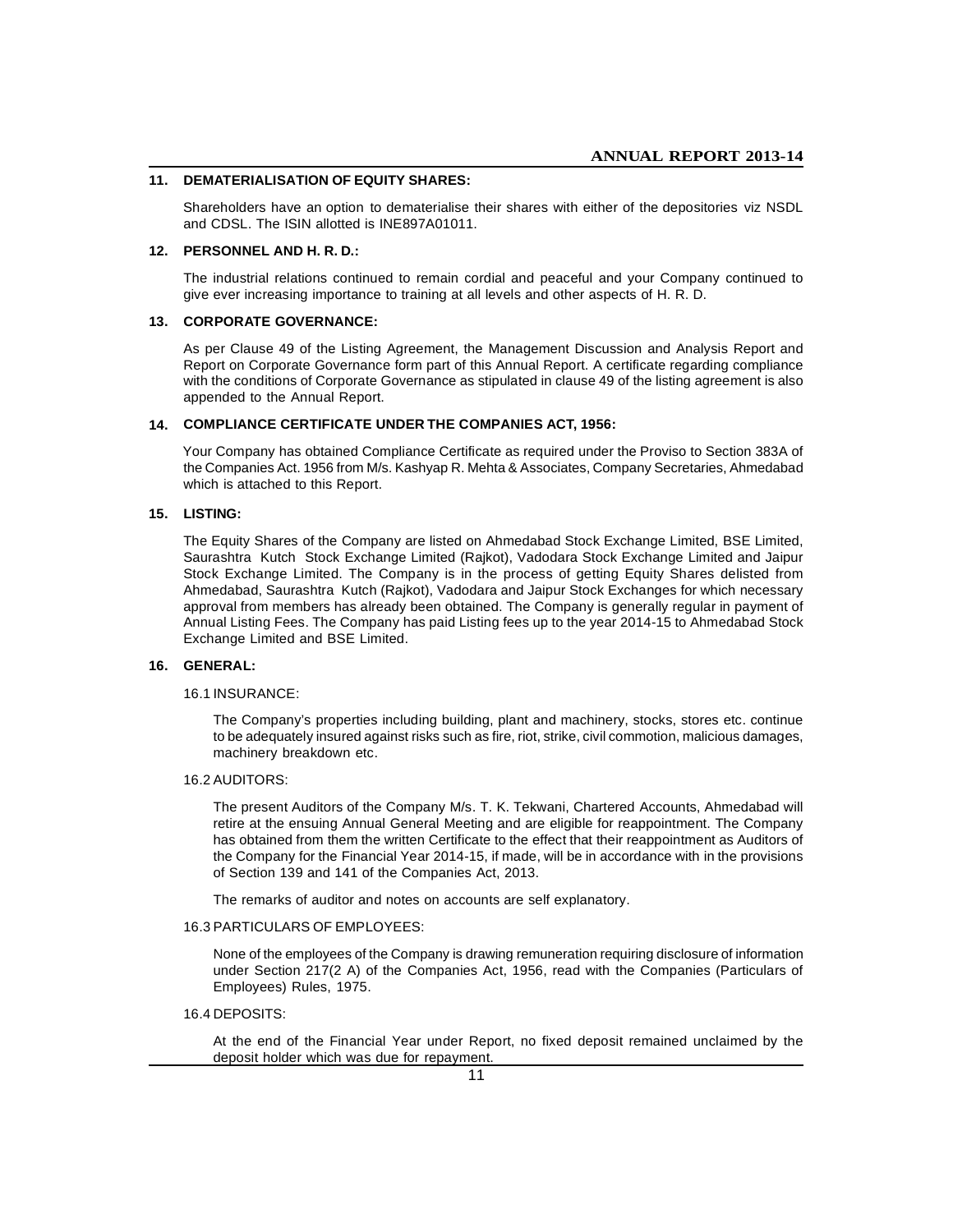#### **17. PARTICULARS AS REQUIRED UNDER COMPANIES (DISCLOSURE OF PARTICULARS IN THE REPORT OF THE BOARD OF DIRECTORS) RULES, 1988:**

#### **A. Conservation of Energy:**

Measures taken, proposals and impact of measures:

The Company installed better individual Capacitors for various machineries. The Company has also installed capacitors at OCB being the initial stage of supply of power. This has resulted into saving of power.

Total energy consumption and energy consumption per unit of production as per Form A prescribed in the Rules is at Annexure I to this report.

#### **B. Technology Absorption and Foreign Exchange:**

The laboratory of the Company is fully equipped with equipments like oven, furnace and other ancillary equipments. The Quality Control Department is primarily responsible for moisture, gluten, protein and ash control in the final products.

The Company has not earned or spent any amount in foreign exchange during the year under review.

#### **18. CODE OF CONDUCT:**

The Board of Directors has laid down a Code of Conduct applicable to the Board of Directors and Senior Management. All the Board Members and Senior Management personnel have affirmed compliance with the code of conduct.

#### **19. ACKNOWLEDGMENT:**

Your Directors express their sincere thanks and appreciation to Promoters, Shareholders, Suppliers and Customers for their constant support and co operation.

Your Directors also place on record their gratitude to the Banks, Financial Institutions and Government Departments for their confidence reposed in the Company.

**for and on behalf of the Board,**

Place : Ahmedabad **Shankar T. Ahuja** Date : 29<sup>th</sup> July, 2014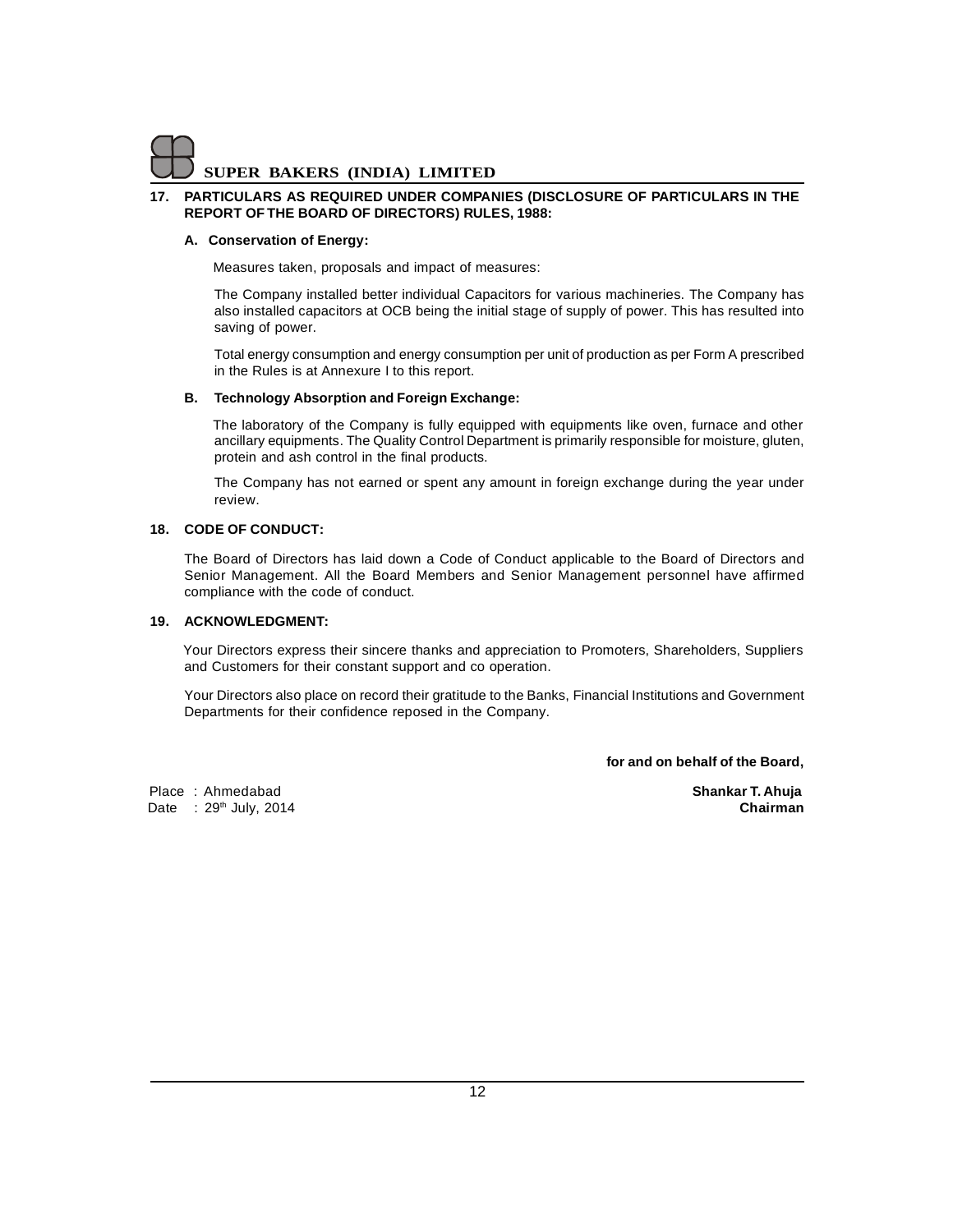# **ANNUAL REPORT 2013-14**

# **ANNEXURE -I**

# **FORM - A**

|  |  |  | Disclosure of particulars with respect to Conservation of Energy |  |
|--|--|--|------------------------------------------------------------------|--|
|--|--|--|------------------------------------------------------------------|--|

|    | <b>Particulars</b>                                             |                                |             | 2012-13 |
|----|----------------------------------------------------------------|--------------------------------|-------------|---------|
|    |                                                                | A. Power and fuel consumption: |             |         |
|    | 1.                                                             | <b>Electricity</b>             |             |         |
|    |                                                                | Purchased Power (Units)<br>a)  | 616040      | 624072  |
|    |                                                                | Total Amount (Rs. in Lacs)     | 43.98       | 42.19   |
|    |                                                                | Rate (Unit)                    | 7.14        | 6.76    |
|    |                                                                | b)<br>Own generation :         |             |         |
|    |                                                                | Through Diesel Generator       | <b>N.A.</b> | N.A.    |
|    | 2.                                                             | Coal                           | <b>N.A.</b> | N.A.    |
|    | 3.                                                             | <b>Furnace oil</b>             | <b>N.A.</b> | N.A.    |
|    | 4.                                                             | LSHS                           | <b>N.A.</b> | N.A.    |
|    | 3(a) Diesel                                                    |                                |             |         |
| В. | <b>Consumption of Electricity units per ton of Production:</b> |                                |             |         |
|    | <b>Products</b>                                                |                                |             |         |
|    | <b>Wheat Flour</b><br>72.12                                    |                                |             | 80.09   |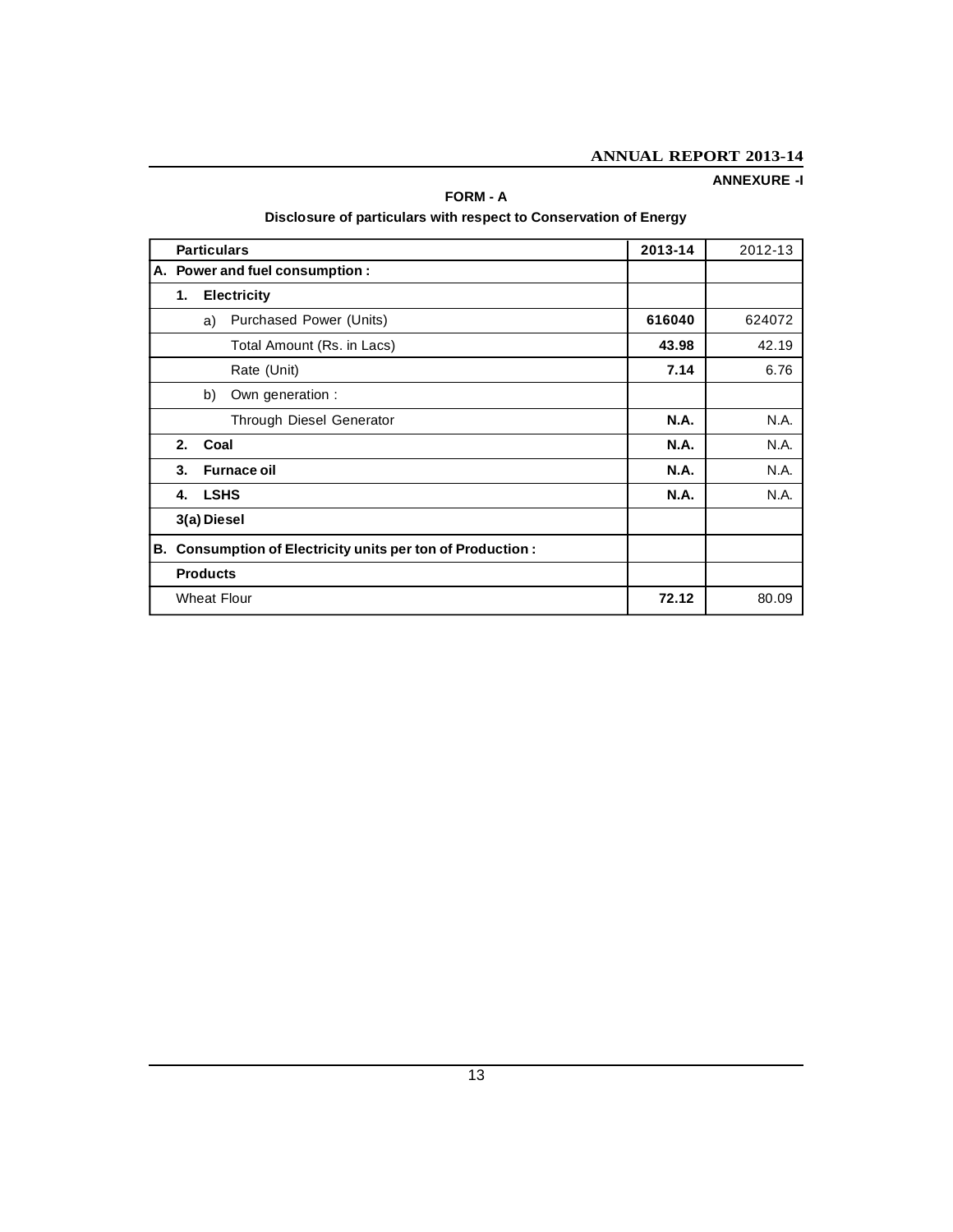# **REPORT ON CORPORATE GOVERNANCE**

#### **INTRODUCTION:**

Corporate Governance is important to build confidence and trust which leads to strong and stable partnership with the Investors and all other Stakeholders. The detailed Report on implementation of Corporate Governance Code as incorporated in Clause 49 of the Listing Agreement with the Stock Exchange/s is set out below:

#### **1. COMPANY'S PHILOSOPHY ON CODE OF GOVERNANCE:**

The Company's philosophy on Corporate Governance lays strong emphasis on transparency, accountability and ability. The Company has implemented the mandatory requirements of the 'Code of Governance' as mentioned in Clause 49 of the Listing Agreement. The Compliance Report of the Company vis a vis the Stock Exchange Listing Agreement is presented below.

#### **2. BOARD OF DIRECTORS:**

| Name of Directors                  | Category of<br>Directorship   | No. of<br>other<br>Director-<br>ships * | Committee<br>(1) Membership/<br>(2) Chairmanship in<br>other Companies | No. of<br>Board<br>Meetings<br>attended | Attendance<br>at the AGM<br>held on 23rd<br>September,<br>2013<br>Yes(Y)/No(N) |
|------------------------------------|-------------------------------|-----------------------------------------|------------------------------------------------------------------------|-----------------------------------------|--------------------------------------------------------------------------------|
| Shankar T. Ahuja<br>Chairman       | Non-executive                 | 1                                       |                                                                        | 6                                       | Υ                                                                              |
| Anil S. Ahuja<br>Managing Director | Executive                     | $\mathfrak{p}$                          |                                                                        | 6                                       | Υ                                                                              |
| Sunil S. Ahuja                     | Non-executive                 | 2                                       |                                                                        | 6                                       | Υ                                                                              |
| Prakash B. Ahuja                   | Non-Executive                 |                                         |                                                                        | 6                                       | N                                                                              |
| Karuna V. Advani                   | Independent<br>Non- Executive |                                         |                                                                        | 6                                       | Y                                                                              |
| Arvindkumar P.<br>Thakkar#         | Independent<br>Non- Executive | 1                                       |                                                                        | N.A.                                    | N.A.                                                                           |
| Ishwarlal B.<br>Dewani@            | Independent<br>Non- Executive |                                         |                                                                        | 6                                       | Υ                                                                              |

# **a) Composition and Category of Directors:**

\* Private Companies excluded.

# Appointed as Director W.e.f. 29<sup>th</sup> July, 2014.

 $@$  Resigned from the post of Director w.e.f. 29<sup>th</sup> July, 2014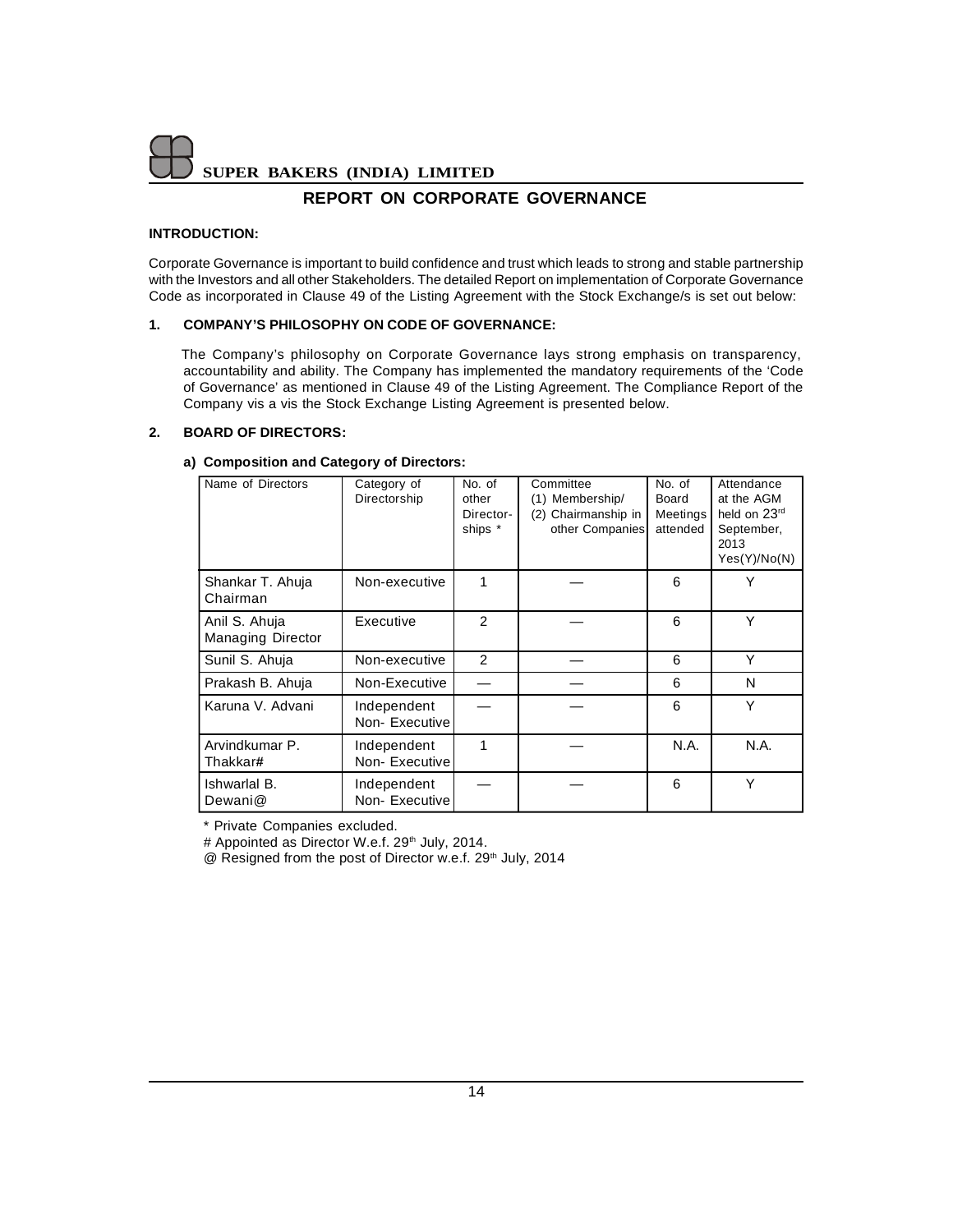| b) Details of the Directors seeking Appointment / Reappointment in forthcoming Annual General |
|-----------------------------------------------------------------------------------------------|
| Meeting:                                                                                      |

| Name of Director                                                                 | Mr. Sunil S. Ahuja                        | Ms. Karuna Advani                                                                                               | Mr.Arvindkumar P. Thakkar                                                                                   |
|----------------------------------------------------------------------------------|-------------------------------------------|-----------------------------------------------------------------------------------------------------------------|-------------------------------------------------------------------------------------------------------------|
| Date of Birth                                                                    | 30-06-1972                                | 26-09-1974                                                                                                      | 15-09-1954                                                                                                  |
| Date of Appointment                                                              | 11-03-1994                                | 31-01-2006                                                                                                      | 29-07-2014                                                                                                  |
| Qualifications                                                                   | B. Com                                    | B. Com., FCS                                                                                                    | B. Com                                                                                                      |
| Expertise in specific<br>functional areas                                        | Finance &<br>Administration               | Finance &<br>Corporate laws                                                                                     | Marketting and<br>Administration                                                                            |
| List of Public Limited<br>Companies in which<br>Directorships held               | Superfin Impex Ltd.<br>Pariksit Food Ltd. |                                                                                                                 | Superfin Impex Ltd.                                                                                         |
| List of Private Limited<br>Companies in which<br>Directorships held              | Aabad Food Pvt Ltd<br>Sidral Food Pvt Ltd | $\overline{a}$                                                                                                  | Shital Motors P. Ltd<br>Himalaya Darshan Housing<br>Development(Gujarat)Pvt. Ltd.<br>Gara Autozone Pvt. Ltd |
| Chairman/Member of the<br>Committees of the Board of<br>Directors of the Company |                                           | Audit Committee,<br>Nomination and<br>Remuneration<br>Committee &<br>Stakeholders'<br>Relationship<br>Committee | Audit Committee, Nomination<br>and Remuneration Committee                                                   |
| Chairman/Member of the<br>Committees of Directors of<br>other Companies          |                                           |                                                                                                                 |                                                                                                             |
| Shareholding in the<br>Company                                                   | 94500 Equity Shares                       | <b>NIL</b>                                                                                                      | <b>NIL</b>                                                                                                  |

#### **c) Board Procedures:**

The Board of Directors meets once a quarter to review the performance and Financial Results. A detailed Agenda File is sent to all the Directors well in time of the Board Meetings. The Chairman/ Managing Director briefs the Directors at every Board Meeting, overall performance of the Company. All major decisions/approvals are taken at the Meeting of the Board of Directors such as policy formation, business plans, budgets, investment opportunities, Statutory Compliance etc. The meeting of the Board of Directors for a period from 1<sup>st</sup> April, 2013 to 31<sup>st</sup> March, 2014 were held on 30-05-2013, 16-07-2013, 14-08-2013, 23-09-2013, 12-11-2013 and 13-02-2014.

#### **3. AUDIT COMMITTEE:**

The Audit Committee consists of the following Directors:

| Name of the Directors Expertise      |                                                                                                                                                                                                    | <b>Functions of the Committee</b>                                                                                                                                                                                                                                                             | <b>Attendance</b>                                                                                                                                  |
|--------------------------------------|----------------------------------------------------------------------------------------------------------------------------------------------------------------------------------------------------|-----------------------------------------------------------------------------------------------------------------------------------------------------------------------------------------------------------------------------------------------------------------------------------------------|----------------------------------------------------------------------------------------------------------------------------------------------------|
| Karuna V. Advani<br>Shankar T. Ahuja | All members are<br>Arvindkumar P. Thakkar Non-Executive. Chairman is<br>Independent Director and<br>majority are independent.<br>One member has thorough<br>financial and accounting<br>knowledge. | The functions of the Audit Committee<br>are as per Company Law and Listing<br>Agreement with Stock Exchange(s),<br>which include approving and<br>implementing the audit procedures.<br>review of financial reporting system,<br>internal control procedures and risk<br>management policies. | All the members<br>and Internal<br>Auditors were<br>present at the<br>meeting held on<br>30-05-2013.<br>14-08-2013.<br>12-11-2013 &<br>13-02-2014. |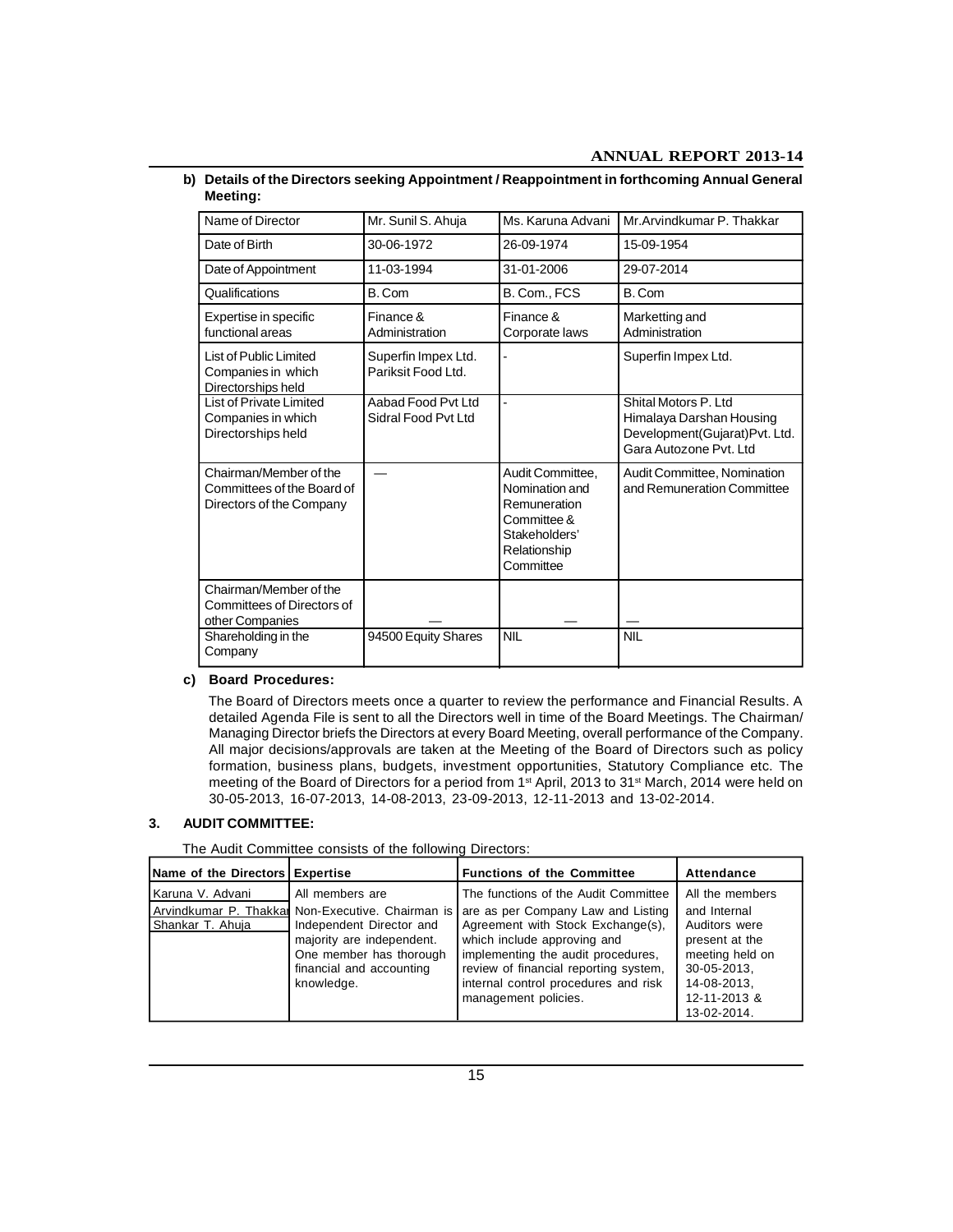#### **4. NOMINATION AND REMUNERATION COMMITTEE:**

The Board Committee is vested with the responsibilities to function as per SEBI Guidelines and recommends to the Board Compensation Package for the Managing Director. It also reviews from time to time the overall Compensation structure and related policies with a view to attract, motivate and retain employees.

The Committee comprises the following Directors as members:

- 1. Karuna V. Advani, Chairman Non-executive Independent
- 2. Arvindkumar P. Thakkar, Member Non-executive Independent
- 3. Shankar T. Ahuja, Member Non-executive

All the members attended the meetings held on 30-05-2013 and 12-11-2013.

Details of remuneration paid:

- 1. Mr. Anil S. Ahuja, Managing Director was paid Rs.5,40,000/ as managerial remuneration during the year 2013-14.
- 2. No Sitting Fees, Commission or Stock Option has been offered to the Directors.

#### **5. STAKEHOLDERS'RELATIONSHIP COMMITTEE:**

The Board has constituted Stakeholders' Relationship Committee for the purpose of effective redressal of the complaints of the Shareholders such as Dematerialisation, Share Transfer, Non receipt of Balance Sheet etc.

Mr. Shankar T. Ahuja, Chairman and Ms. Karuna V. Advani, Director are the Members of the Committee. The Company received No complaint during the year and all were resolved to the satisfaction of the shareholders. There was no valid request for transfer of shares pending as on  $31<sup>st</sup>$  March, 2014.

Mr. Hargovind H. Parmar, Secretarial Executive is the Compliance Officer for the above purpose.

#### **6. GENERAL BODY MEETINGS:**

Details of last three Annual General Meetings of the Company are given below:

| <b>Financial Year</b> | Date       | Time      | <b>Venue</b>                                                                                               |
|-----------------------|------------|-----------|------------------------------------------------------------------------------------------------------------|
| 2010-11               | 17-09-2011 | 1.00 p.m. | Conference Hall Of Ahmedabad Textile Mills'<br>Association, Ashram Road, Navrangpura,<br>Ahmedabad 380 009 |
| 2011-12               | 22-09-2012 | 1.00 p.m. | Regd. Office at Near Bank of Baroda,<br>Anil Starch Mill Road,<br>Naroda Road, Ahmedabad -380 025          |
| 2012-13               | 23-09-2013 | 1.00 p.m. | Regd. Office at Near Bank of Baroda,<br>Anil Starch Mill Road,<br>Naroda Road, Ahmedabad -380 025          |

Pursuant to the provisions of Section 192A of the Companies Act, 1956, there was no matter required to be dealt by the Company to be passed through Postal Ballot.

#### **7. DISCLOSURES:**

- a) The Company has not entered into any transaction of material nature with the Promoters, the Directors or the Management that may have any potential conflict with the interest of the Company. The Company has no subsidiary.
- b) There has neither been any non compliance of any legal provision of applicable law, nor any penalty, stricture imposed by the Stock Exchange/s or SEBI or any other authorities, on any matters related to Capital Market during the last three years.

c) Code of Conduct:

The Board of Directors has adopted the Code of Conduct for Directors and Senior Management. All Board Members and the Senior Management Personnel have affirmed compliance with the Code of Conduct for the year under review.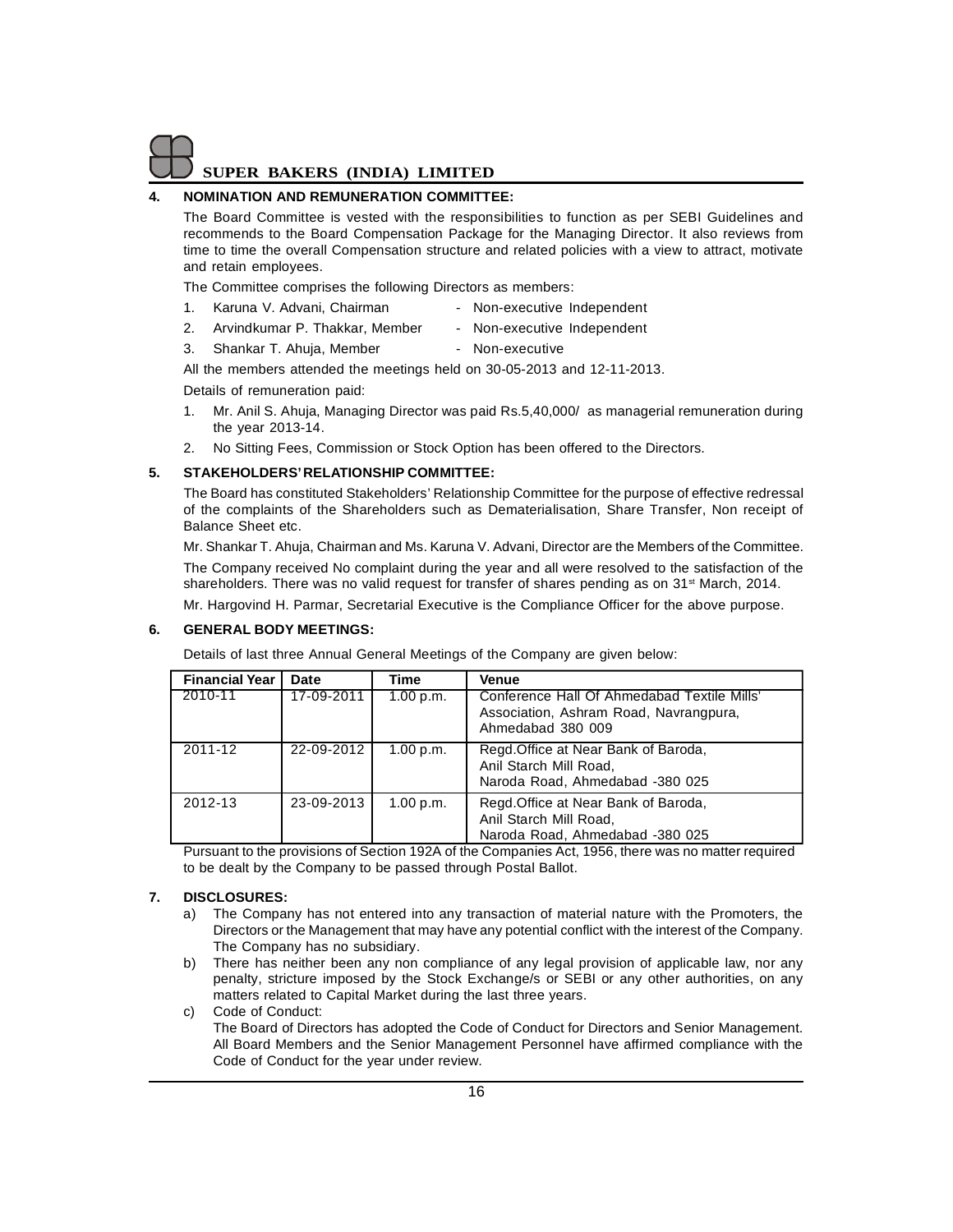d) Prohibition of Insider Trading:

In Compliance with the SEBI Regulations on Prevention of Insider Trading, the Company has framed a Code of Conduct to avoid any insider trading and it is applicable to all the Directors, Officers and such employees of the Company who are expected to have access to the unpublished price sensitive information relating to the Company. The Code lays down guidelines, which advises them on procedure to be followed and disclosures to be made, while dealing with the shares of the Company

#### **8. MEANS OF COMMUNICATIONS:**

a) In compliance with the requirements of the Listing Agreement, the Company is regularly intimates Unaudited/ Audited Financial Results to the Stock Exchange/s immediately after they are taken on record by the Board of Directors. These Financial Results are normally published in 'Western Times' (English and Gujarati).

Results are not displayed on Website and are not sent individually to the Shareholders.

- b) During the year ended on 31<sup>st</sup> March, 2014, no presentation was made to Institutional Investors or analyst or any other enterprise.
- c) Management Discussion and Analysis form part of the Annual Report.

#### **9. SHAREHOLDERS'INFORMATION:**

| a) | <b>Registered Office</b>                                                                                                                    | Near Bank of Baroda,<br>Anil Starch Mill Road, Naroda Road,<br>Ahmedabad - 380 025.                                                                                                                                                                                                                                                                                                                                                                                                                                                                                                                                              |
|----|---------------------------------------------------------------------------------------------------------------------------------------------|----------------------------------------------------------------------------------------------------------------------------------------------------------------------------------------------------------------------------------------------------------------------------------------------------------------------------------------------------------------------------------------------------------------------------------------------------------------------------------------------------------------------------------------------------------------------------------------------------------------------------------|
| b) | Annual General Meeting                                                                                                                      | Day : Saturday<br>27 <sup>th</sup> September, 2014<br>Date :<br>Time:<br>1.00 p.m.<br>Venue:<br>Registered Office at Nr. Bank of<br>Baroda, Anil Starch Mill Road, Naroda<br>Road, Ahmedabad - 380 025.                                                                                                                                                                                                                                                                                                                                                                                                                          |
| C) | <b>Financial Calendar</b><br>1 <sup>st</sup> Quarter Results<br>Half-yearly Results<br>3rd Quarter Results<br><b>Audited yearly Results</b> | Mid August, 2014.<br>Mid November, 2014.<br>Mid February, 2015.<br>End-May, 2015.                                                                                                                                                                                                                                                                                                                                                                                                                                                                                                                                                |
| d) | <b>Book Closure Dates</b>                                                                                                                   | From: Friday, the 12 <sup>th</sup> September, 2014<br>To: Saturday, the 27 <sup>th</sup> September, 2014<br>(Both days inclusive).                                                                                                                                                                                                                                                                                                                                                                                                                                                                                               |
| e) | Listing of Shares on Stock Exchanges                                                                                                        | <b>BSE Limited</b><br>P. J. Towers, Dalal Street, Mumbai - 400001.<br>Ahmedabad Stock Exchange Limited,<br>Kamdhenu Complex, 1 <sup>st</sup> Floor, Ambawadi,<br>Ahmedabad 15.<br>Jaipur Stock Exchange Limited,<br>Indra Place, Jawaharlal Nehru Marg,<br>Malaviya Nagar, Jaipur 302 017.<br>Vadodara Stock Exchange Ltd,<br>Fortune Tower, Sayaji Gunj, Vadodara - 390 005<br>Saurashtra Kutch Stock Exchange Limited,<br>Popatbhai Sorathia Bhavan, Sadar Bazar,<br>Rajkot 360 001.<br>The Company has paid the annual listing fees for<br>the financial year 2014-15 to Ahmedabad Stock<br>Exchange Limited and BSE Limited. |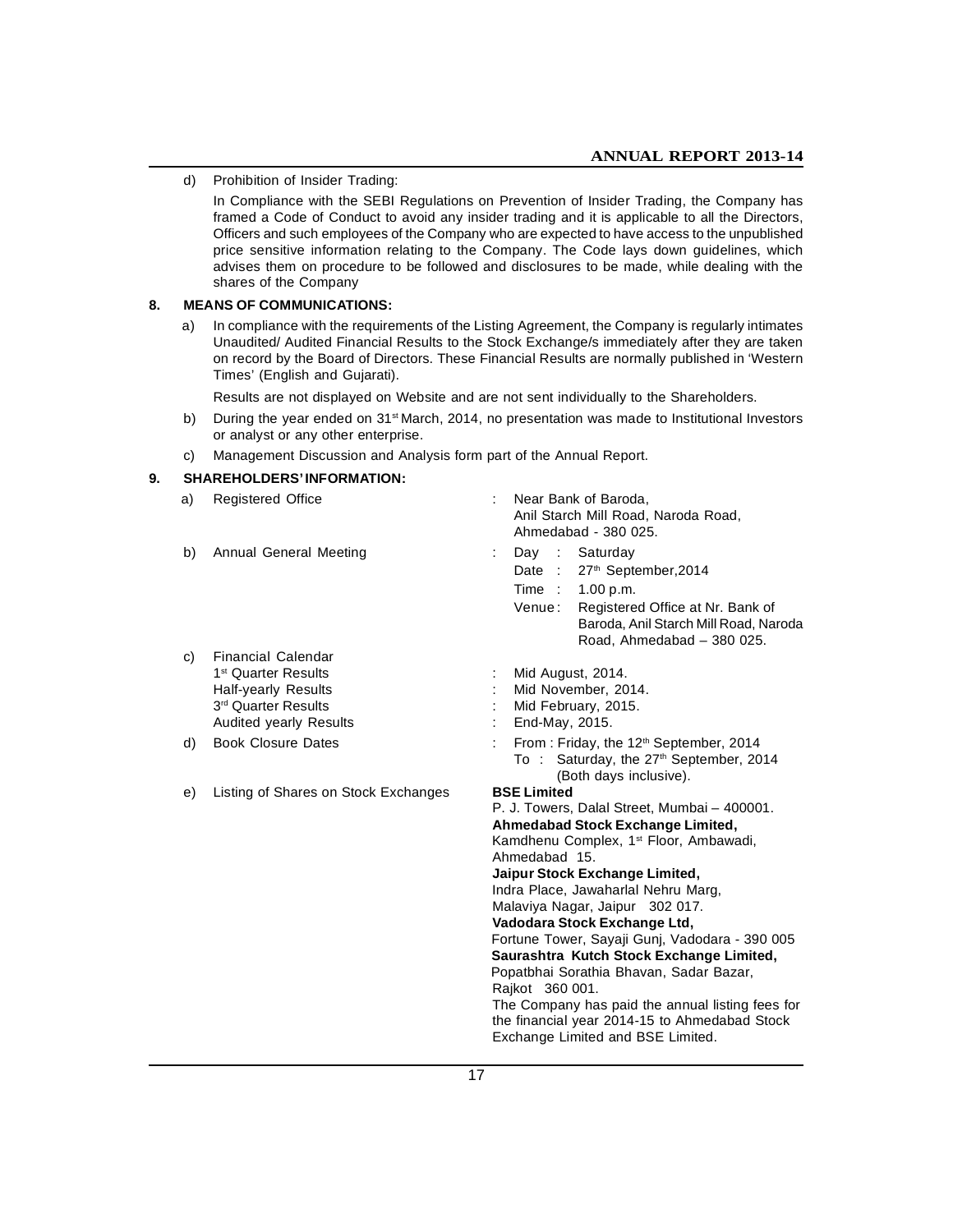Registrar and Share Transfer Agents :

In terms of SEBI Circular No. D&CC/FITTC/CIR-15/2003 dated 27th December, 2002 read with Circular No. D&CC/FITTC/CIR-18/2003 dated 12<sup>th</sup> February, 2003, on appointment of common agency for share registry work, the Company has appointed the below mentioned agency as Registrars and Share Transfer Agents (RTA) for both Physical and Demat Segment of Equity Shares of the Company:

**M/s. Link Intime India Private Limited.** Unit No 303, 3<sup>rd</sup> Floor, Shoppers Plaza V, Opp. Municipal Market, Behind Shoppers Plaza II, off C. G. Road, Ahmedabad – 380 009 Tele. No. :(079) 2646 5179 Fax No. :(079) 2646 5179 e-mail Address:ahmedabad@linkintime.co.in

g) ISIN : INE897A01011

| h) | Dividend Payment Date                        | t in | The Company has not declared Dividend.  |        |
|----|----------------------------------------------|------|-----------------------------------------|--------|
| i) | Stock Exchange Code<br><b>Stock Exchange</b> |      |                                         | Code   |
|    |                                              |      | Ahmedabad Stock Exchange Limited        | 57473  |
|    |                                              |      | <b>BSE Limited</b>                      | 530735 |
|    |                                              |      | Jaipur Stock Exchange Limited           |        |
|    |                                              |      | Vadodara Stock Exchange Limited         | ---    |
|    |                                              |      | Saurashtra-Kutch Stock Exchange Limited |        |

j) Stock Price Data : The Share price data of the Company from 1<sup>st</sup> April, 2013 to 31<sup>st</sup> March, 2014 on BSE Limited are as follows:

| <b>Month</b>    |       |       |                      |
|-----------------|-------|-------|----------------------|
|                 | High  | Low   | <b>Shares Traded</b> |
|                 | (Rs.) | (Rs.) | (No.)                |
| April, 2013     | 5.10  | 5.10  | 600                  |
| May, 2013       |       |       |                      |
| June, 2013      |       |       | ٠                    |
| July, 2013      | 4.85  | 4.85  | 100                  |
| August, 2013    | 4.61  | 4.61  | 1                    |
| September, 2013 | 4.38  | 4.38  | 422                  |
| October, 2013   | 4.20  | 3.81  | 134                  |
| November, 2013  |       |       |                      |
| December, 2013  |       |       |                      |
| January, 2014   | 3.65  | 3.65  | 600                  |
| February, 2014  | 3.65  | 3.65  | 9                    |
| March, 2014     | 3.47  | 3.14  | 330                  |

k) Share Transfer System :

The transfer of shares in physical form is processed and completed by M/s. Link Intime India Private Limited. Within a period of 15 days from the date of receipt thereof.

In case of Shares in electronic form, the transfers are processed by NSDL/CDSL through the respective Depository Participants.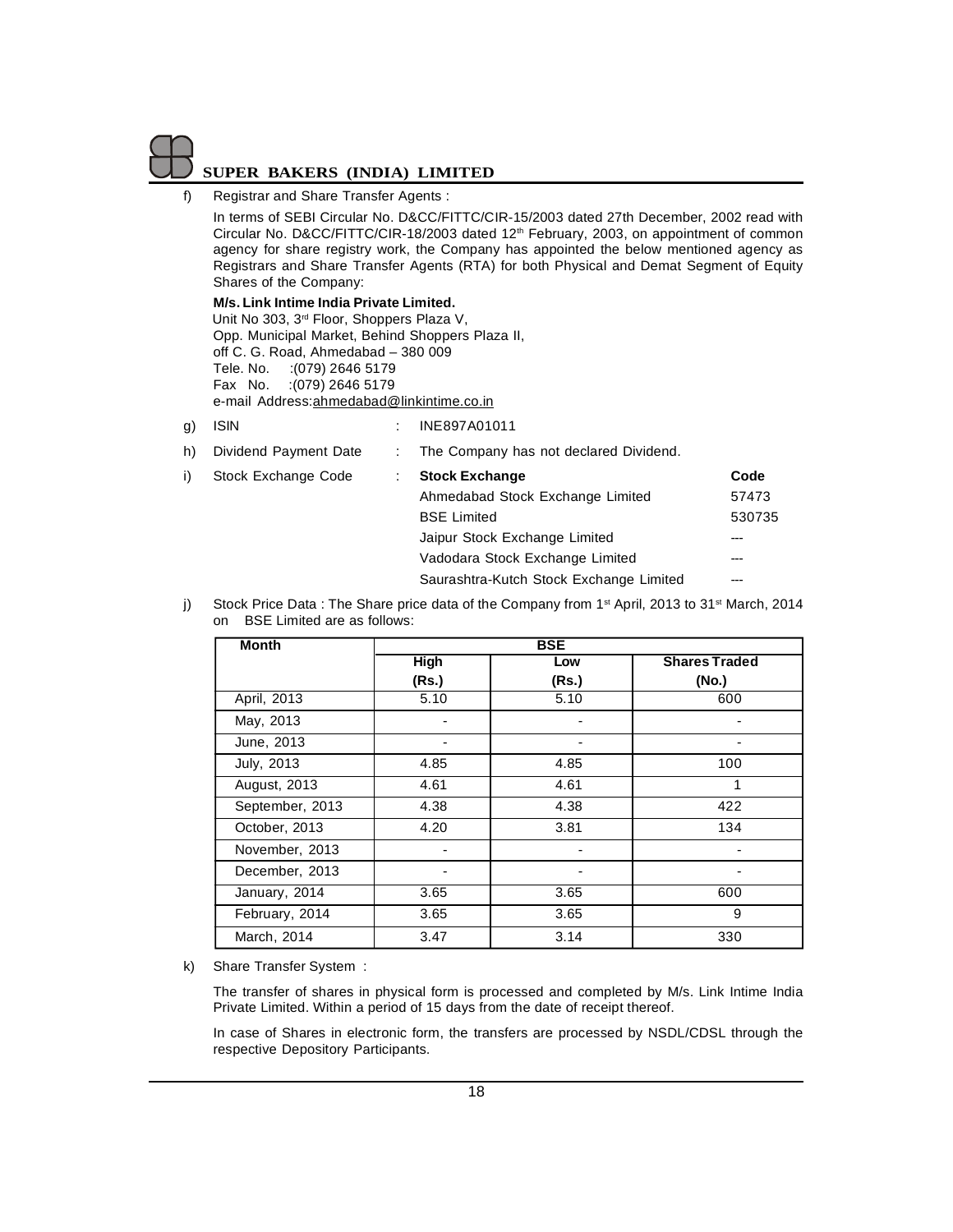#### **ANNUAL REPORT 2013-14**

| <b>No. of Equity</b><br>Shares held | No. of<br><b>Shareholders</b> | $%$ of<br><b>Shareholders</b> | No. of<br><b>Shares held</b> | $%$ of<br>Shareholding |
|-------------------------------------|-------------------------------|-------------------------------|------------------------------|------------------------|
| 500<br>Up to                        | 1912                          | 76.67                         | 399889                       | 13.23                  |
| 501<br>1000<br>to                   | 275                           | 11.03                         | 236450                       | 7.83                   |
| 2000<br>1001<br>to                  | 142                           | 5.70                          | 221196                       | 7.32                   |
| 3000<br>2001 to                     | 46                            | 1.84                          | 119108                       | 3.94                   |
| 3001 to 4000                        | 28                            | 1.12                          | 101189                       | 3.35                   |
| 4001 to 5000                        | 30                            | 1.20                          | 144244                       | 4.78                   |
| 5001 to 10000                       | 25                            | 1.00                          | 199802                       | 6.61                   |
| 10001& Above                        | 36                            | 1.44                          | 1599722                      | 52.94                  |
| <b>Grand Total</b>                  | 2494                          | 100.00                        | 3021600                      | 100.00                 |

#### m) Category of Shareholders as on 31<sup>st</sup> March, 2014:

| Category                          | No. of Shares held | % of Shareholding |
|-----------------------------------|--------------------|-------------------|
| Promoters (Directors & Relatives) | 687229             | 22.74             |
| Financial Institutions/ Banks     |                    |                   |
| <b>Mutual Fund</b>                |                    |                   |
| <b>Bodies Corporate</b>           | 186315             | 6.17              |
| Other (NRI, CM & CH)              | 39072              | 1.29              |
| Public                            | 2108984            | 69.80             |
| <b>Grand Total</b>                | 3021600            | 100.00            |

n) Outstanding GDRs/ADRs/Warrants or any Convertible Instruments, Conversion Date and likely impact on Equity: The Company has not issued any GDRs/ADRs.

o) Dematerialisation of Shares. : The Company has entered into Share. Agreement with NSDL/ CDSL for Dematerialisation of Shares.

As on 31<sup>st</sup> March, 2014, a total of 25,71,070 Shares of the Company which form 85 % of the Share Capital of the Company stands dematerialised.

# **10. PLANT LOCATIONS:**

#### : Flour Mill Unit : Plot 1 & 2, Ambica Industrial Estate, Post:Iyava, Taluka:Sanand, Dist:Ahmedabad - 382 110.

# **11. ADDRESS FOR CORRESPONDENCE:**

| For both Physical and | M/s. Link Intime India Private Limited.<br>$\mathbb{R}^n$                                              |
|-----------------------|--------------------------------------------------------------------------------------------------------|
| Electronic Form       | Unit No 303, 3 <sup>rd</sup> Floor, Shoppers Plaza V,                                                  |
|                       | Opp. Municipal Market, Behind Shoppers Plaza II,                                                       |
|                       | Off C G Road, Ahmedabad - 380 009                                                                      |
|                       | Tele. No.: (079) 2646 5179 Fax No.: (079) 2646 5179                                                    |
|                       | e-mail Address: ahmedabad@linkintime.co.in                                                             |
|                       | For any assistance regarding correspondence dematerialisation of shares, share transfers, transactions |

egarding correspondence dematerialisation of shares, share transfers, transactions, change of address, non-receipt of dividend or any other query, relating to shares:

| <b>Registered Office</b> | Near Bank of Baroda, Anil Starch Mill Road, Ahmedabad - 380 025. |
|--------------------------|------------------------------------------------------------------|
|                          | Telephone Nos.: (079) 2220 1011, (079) 2220 4240                 |
| Compliance Officer       | Mr. Hargovind H. Parmar                                          |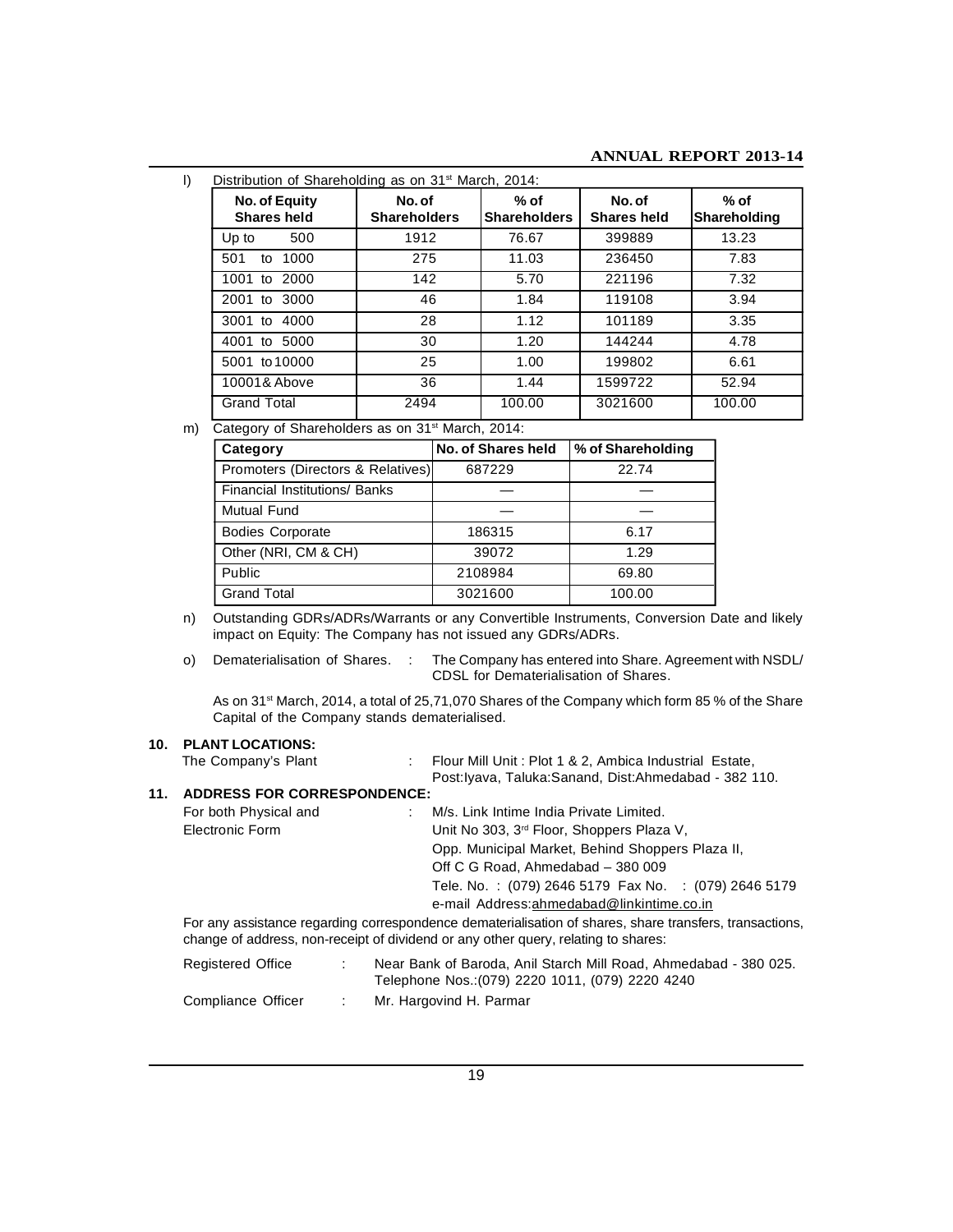#### **13. DECLARATION**

All the Board Members and Senior Management Personnel of the Company have affirmed the compliance with the provisions of the code of conduct for the year ended on  $31<sup>st</sup>$  March, 2014

for and on behalf of the Board,

Place : Ahmedabad **Shankar T. Ahuja** Date the 29<sup>th</sup> July, 2014 **Chairman** Chairman Chairman Chairman Chairman Chairman Chairman Chairman Chairman Chairman Chairman Chairman Chairman Chairman Chairman Chairman Chairman Chairman Chairman Chairman Chairman Chai

# **CERTIFICATE**

#### **To The Members of Super Bakers (India) Limited, Ahmedabad**

We have examined the compliance of conditions of Corporate Governance by M/s. Super Bakers (India) Limited, for the year ended on 31<sup>st</sup> March, 2014 as stipulated in Clause 49 of the Listing Agreement of the said Company with stock exchanges in India. We have conducted over review on the basis of relevant records and documents maintained by the Company for the year ended 31<sup>st</sup> March, 2014 and furnished to us for the purpose of the review and the information and explanation given to us by the Company during the course of review.

The compliance of conditions of Corporate Governance is the responsibility of the management. Our examination was limited to procedures and implementation thereof adopted by the Company for ensuring the compliance of conditions of Corporate Governance. It is neither an audit nor an expression of opinion on the financial statements of the Company.

In our opinion and to the best of our information and according to the explanations given to us, we certify that the Company has complied in all materials respects with the conditions of Corporate Governance as stipulated in the above mentioned listing agreement.

We state that no investor grievances are pending for period exceeding one month against the Company as per the records maintained by the Company.

We further state that such compliance is neither an assurance as to the future viability of the Company nor the efficiency or effectiveness with which the management has conducted the affair of the Company.

> **For KASHYAP R. MEHTA & ASSOCIATES** Company Secretaries

Place : Ahmedabad **KASHYAP R. MEHTA** Date : 29<sup>th</sup> July, 2014 **Proprietor Date : 29<sup>th</sup> July, 2014** FCS: 1821 C.O.P. No. 2052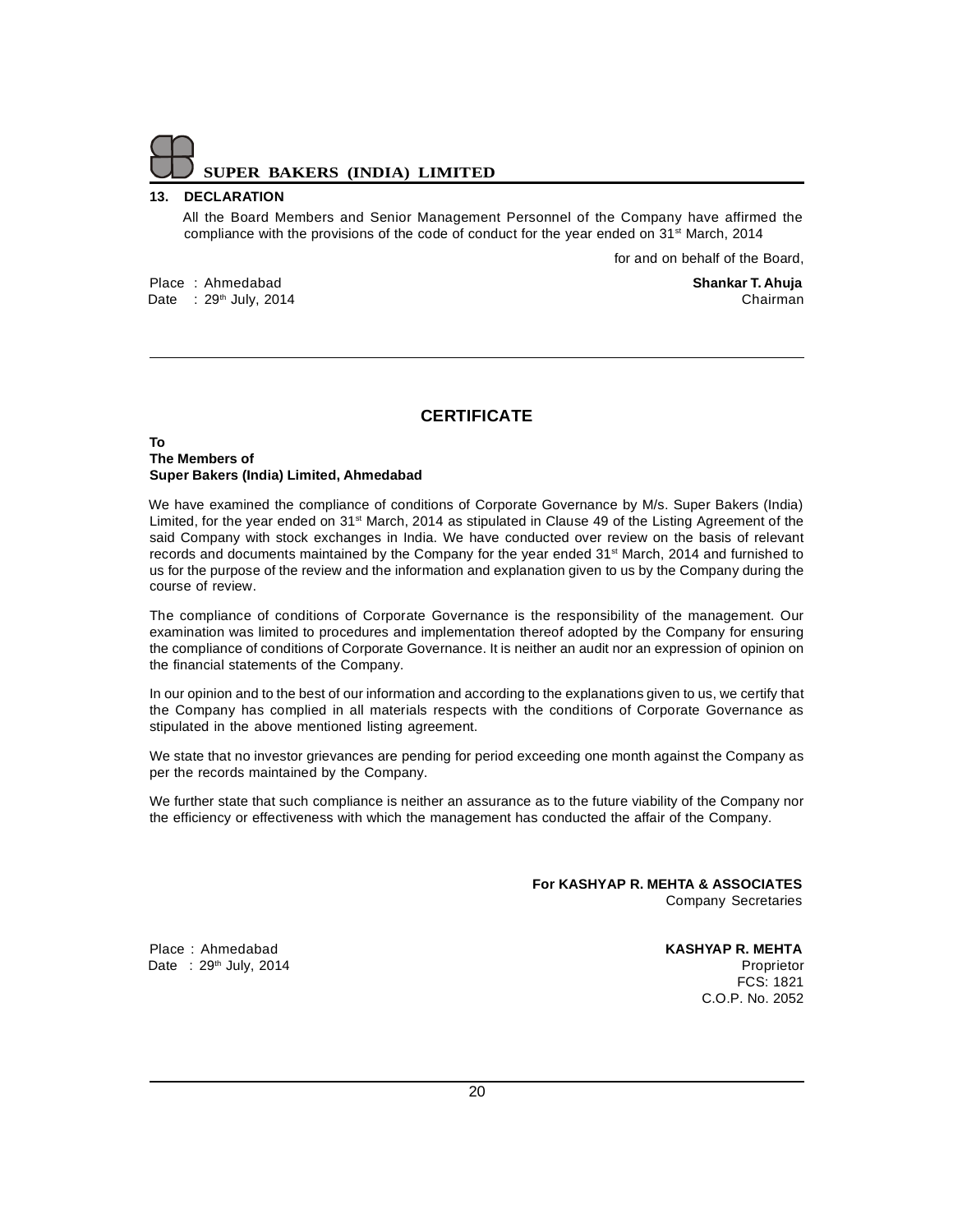**CIN:L74999GJ1994PLC021521 Authorised Capital: Rs. 4,00,00,000/-**

**FORM**

[See Rule 3 of the Companies (Compliance Certificate) Rules, 2001] **COMPLIANCE CERTIFICATE**

To, The Members, Super Bakers (India) Limited, Near Bank of Baroda, Anil Starch Mill Road, Naroda Road, Ahmedabad – 380 025.

We have examined the registers, records, books and papers of Super Bakers (India) Limited (the Company) as required to be maintained under the Companies Act, 1956, (the Act) and the rules made there under and also the provisions contained in the Memorandum and Articles of Association of the Company for the financial year ended on 31<sup>st</sup> March, 2014. In our opinion and to the best of our information and according to the examinations carried out by us and explanations furnished to us by the Company, its officers and agents, we certify that in respect of the aforesaid financial year:

- 1. The Company has kept and maintained all registers as stated in Annexure 'A' to this Certificate, as per the provisions and the rules made thereunder and all entries therein have been duly recorded.
- 2. The Company has duly filed the forms and returns as stated in Annexure 'B' to this Certificate, with the Registrar of Companies, Regional Director, Central Government, Company Law Board or other authorities within the time prescribed under the Act and the rules made there under.
- 3. The Company is Public limited company with its equity shares listed on Ahmedabad Stock Exchange Limited, BSE Limited, Vadodara Stock Exchange Limited, Saurashtra – Kutch Stock Exchange Limited and Jaipur Stock Exchange Limited.
- 4. The Board of Directors duly met 6 times on 30<sup>th</sup> May, 2013, 16<sup>th</sup> July, 2013, 14<sup>th</sup> August, 2013, 23<sup>rd</sup> September, 2013, 12<sup>th</sup> November, 2013 and 13<sup>th</sup> February, 2014 in respect of which meetings proper notices were given and the proceedings were properly recorded and signed. The Company has not passed any circular resolution during the year.
- 5. The Company closed its Register of Members from Saturday, the  $7<sup>th</sup>$  September, 2013 to Monday, 23<sup>rd</sup> September, 2013 (both days inclusive) and necessary compliance of section 154 of the Act has been made.
- 6. The Annual General Meeting for the financial year ended on 31<sup>st</sup> March, 2013 was held on 23<sup>rd</sup> September, 2013 after giving due notice to the members of the Company and the resolutions passed thereat were duly recorded in the Minutes Book maintained for the purpose.
- 7. The Company has not held Extraordinary General Meeting of the Company during the financial year.
- 8. The Company has not advanced loan to its directors and/or persons or firms or companies referred in the Section 295 of the Companies Act, 1956 and/or Section 185 of the Companies Act, 2013 as may be applicable.
- 9. As informed to us, there were no transactions falling within the purview of Section 297 of the Act entered into by the Company during the year under scrutiny.
- 10. The Company has generally made necessary entries in the register maintained under Section 301 of the Act.
- 11. As there were no instances falling within the purview of section 314 of the Act during the year under review, the Company has not obtained any approvals from the Board of Directors, members or the Central Government as the case may be.
- 12. The Company has not issued duplicate share certificates during the financial year under review.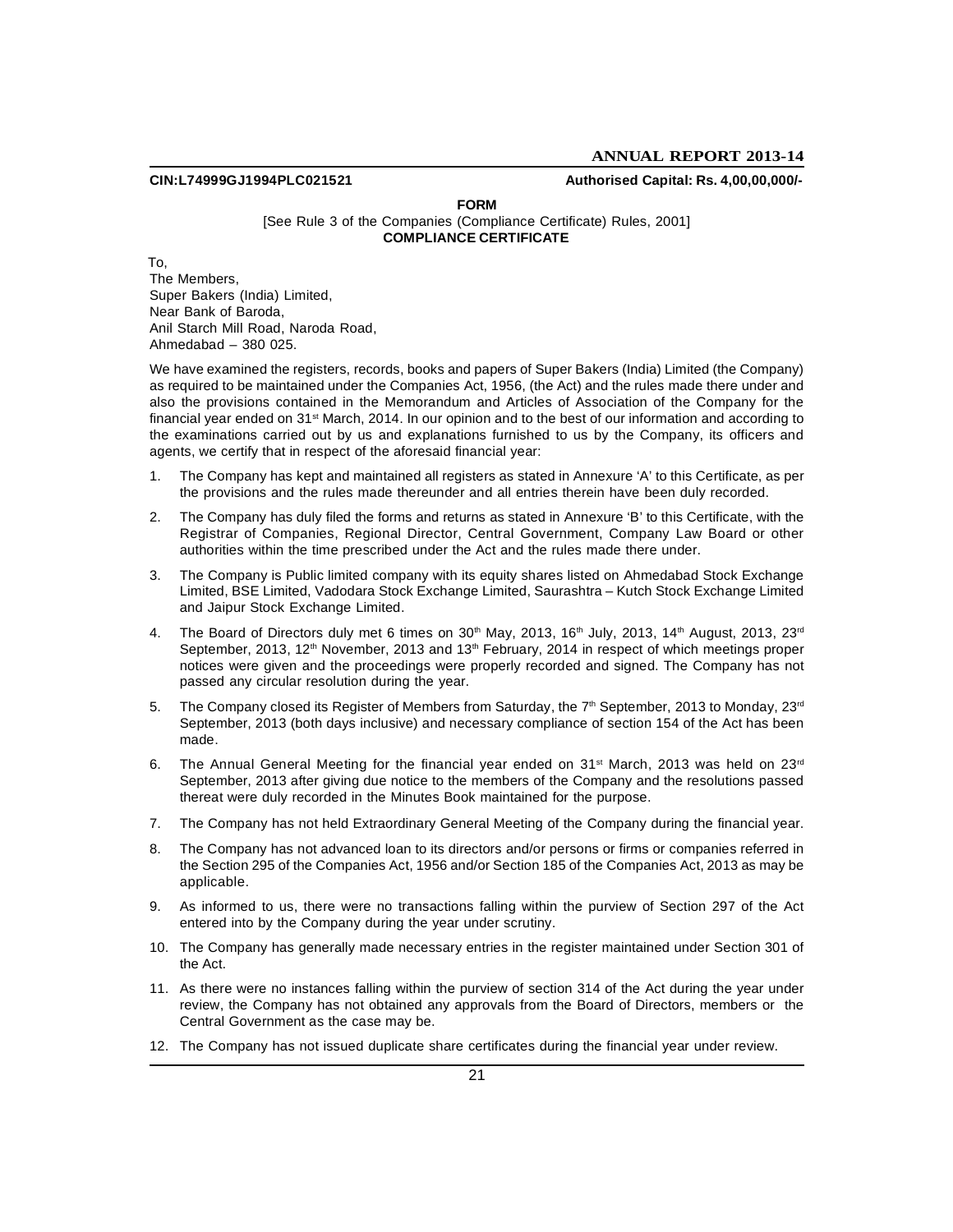- 13. The Company has:
	- a. not delivered any certificate as there was no allotment of any security and have delivered certificates within stipulated time in connection with securities which were lodged for transfer/transmission or for any other purpose during the year under review.
	- b. not deposited any amount in a separate Bank Account as no dividend was declared during the financial year.
	- c. not posted any warrants to any members of the company as no dividend was declared during the financial year.
	- d. not transferred the amounts in unpaid dividend account, application money due for refund, matured deposits, matured debentures, and the interest accrued thereon which have remained unclaimed or unpaid for a period of 7 (seven) years to Investor Education and Protection Fund as there were no such amounts.
	- e. duly complied with the requirements of Section 217 of the Act.
- 14. The Board of Directors of the Company is duly constituted and there was no appointment of directors, additional director or director to fill casual vacancy during the financial year.
- 15. The Company has not made appointment/reappointment of Executive Director/Whole Time Director during the year.
- 16. The Company has not appointed any sole selling agent during the financial year.
- 17. The Company was not required to obtain any approvals of the Central Government, Company Law Board, Regional Director, Registrar or such other authorities as may be prescribed under the various provisions of the Act.
- 18. The Directors have disclosed their interest in other firms/ companies to the Board of Directors pursuant to the provisions of the Act and the rules made thereunder.
- 19. The Company has not issued any shares, debentures or other securities during the financial year.
- 20. The Company has not bought back any shares during the financial year.
- 21. The Company has not issued any preference shares/debentures and hence there is no question of redemption of the same.
- 22. There were no transactions necessitating the Company to keep in abeyance rights to dividend, rights shares and bonus shares pending registration of transfer of shares.
- 23. The Company has not accepted or invited any deposit including unsecured loans falling within the purview of Section 58A of the Companies Act, 1956 during the year and hence no comments are offered for the same.
- 24. The amounts borrowed by the Company from directors, financial institutions, banks and/or others during the financial year ending 31<sup>st</sup> March, 2014 are within the borrowing limits prescribed under section 293(1)(d) of the Companies Act, 1956 and/or Section 180(1)(c) of the Companies Act, 2013 as may be applicable.
- 25. During the year under report, the Company has not made any loans and investments, or given guarantees or provided securities to other bodies corporate.
- 26. The Company has not altered the provisions of the Memorandum with respect to situation of the Company's Registered Office from one state to another during the year under scrutiny.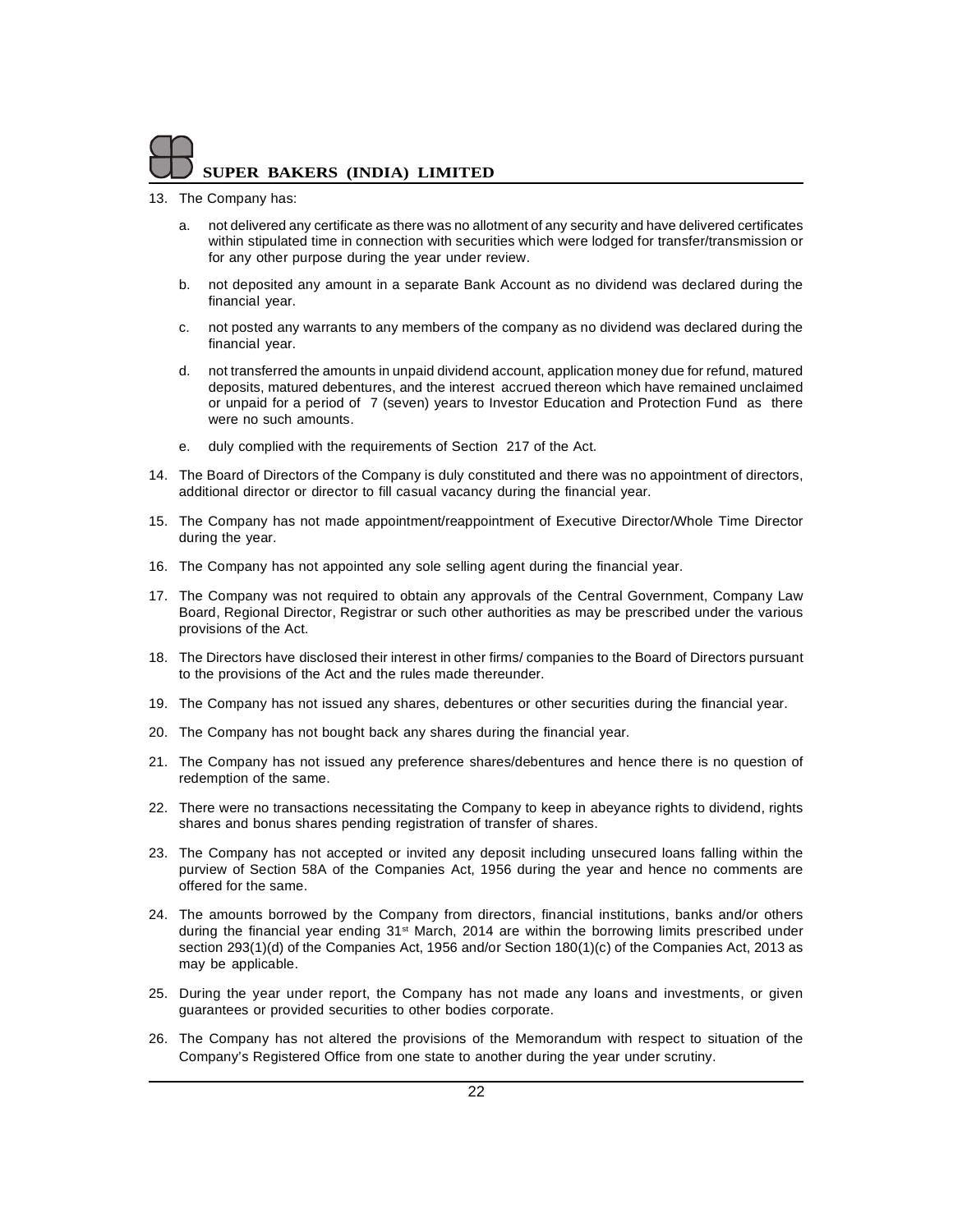- 27. The Company has not altered the provisions of Memorandum with respect to the objects of the Company during the year under scrutiny.
- 28. The Company has not altered the provisions of Memorandum with respect to name of the Company during the year under scrutiny.
- 29. The Company has not altered the provisions of Memorandum with respect to Share Capital of the Company during the year under scrutiny.
- 30. The Company has not altered its Articles of Association during the year under scrutiny.
- 31. There has not been any prosecution initiated against or show cause notices received during the year under review by the Company for alleged offences under the Act.
- 32. The Company has not received any amount as security from its employees during the year under certification and hence the question of deposit of the same as per provisions of Section 417(1) of the Act does not arise.
- 33. The Company has deposited both employee's and employer's contribution to Provident Fund with prescribed authorities pursuant to section 418 of the Act.

**For KASHYAP R. MEHTA & ASSOCIATES**

Company Secretaries

Date : 29<sup>th</sup> July, 2014 **Proprietor Date : 29<sup>th</sup> July, 2014** 

Place : Ahmedabad **KASHYAP R. MEHTA** FCS No.: 1821 COP No.: 2052

#### **Annexure - A**

LIST OF REGISTERS AS MAINTAINED BY THE COMPANY:

- 1. Register of charges under section 143
- 2. Register of members under section 150
- 3. Index of Members under section 151
- 4. Minutes book of General Meeting under section 193
- 5. Minutes book of Board meeting under section 193
- 6. Minutes books of Committee meetings under section 193
- 7. Books of Accounts under section 209
- 8. Register of contracts under section 301
- 9. Register of general notice of directors under section 301(3)
- 10. Register of Directors etc. under section 303
- 11. Register of Directors' shareholding under section 307
- 12. Register of Intercorporate Loans etc. under section 372A
- 13. Register of renewed and duplicate certificates under Rules 7 of the Companies (Issue of Share Certificates) Rules, 1960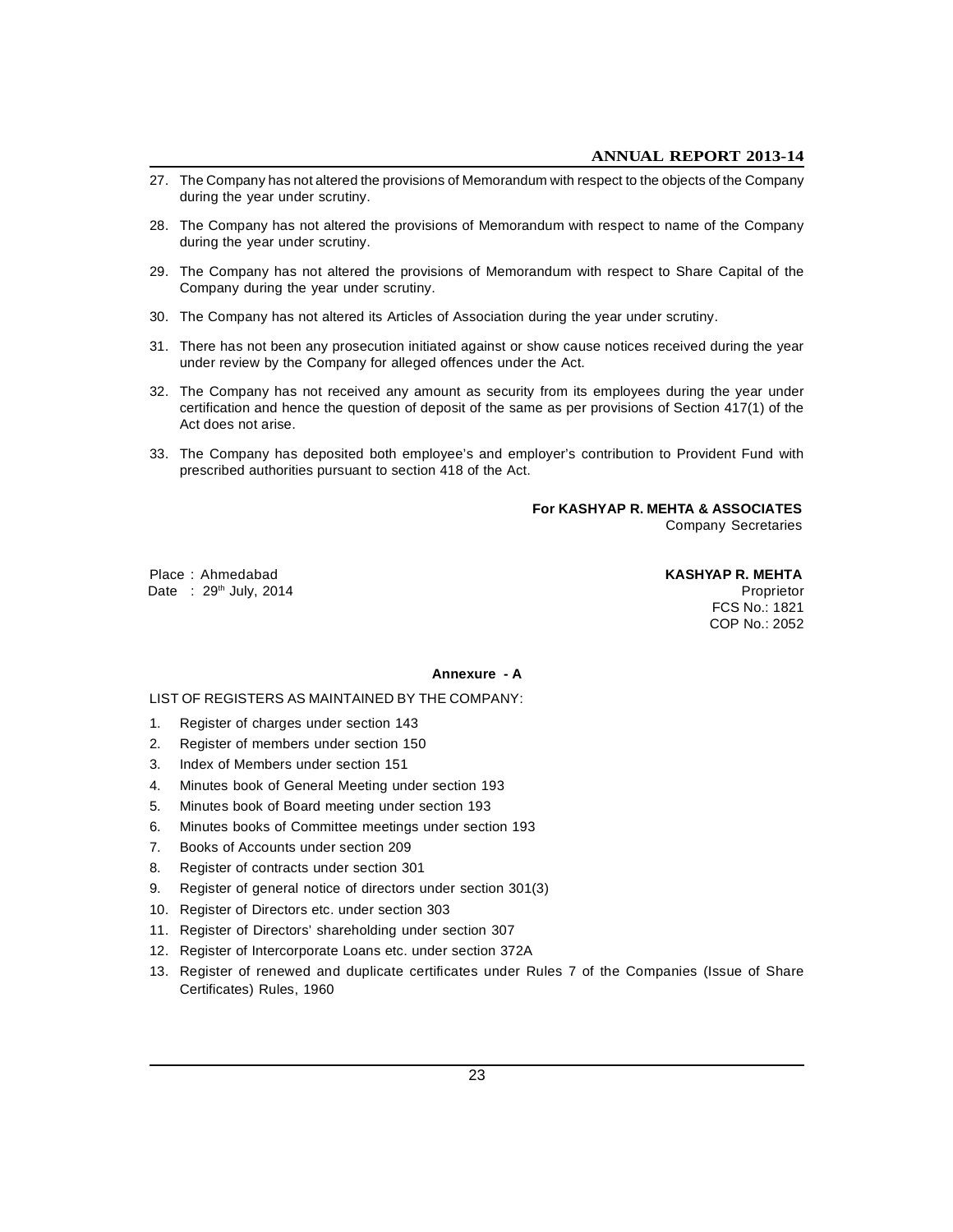

#### **Annexure – B**

Forms and Returns as filed by the Company with the Registrar of Companies, Regional Director, Central Government or other authorities during/relating to the financial year ending on 31<sup>st</sup> March, 2014

#### A. REGISTRAR OF COMPANIES, GUJARAT:

| Sr.<br>No.     | Form No.                        | <b>Under</b><br>section                                                                  | <b>Purpose</b>                                                                                                                                  | Date of filing | <b>Whether filed</b><br>within time? |
|----------------|---------------------------------|------------------------------------------------------------------------------------------|-------------------------------------------------------------------------------------------------------------------------------------------------|----------------|--------------------------------------|
| 1 <sub>1</sub> | 62                              | Rule 10 of<br>of the<br>Companies<br>(Acceptance  <br>of Deposits)<br><b>Rules, 1975</b> | Submission of Statement lieu of<br>advertisement pursuant to the<br>rules 4A of the Companies<br>(Acceptance of Deposits)<br><b>Rules, 1975</b> | 14-06-2013     | <b>Yes</b>                           |
| $\mathcal{P}$  | 23                              | 192                                                                                      | Resolution under Section<br>293(1)(a) & 293(1)(d)                                                                                               | 23-09-2013     | Yes                                  |
| 3              | 66                              | 383A                                                                                     | Company Law Compliance<br>Certificate for the year ended<br>on 31 <sup>st</sup> March, 2013.                                                    | 23-09-2013     | <b>Yes</b>                           |
| 4              | 20 <sub>B</sub>                 | 159                                                                                      | Annual Return made up to<br>23 <sup>rd</sup> September, 2013                                                                                    | 17-10-2013     | <b>Yes</b>                           |
| 5              | 23AC &<br>23ACA-<br><b>XBRL</b> | 220                                                                                      | Balance Sheet as on 31 <sup>st</sup> March,<br>2013 and the Statement of<br>Profit & Loss with all annexure<br>and attachments                  | 24-09-2013     | <b>Yes</b>                           |

# **For KASHYAP R. MEHTA & ASSOCIATES**

Company Secretaries

Place : Ahmedabad **KASHYAP R. MEHTA** Date : 29<sup>th</sup> July, 2014 **Proprietor Proprietor Proprietor** 

FCS No.: 1821 COP No.: 2052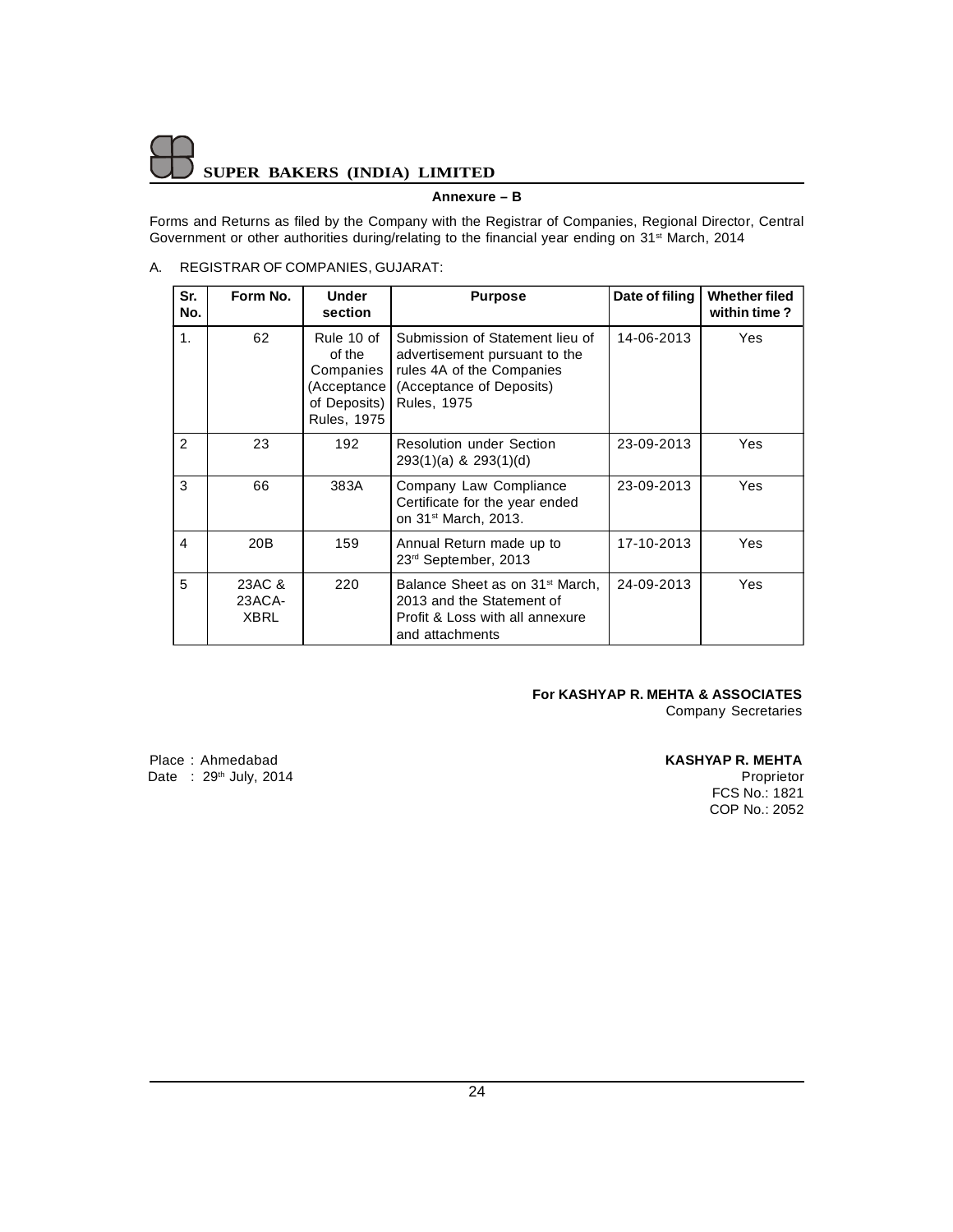# **MANAGEMENT DISCUSSION AND ANALYSIS**

#### **a. Industry Structure and Developments:**

The Flour Mill industry is passing through a difficult phase, but with the hope of revival of economy in general and expectation of good monsoon, the management is hopeful of better future of the industry.

#### **b. Opportunities and Threats:**

The Flour Mill industry is subject to competition among various manufactures within the country. The liking towards ready made food and increase in demand of fast food will provide opportunity to company to increase its sales and capture more market share.

#### **c. Segmentwise Performance:**

The Company has only one segment.

#### **d. Recent Trend and Future Outlook:**

The Management is confident of improvement in the demand of wheat flour in the near future with fast changing food habits of the people. The management is also hopeful of increasing export demand.

#### **e. Risks and Concerns:**

Like any other industry, Flour Mill industry is also exposed to risk of competition, government policies, natural factor etc. As the Company is neither importing nor exporting raw materials/ finished product, the Company has no risk on account of Exchange Rate fluctuations. The Company has taken necessary measures to safeguard its assets/interests etc.

#### **f. Internal Control Systems and their Adequacy:**

The Company has adequate systems of Internal Controls commensurate with its size and operations to ensure orderly and efficient conduct of business. These controls ensure safeguarding of assets, reduction and detection of fraud and error, adequacy and completeness of the accounting records and timely preparation of reliable financial information. The Company has appointed an external firm of Chartered Accountants to supplement efficient Internal Audit.

#### **g. Financial Performance with respect to Operational Performance:**

The financial performance of the Company for the year 2013-14 is described in the Directors' Report under the head 'Production, Sales and Working Results'.

#### **h. Material Developments in Human Resources and Industrial Relations Front:**

The Company has continued to give special attention to Human Resources/Industrial Relations development. Industrial relations remained cordial throughout the year and there was no incidence of strike, lock out etc.

#### **i. Cautionary Statement:**

Statement in this Management Discussion and Analysis Report, describing the Company's objectives, estimates and expectations may constitute 'Forward Looking Statements' within the meaning of applicable laws or regulations. Actual results might differ materially from those either expressed or implied.

For and on behalf of the Board,

Place : Ahmedabad **Shankar T. Ahuja** Date the 29<sup>th</sup> July, 2014 **Chairman**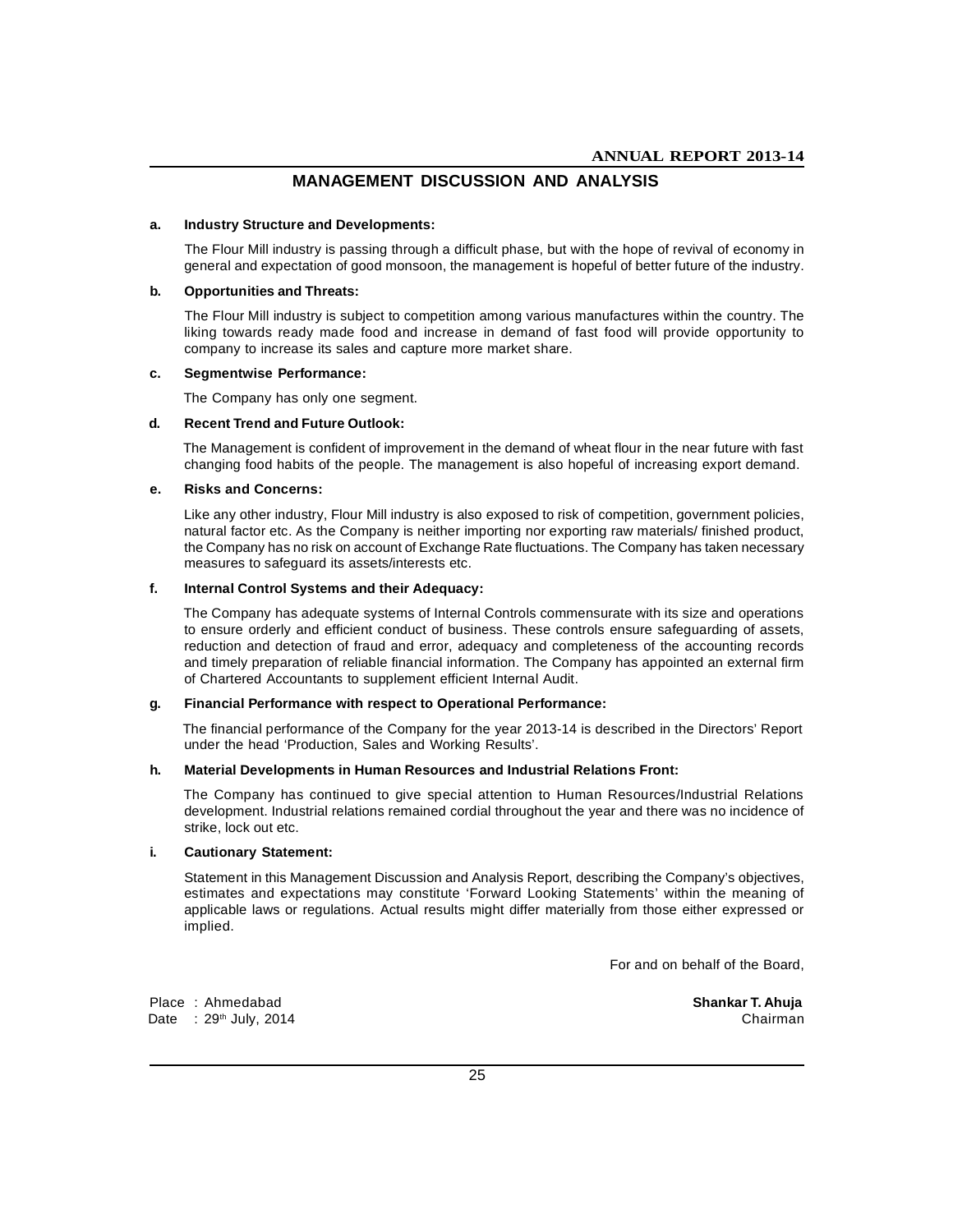# **INDEPENDENT AUDITORS**' **REPORT**

To,

The Members of **SUPER BAKERS (INDIA) LIMITED** Ahmedabad.

#### **Report on the Financial Statements**

We have audited the accompanying Financial Statements of Super Bakers (India) Limited (the Company), which comprise the Balance Sheet as at 31<sup>st</sup> March, 2014, the Statement of Profit and Loss and the Cash Flow Statement for the year ended on  $31<sup>st</sup>$  March, 2014 and a summary of significant accounting policies and other explanatory information.

#### **Management's Responsibility for the Financial Statements**

The Company's Management is responsible for the preparation of these financial statements that give a true and fair view of the financial position, financial performance and cash flows of the Company in accordance with the Accounting Standards notified under the Companies Act, 1956 (the Act) read with the General Circular 15/2013 dated 13th September, 2013 of the Ministry of Corporate Affairs in respect of Section 133 of the Companies Act, 2013 and in accordance with the accounting principles generally accepted in India. This responsibility includes the design, implementation and maintenance of internal control relevant to the preparation and presentation of the financial statements that give a true and fair view and are free from material misstatement, whether due to fraud or error.

#### **Auditor's Responsibility**

Our responsibility is to express an opinion on these financial statements based on our audit. We conducted our audit in accordance with the Standards on Auditing issued by the Institute of Chartered Accountants of India. Those Standards require that we comply with ethical requirements and plan and perform the audit to obtain reasonable assurance about whether the financial statements are free from material misstatement. An audit involves performing procedures to obtain audit evidence about the amounts and disclosures in the financial statements. The procedures selected depend on the auditor's judgement, including the assessment of the risks of material misstatement of the financial statements, whether due to fraud or error. In making those risk assessments, the auditor considers internal control relevant to the Company's preparation and fair presentation of the financial statements in order to design audit procedures that are appropriate in the circumstances, but not for the purpose of expressing an opinion on the effectiveness of the Company's internal control. An audit also includes evaluating the appropriateness of accounting policies used and the reasonableness of the accounting estimates made by management, as well as evaluating the overall presentation of the financial statements.

We believe that the audit evidence we have obtained is sufficient and appropriate to provide a basis for our audit opinion.

#### **Opinion**

In our opinion and to the best of our information and according to the explanations given to us, the financial statements give the information required by the Act in the manner so required and give a true and fair view in conformity with the accounting principles generally accepted in India:

- (a) In the case of the Balance Sheet, of the State of Affairs of the Company as at  $31^{st}$  March, 2014;
- (b) In the case of the Statement of Profit and Loss, of the Profit for the year ended on that date; and
- (c) In the case of the Cash Flow Statement, of the Cash Flows for the year ended on that date.

#### **Report on Other Legal and Regulatory Requirements**

- 1. As required by the Companies (Auditors' Report) Order, 2003 (the Order) issued by the Central Government of India in terms of Section 227(4A) of the Act, we give in the Annexure a statement on the matters specified in paragraphs 4 and 5 of the Order.
- 2. As required by section 227(3) of the Act, we report that:
	- a) We have obtained all the information and explanations which to the best of our knowledge and belief were necessary for the purpose of our audit;
	- b) In our opinion, proper books of account as required by law have been kept by the Company so far as appears from our examination of those books.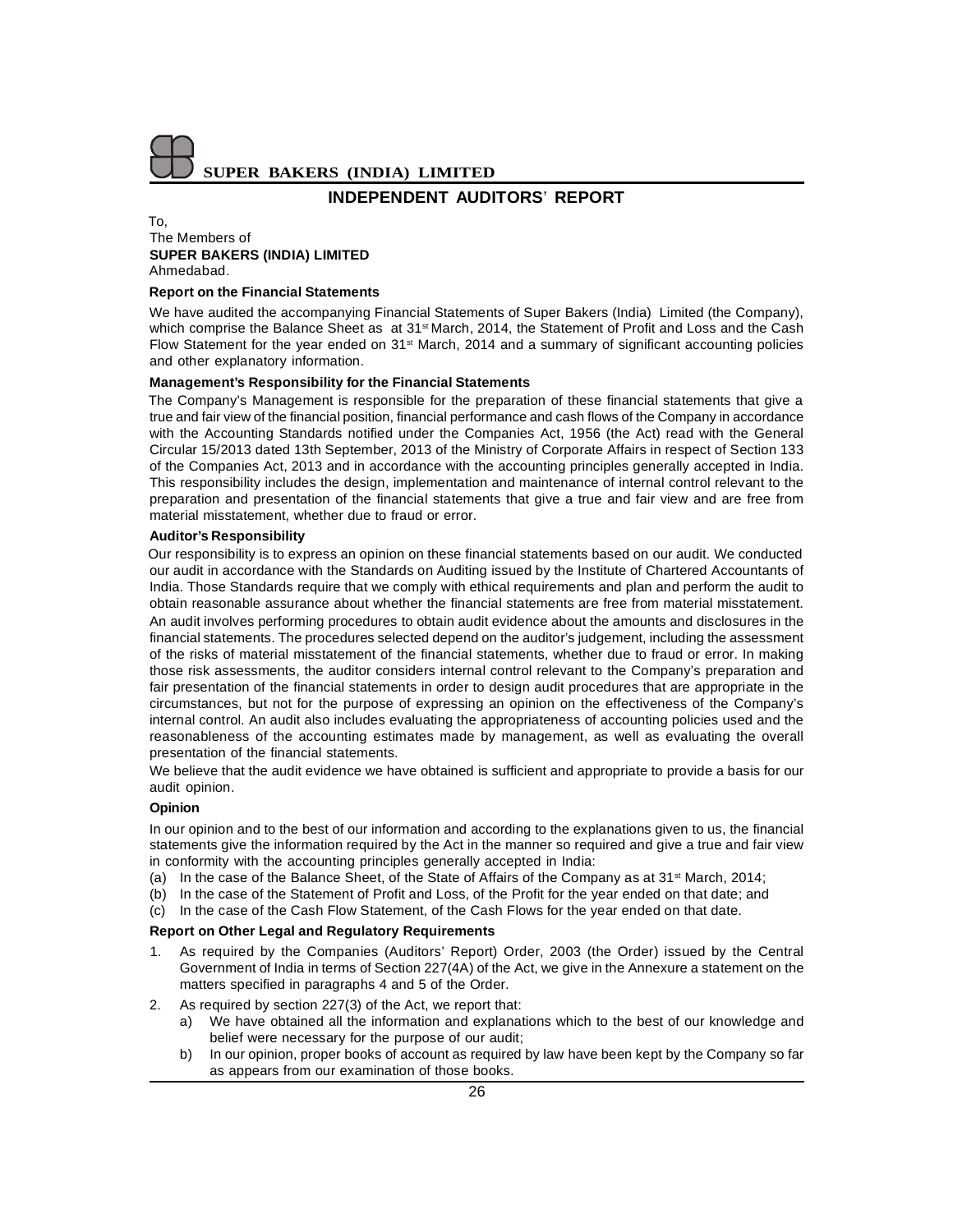- c) The Balance Sheet, the Statement of Profit and Loss, and the Cash Flow Statement dealt with by this Report are in agreement with the books of account.
- d) In our opinion, the Balance Sheet, the Statement of Profit and Loss, and the Cash Flow Statement comply with Accounting Standards notified under the Act read with the General Circular 15/2013 dated 13th September, 2013 of the Ministry of Corporate Affairs in respect of Section 133 of the Companies Act, 2013
- e) On the basis of the written representations received from the directors as on March 31, 2014, taken on record by the Board of Directors, none of the directors is disqualified as on March 31, 2014, from being appointed as a director in terms of Section 274(1)(g) of the Act.

**For T. K.TEKWANI & CO.,** Chartered Accountants [FRN : 110851W]

Place : Ahmedabad (**TULSIRAM TEKWANI)** Date : 30<sup>th</sup> May, 2014 *Proprietor* M. No. 33551

#### **ANNEXURE TO THE INDEPENDENT AUDITORS' REPORT**

(Referred to in Paragraph 1 under the heading of "report on other legal and regulatory requirements" of our report of even date)

- 1. a. The company has maintained proper records showing full particulars including quantitative details and situation of fixed assets on the basis of available information
	- b. We are informed that certain assets have been physically verified by the Management. As explained to us the Company has a policy to carry out a physical verification of all Fixed Assets at reasonable intervals, which in our opinion, is reasonable having regard to the size of the Company and nature of its assets. We are informed by the management that no material discrepancies were noticed on such verification.
	- c. During the year, the company has disposed off a part of the fixed assets, however, such disposal is not substantial and it has not effected going concern of the company.
- 2. a. As explained to us, we are informed that inventories have been physically verified by the management at reasonable intervals during the year.
	- b. In our opinion and according to information and explanation given to us, the procedures of physical verification of inventories followed by the management are reasonable and adequate in relation to the size of the company and the nature of its business.
	- c. In our opinion and according to information and explanation given to us, the company has maintained proper records of its inventory and no material discrepancies were noticed on physical verification.
- 3. a. As informed to us the company has not given any loans secured or unsecured covered in the register maintained under section 301 of the Companies Act, 1956.
	- b. As informed to us, the company has not taken any fresh unsecured loan from parties listed in the register maintained under section 301 of the Companies Act, 1956. The maximum amount involved during the year of the existing loan was Rs.4.00 lacs and year end balance was Rs.4.00 lacs. The terms of interest and repayment were not stipulated and no interest has been provided on the said loan.
- 4. In our opinion and according to the information and explanations given to us, there are adequate internal control procedures commensurate with the size of the company and the nature of its business with regard to purchases of inventory, fixed assets and for the sale of goods. During the course of our audit, we have not observed any continuing failure to correct major weaknesses in internal control systems.
- 5. a. According to the information and explanations given to us, we are of the opinion that the transactions that need to be entered into the register maintained under section 301 of the Companies Act, 1956 have been so entered.
	- b. The transactions have been made by the company in pursuance of contracts or arrangements entered in the register maintained under section 301 of the Companies Act, 1956 and exceeding the value of rupees five lacs. However considering the nature of business and transactions, we have relied on management representation that the prices were fair and reasonable.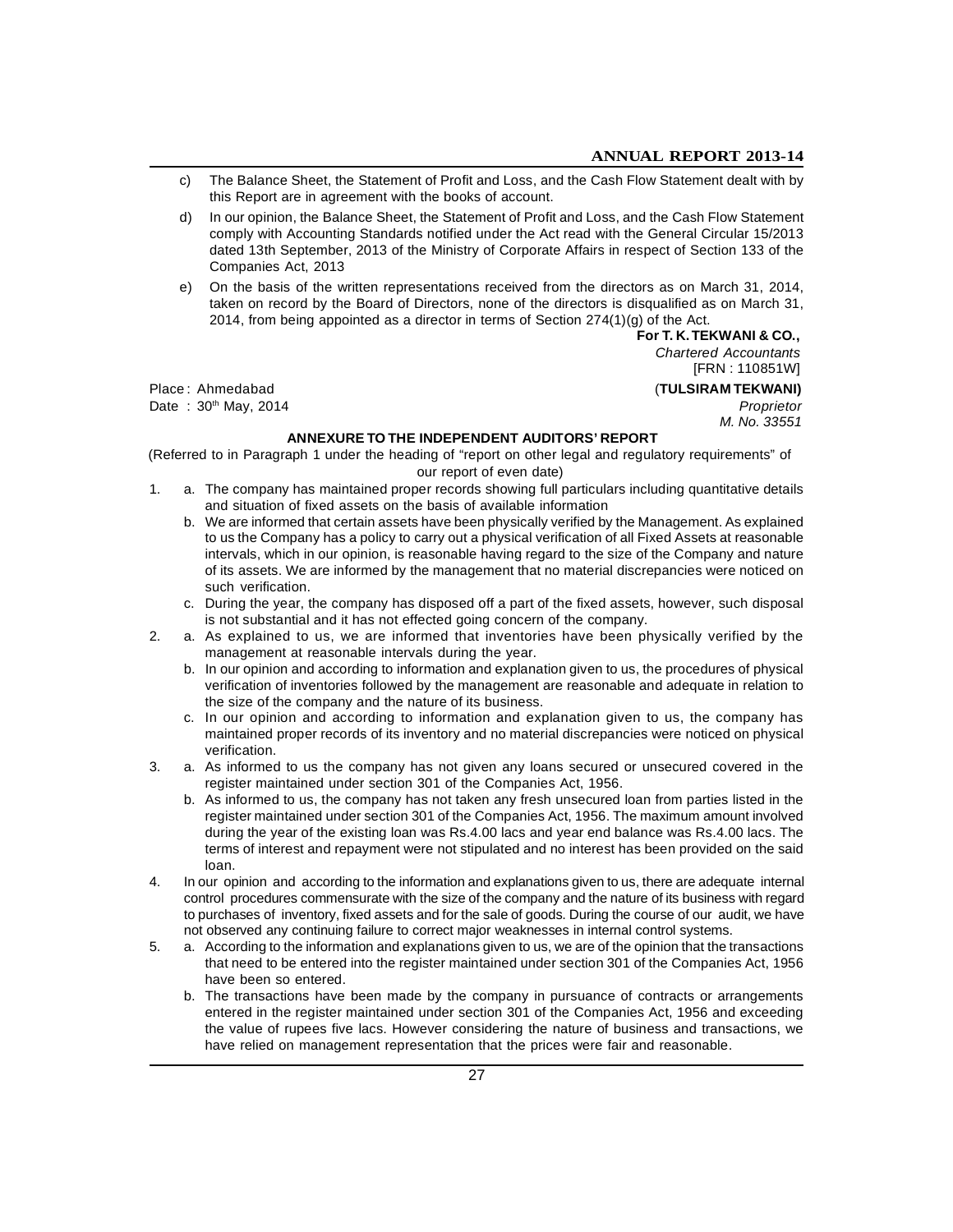- According to information and explanation given to us the company has not accepted any deposit from public. Hence the provisions of Section 58A and 58AA of the Companies Act, 1956, Companies (Acceptance of Deposits) Rules, 1975 and directives issued by the Reserve Bank of India in this respect are not applicable.
- 7 In our opinion, the Company has an internal audit system commensurate with the size and nature of its business.
- 8 We have broadly reviewed the Cost Records maintained by the Company pursuant to the Companies (Cost Accounting Records) Rules, 2011 prescribed by the Central Government under section 209 (1) (d) of the Companies Act, 1956 and are of the opinion that prima facie the prescribed cost records have been maintained . We have, however, not made a detailed examination of the cost records.
- 9. a. The company is generally regular in depositing with appropriate authorities undisputed statutory dues including provident fund, employees' state insurance, income tax, sales tax, and other material statutory dues applicable to it.
	- b. According to the information and explanations given to us, no undisputed amounts payable in respect of income tax, wealth tax, service tax, sales tax, customs duty, excise duty and cess were in arrears, as at 31 $\mathrm{st}$  March, 2014 for a period of more than six months from the date they became payable except in case of payment of installment of Advance Tax payable under the Income Tax Act.
	- c. According to the information and explanation given to us, there were no dues of sales tax, income tax, wealth tax and cess that have not been deposited on account of any dispute, except the Income Tax of Block Period which is pending as order giving effect of ITAT is not yet received.
- 10. The Company's accumulated losses at the end of the financial year are less than fifty per cent of its net worth and it has not incurred cash losses in the current financial year as well as in the immediately preceding financial year.
- 11. Based on our audit procedures and on the information and explanations given by the Management, we are of the opinion that the Company has not defaulted in repayment of dues to a financial institution or bank.
- 12. In our opinion and according to the explanations given to us and based on the information available, no loans and advances have been granted by the Company on the basis of security by way of pledge of shares, debentures and other securities.
- 13. The provisions of any special statutes applicable to the chit funds, nidhi or mutual benefit society are not applicable to the company.
- 14. In our opinion, the company is not dealing in or trading in shares, securities, debentures and other investments.
- 15. According to the information and explanations given to us, the company has not given any guarantee for the loans taken by others from banks or financial institution.
- 16. In our opinion, the term loans have been applied for the purpose for which they were raised.
- 17. According to the information and explanations given to us and on an overall examination of the Balance Sheet of the Company, we are of the opinion that there are no funds raised on short-term basis that have been used for long-term investment.
- 18. According to the information and explanations given to us, the company has not made preferential allotment of shares to parties and companies covered in the register maintained under section 301 of the Act.
- 19. The company does not have any debentures, and so the clause of the order is not applicable.
- 20. The company has not raised any money by way of public issues during the year, and so the clause of the order is not applicable.
- 21. According to the information and explanations given to us, no fraud on or by the company has been noticed or reported during the course of our audit.

**For T. K.TEKWANI & CO.,** Chartered Accountants [FRN : 110851W]

Date: 30<sup>th</sup> May, 2014 **Proprietor Date: 30<sup>th</sup> May, 2014** 

Place : Ahmedabad (**TULSIRAM TEKWANI)** M. No. 33551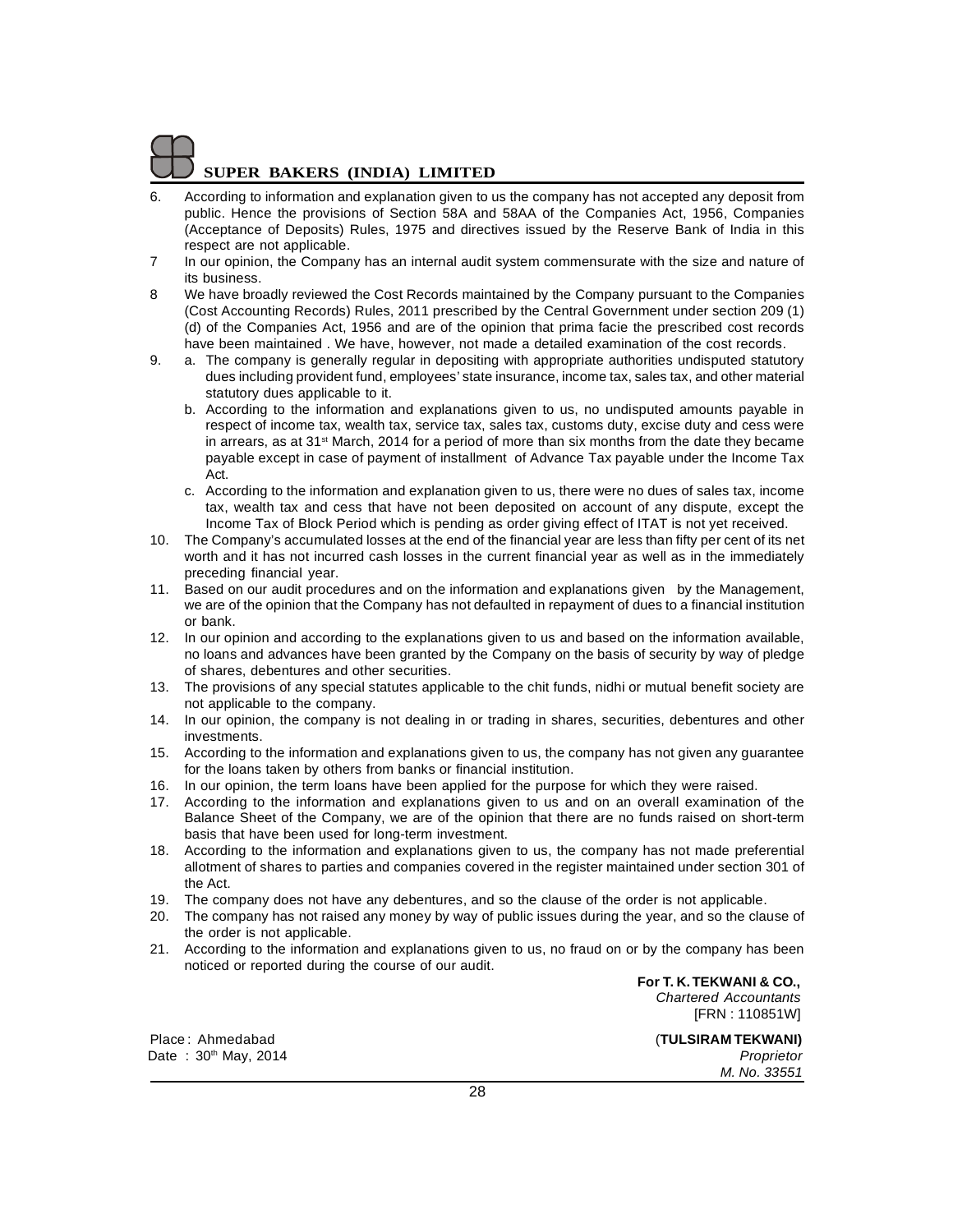# **ANNUAL REPORT 2013-14**

|   |                |                                                               | <b>NOTE</b>    | As at                           | As at    |
|---|----------------|---------------------------------------------------------------|----------------|---------------------------------|----------|
|   |                | <b>Particulars</b>                                            | No.            | 31st March 2014 31st March 2013 |          |
|   |                |                                                               |                | (in Rs.)                        | (in Rs.) |
| г |                | <b>EQUITY AND LIABILITIES:</b>                                |                |                                 |          |
|   | 1              | <b>Share Holders' Fund</b>                                    |                |                                 |          |
|   |                | (a) Share Capital                                             | 1              | 30216000                        | 30216000 |
|   |                | (b) Reserves & Surplus                                        | $\overline{2}$ | 3150882                         | 3255746  |
|   |                |                                                               |                | 33366882                        | 33471746 |
|   | $\mathbf{2}$   | <b>Non Current Liabilities</b>                                |                |                                 |          |
|   |                | (a) Long Term Borrowings                                      | 3              | 2196370                         | 1532178  |
|   |                | (b) Long Term Provisions                                      | 4              | 259797                          | 295743   |
|   |                |                                                               |                | 2456167                         | 1827921  |
|   | 3              | <b>Current Liabilities</b>                                    |                |                                 |          |
|   |                | (a) Trade Payables                                            | 5              | 6973070                         | 8297537  |
|   |                | (b) Other Current Liabilities                                 | 6              | 650369                          | 608272   |
|   |                | (c) Short Term Provisions                                     | $\overline{7}$ | 236000                          | 480000   |
|   |                |                                                               |                | 7859439                         | 9385809  |
|   |                | Total                                                         |                | 43682488                        | 44685476 |
| Ш | <b>ASSETS</b>  |                                                               |                |                                 |          |
|   | 1              | <b>Non Current Assets</b>                                     |                |                                 |          |
|   |                | (a) Fixed Assets                                              |                |                                 |          |
|   |                | <b>Tangible Assets</b>                                        | 8              | 9715057                         | 8949240  |
|   |                | (b) Non Current Investments                                   | 9              | 103125                          | 104125   |
|   |                | (c) Deferred Tax Assets (Net)                                 | 10             | 610380                          | 619591   |
|   |                | (d) Long Term Loans and Advances                              | 11             | 1058500                         | 1000000  |
|   |                | (e) Other Non Current Assets                                  | 12             | 4931379                         | 5358715  |
|   |                |                                                               |                | 16418441                        | 16031671 |
|   | $\overline{2}$ | <b>Current Assets</b>                                         |                |                                 |          |
|   |                | (a) Inventories                                               | 13             | 18194896                        | 13314668 |
|   | (c)            | <b>Trade Receivables</b>                                      | 14             | 5872007                         | 12556639 |
|   |                | (d) Cash and Cash Equivalents                                 | 15             | 2467742                         | 2145952  |
|   |                | (e) Short Term Loans and Advances                             | 16             | 660260                          | 558235   |
|   | (f)            | <b>Other Current Assets</b>                                   | 17             | 69142                           | 78311    |
|   |                |                                                               |                | 27264047                        | 28653805 |
|   |                | Total                                                         |                | 43682488                        | 44685476 |
|   |                | The notes form an integral part of these financial statements |                |                                 |          |

**BALANCE SHEET AS ON ST 31 MARCH, 2014**

| As per our Report of even date attached<br>For T. K. TEKWANI & CO.<br><b>Chartered Accountants</b> | For & On Behalf of Board of Directors of<br><b>Super Bakers (India) Limited</b> |                                           |  |
|----------------------------------------------------------------------------------------------------|---------------------------------------------------------------------------------|-------------------------------------------|--|
| (TULSIRAM TEKWANI)<br>Proprietor<br>(Membership No. 33551)<br>[FRN No.: 110851W]                   | <b>SHANKAR T. AHUJA</b><br>Chairman                                             | ANIL S. AHUJA<br><b>Managing Director</b> |  |
| Place: Ahmedabad<br>Date: $30^{th}$ May, 2014                                                      | Place: Ahmedabad<br>Date: $30^{th}$ May, 2014                                   |                                           |  |
|                                                                                                    | 29                                                                              |                                           |  |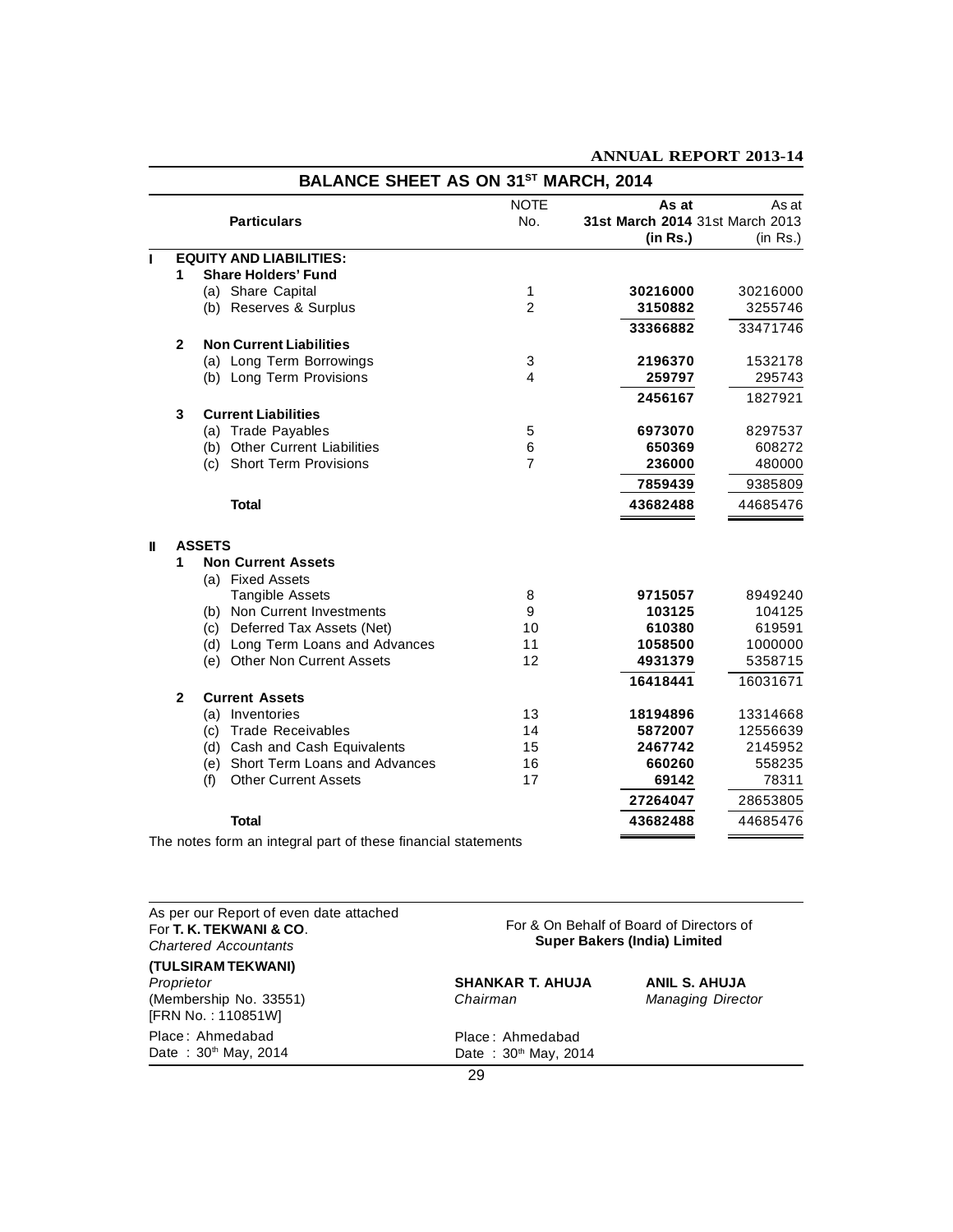# **STATEMENT OF PROFIT AND LOSS FOR THE YEAR ENDED ST 31 MARCH, 2014**

|               | <b>Particulars</b>                       | <b>Note</b><br>No. | <b>Year Ended</b><br>31st March 2014 31st March 2013<br>(Rs.) | Year Ended<br>(Rs.) |
|---------------|------------------------------------------|--------------------|---------------------------------------------------------------|---------------------|
|               | <b>INCOME</b>                            |                    |                                                               |                     |
| I.            | Revenue from Operations                  | 18                 | 154691316                                                     | 138489245           |
|               | Other Income                             | 19                 | 644127                                                        | 994943              |
|               | Change in Inventories                    | 20                 | 3773079                                                       | 31600               |
|               | <b>Total Revenue</b>                     |                    | 159108522                                                     | 139515788           |
| $\mathbf{II}$ | <b>EXPENDITURE</b>                       |                    |                                                               |                     |
|               | (a) Cost of Materials Consumed           | 21                 | 136878554                                                     | 116401171           |
|               | (b) Purchases & Manufacturing Exps       | 22                 | 11267682                                                      | 10823626            |
|               | <b>Employee Benefits Expense</b><br>(c)  | 23                 | 858090                                                        | 936370              |
|               | (d) Finance Costs                        | 24                 | 697664                                                        | 645973              |
|               | Depreciation and amortization exp<br>(e) | 08                 | 1405516                                                       | 1997558             |
|               | (f)<br>Other expenses                    | 25                 | 7619770                                                       | 8225601             |
|               | <b>Total Expenses</b>                    |                    | 158727276                                                     | 139030299           |
| Ш             | <b>Profit before Tax</b>                 |                    | 381246                                                        | 485489              |
| IV            | <b>Tax Expense</b><br>Current tax        |                    | 171000                                                        | 415000              |
|               | (i)<br>Deferred tax<br>(ii)              |                    | 9211                                                          | (233140)            |
|               | Tax in respect of earlier years<br>(iii) |                    | 305899                                                        | 24713               |
|               | Net Tax Expenses                         |                    | 486110                                                        | 206573              |
| V             | Profit for the year                      |                    | (104864)                                                      | 278916              |
|               | VIII Earnings per Share:                 |                    |                                                               |                     |
|               | Basic<br>(i)                             |                    | (0.03)                                                        | 0.09                |
|               | (ii)<br><b>Diluted</b>                   |                    | (0.03)                                                        | 0.09                |

The notes form an integral part of these financial statements

| As per our Report of even date attached<br>For <b>T. K. TEKWANI &amp; CO.</b><br><b>Chartered Accountants</b> | For & On Behalf of Board of Directors of<br><b>Super Bakers (India) Limited</b> |                                                  |
|---------------------------------------------------------------------------------------------------------------|---------------------------------------------------------------------------------|--------------------------------------------------|
| (TULSIRAM TEKWANI)<br>Proprietor<br>(Membership No. 33551)<br>[FRN No.: 110851W]                              | <b>SHANKAR T. AHUJA</b><br>Chairman                                             | <b>ANIL S. AHUJA</b><br><b>Managing Director</b> |
| Place: Ahmedabad<br>Date: $30^{th}$ May, 2014                                                                 | Place: Ahmedabad<br>Date: 30 <sup>th</sup> May, 2014                            |                                                  |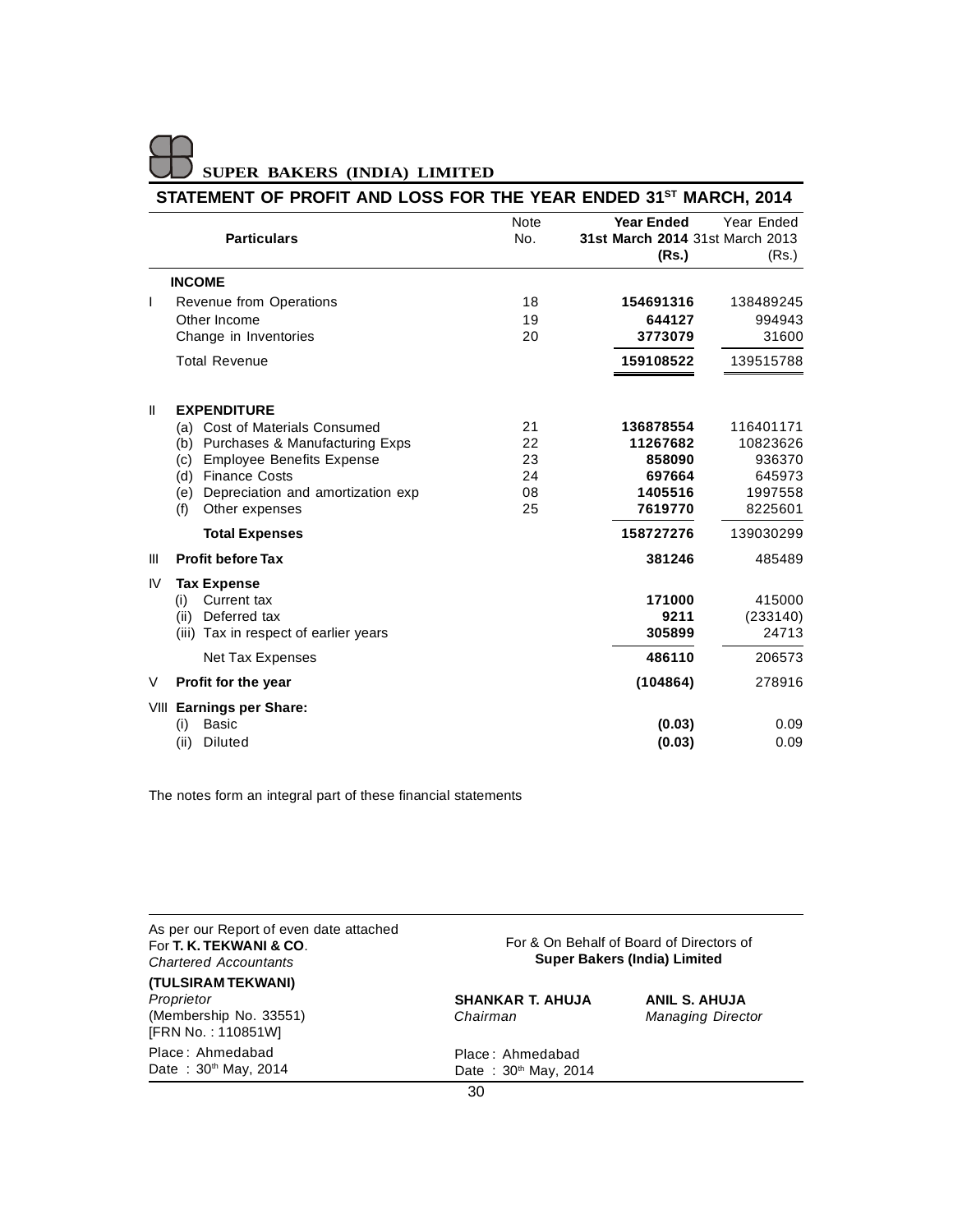|                |                                                                                                                                                               | <b>Year Ended</b>                   | Year Ended                      |
|----------------|---------------------------------------------------------------------------------------------------------------------------------------------------------------|-------------------------------------|---------------------------------|
|                |                                                                                                                                                               | 31st March 2014 31st March 2013     |                                 |
|                |                                                                                                                                                               | (Rs.)                               | (Rs.)                           |
|                | (A) CASH FLOW FROM OPERATING ACTIVITIES:                                                                                                                      |                                     |                                 |
|                | Net Profit before tax                                                                                                                                         | 381246                              | 485489                          |
|                | Adjustments for:<br>Depreciation<br>Interest paid<br>Shares written off<br>Loss on Sale of Car                                                                | 1405516<br>697664<br>1000<br>125499 | 1997558<br>645973               |
|                | <b>Operating profit before Working Capital Changes</b>                                                                                                        | 2610925                             | 3129020                         |
|                | Adjustments for:<br><b>Trade and Other Receivables</b><br>Inventories<br>Trade Payable & Other Liabilities                                                    | 6646908<br>(4880228)<br>(1318316)   | 3464110<br>(4728204)<br>1000353 |
|                | <b>Cash Generated from Operations</b>                                                                                                                         | 3059289                             | 2865279                         |
|                | Income tax paid                                                                                                                                               | (407195)                            | (73545)                         |
|                | Net Cash from Operating Activities (a)                                                                                                                        | 2652094                             | 2791734                         |
| <b>B.</b>      | <b>CASH FLOW FROM INVESTING ACTIVITIES:</b><br>Purchase of Fixed assets<br>Sale of Fixed assets                                                               | (3107832)<br>811000                 | (412717)                        |
|                | <b>Net Cash From Investing Activities (b)</b>                                                                                                                 | (2296832)                           | (412717)                        |
| $\mathbf{C}$ . | <b>CASH FLOW FROM FINANCING ACTIVITIES:</b><br><b>Interest Paid</b><br>Accept/(Repayment) of Secured borrowings<br>Accept/(Repayment) in Unsecured borrowings | (697664)<br>664192                  | (645973)<br>(1199787)           |
|                | Net Cash From Financing Activities (c)                                                                                                                        | (33472)                             | (1845760)                       |
|                | Net Increase in Cash and Cash Equivalents                                                                                                                     | 321790                              | 533257                          |
|                | Opening Cash and Cash Equivalents                                                                                                                             | 2145952                             | 1612695                         |
|                | <b>Closing Cash and Cash Equivalents</b>                                                                                                                      | 2467742                             | 2145952                         |
|                |                                                                                                                                                               |                                     |                                 |

# **CASH FLOW STATEMENT FOR THE YEAR ENDED ON ST 31 MARCH, 2014**

1. The Cash Flow statement has been prepared under the 'Indirect Method' as set out in Accounting Standard -3 on Cash Flow Statement issued by the Institute of Chartered Accountants of India.

2. The previous year's figures have been regrouped and reclassified, wherever necessary.

| As per our Report of even date attached<br>For <b>T. K. TEKWANI &amp; CO.</b><br><b>Chartered Accountants</b> | For & On Behalf of Board of Directors of<br><b>Super Bakers (India) Limited</b> |                          |
|---------------------------------------------------------------------------------------------------------------|---------------------------------------------------------------------------------|--------------------------|
| (TULSIRAM TEKWANI)                                                                                            |                                                                                 |                          |
| Proprietor                                                                                                    | <b>SHANKAR T. AHUJA</b>                                                         | ANIL S. AHUJA            |
| (Membership No. 33551)<br>[FRN No.: 110851W]                                                                  | Chairman                                                                        | <b>Managing Director</b> |
| Place: Ahmedabad                                                                                              | Place: Ahmedabad                                                                |                          |
| Date: 30 <sup>th</sup> May, 2014                                                                              | Date: 30 <sup>th</sup> May, 2014                                                |                          |
|                                                                                                               |                                                                                 |                          |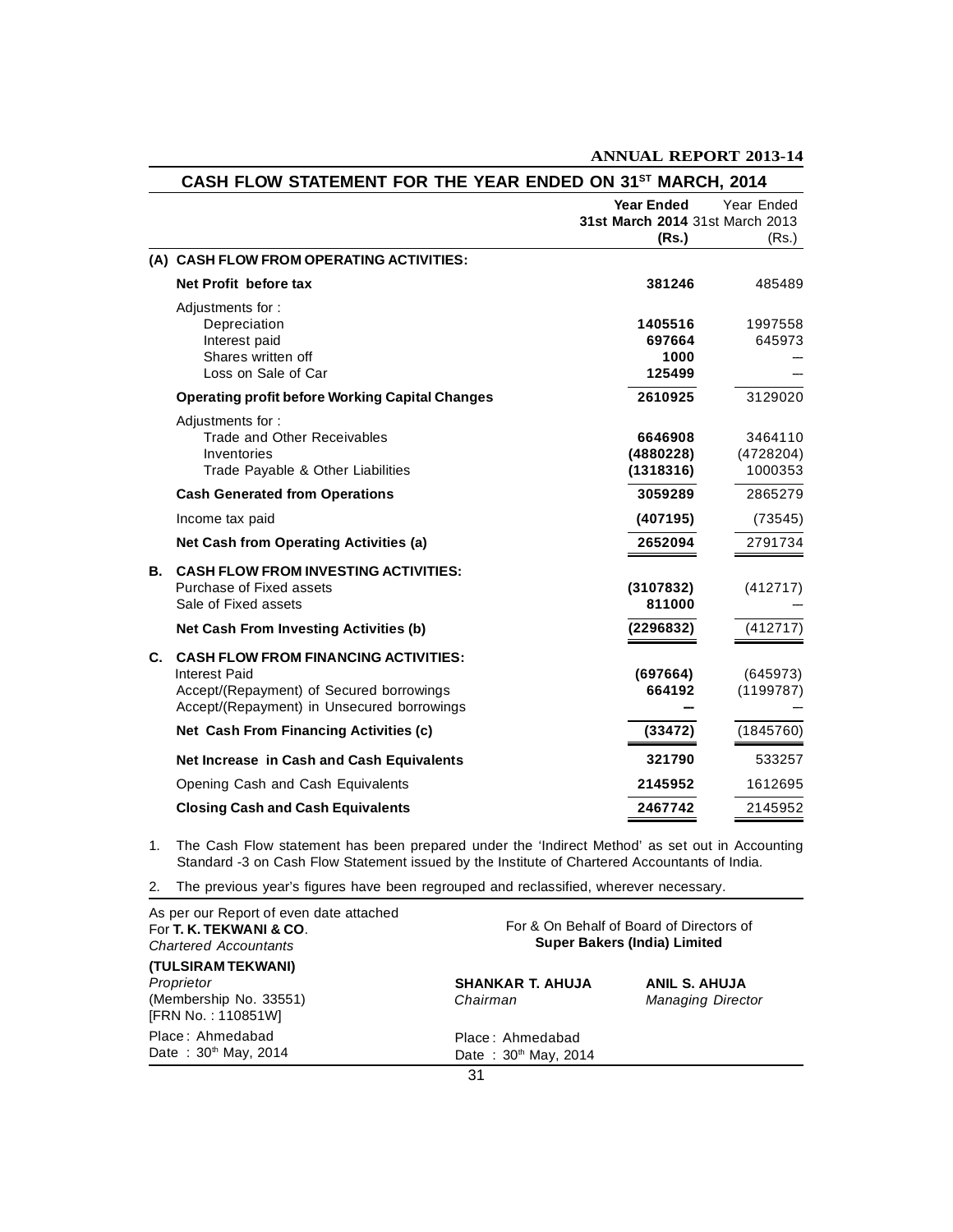#### **NOTES TO THE FINANCIAL STATEMENTS**

| <b>Particulars</b>                                   | As at                           | As at    |
|------------------------------------------------------|---------------------------------|----------|
|                                                      | 31st March 2014 31st March 2013 |          |
|                                                      | (in Rs.)                        | (in Rs.) |
| <b>NOTE: 1: SHARE CAPITAL</b>                        |                                 |          |
| <b>Authorised Capital</b>                            |                                 |          |
| 4000000 Equity Shares of Rs. 10/- each               | 40000000                        | 40000000 |
| <b>Issued Capital</b>                                |                                 |          |
| 3021600 Equity Shares of Rs. 10/- each fully paid up | 30216000                        | 30216000 |
| <b>Subscribed and Fully Paid Up Capital</b>          |                                 |          |
| 3021600 Equity Shares of Rs. 10/- each fully paid up | 30216000                        | 30216000 |
| Total:                                               | 30216000                        | 30216000 |
|                                                      |                                 |          |

a) The Company has only one class of equity shares having a par value of Rs. 10 per share. Each Shareholder is eligible for one vote per share, without restrictions and are entitled to dividend, as and when declared. In the event of liquidation, all the equity shareholders rank equally and are eligible to receive the remaining assets of the Company, after distribution of all preferential amounts.

b) The Company has not alloted any share pursuant to Contract(s) without payment being received in cash during the period of 5 years immediately preceding the Balance Sheet date.

c) The Company has not issued Bonus Shares during the period of 5 years immediately preceding the year

Details of shares held by shareholders holding more than 5% of the aggregate shares in the Company:

| Name of the Shareholder                                             | As at 31st March 2014 & 13 |                      |
|---------------------------------------------------------------------|----------------------------|----------------------|
|                                                                     | No. of shares              | % of Holding<br>held |
| Shankarlal Ahuja                                                    | 222242                     | 7.36%                |
| <b>NOTE: 2: RESERVES AND SURPLUS</b><br><b>Securities Premium</b>   |                            |                      |
| Balance as per last account                                         | 5100000                    | 5100000              |
| <b>Profit and Loss Ac (Debit Balance)</b><br><b>Opening Balance</b> | (1844254)                  | (2123170)            |
| Add: Profit of the year                                             | $-104864$                  | 278916               |
| Closing Balance                                                     | (1949118)                  | (1844254)            |
| Total:                                                              | 3150882                    | 3255746              |
| <b>NOTE: 3: LONG TERM BORROWINGS</b>                                |                            |                      |
| <b>Secured Loans</b>                                                |                            |                      |
| From Bank<br><b>Unsecured Loans</b>                                 | 1796370                    | 1132178              |
| From Directors & Shareholders                                       | 400000                     | 400000               |
| Total:                                                              | 2196370                    | 1532178              |
| Terms of repayment for Long Term secured borrowings:                |                            |                      |

Term loan from bank amounting to Rs. 11,32,178 is secured by exclusive and specific charge on the BMW car

Repayble in 36 installments of Rs. 1,07,780 commencing from March 2012. Last installment was due in February 2014. Rate of interest is 9.32%.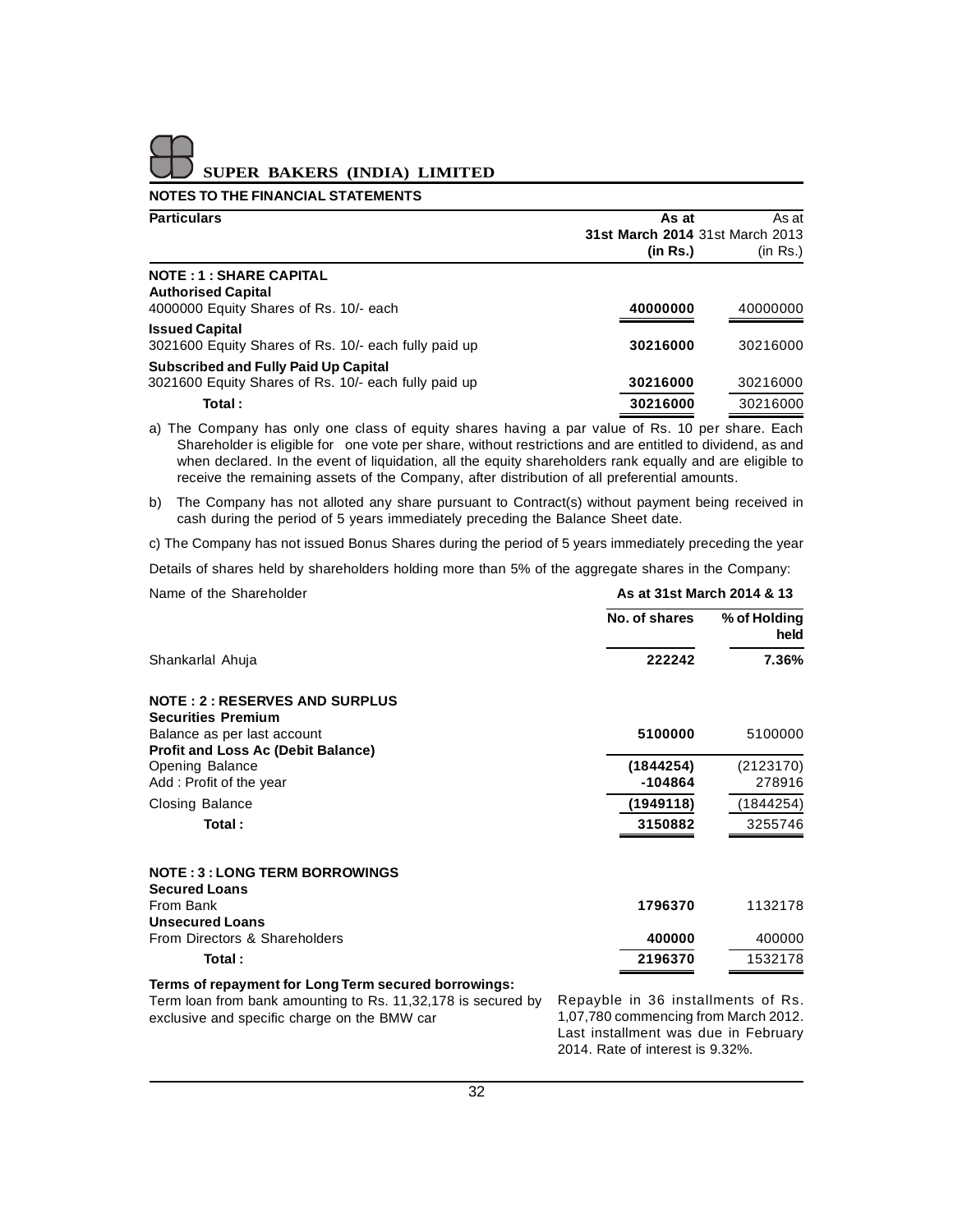# **ANNUAL REPORT 2013-14**

| Term loan from bank amounting to Rs. 25,00,000 is secured by<br>exclusive and specific charge on the Volvo car | Repayble in 36 installments of Rs. 79,575<br>commencing from May 2013. Last<br>installment due in April 2016. Rate of<br>interest is approx. 9%. |
|----------------------------------------------------------------------------------------------------------------|--------------------------------------------------------------------------------------------------------------------------------------------------|
| Terms of repayment for Long Term unsecured borrowings:                                                         |                                                                                                                                                  |
| Term loan from Shareholders & Directors                                                                        | Repayble after a period of 12 months.<br>No interest is provided<br>on the said loan.                                                            |

| <b>Particulars</b>                        | As at                           | As at    |
|-------------------------------------------|---------------------------------|----------|
|                                           | 31st March 2014 31st March 2013 |          |
|                                           | (in Rs.)                        | (in Rs.) |
| <b>NOTE: 4: LONG TERM PROVISIONS</b>      |                                 |          |
| <b>Provision for Gratuity</b>             | 259797                          | 295743   |
| Total:                                    | 259797                          | 295743   |
| <b>NOTE: 5: TRADE PAYABLES</b>            |                                 |          |
| For Goods                                 | 776245                          | 4483095  |
| For Expenses                              | 6196825                         | 3814442  |
| Total:                                    | 6973070                         | 8297537  |
| <b>NOTE: 6: OTHER CURRENT LIABILITIES</b> |                                 |          |
| <b>Provident Fund</b>                     | 8401                            | 6947     |
| <b>TDS Payable</b>                        | 98385                           | 100551   |
| <b>Advances from Customers</b>            | 21636                           | 4000     |
| Deposits from Agents                      | 10608                           | 10608    |
| <b>Outstanding Liabilities</b>            | 511339                          | 486166   |
| Total:                                    | 650369                          | 608272   |
| <b>NOTE: 7: SHORT TERM PROVISIONS</b>     |                                 |          |
| <b>Bonus</b>                              | 50000                           | 50000    |
| Leave Encashment                          | 15000                           | 15000    |
| Income Tax Provision for current year     | 171000                          | 415000   |
| Total:                                    | 236000                          | 480000   |

#### **NOTE : 8 :TANGIBLE ASSETS :**

|    | Particulars                    |          | <b>Gross Block</b> |          |          | Depreciation |                          | Net Block |          |          |
|----|--------------------------------|----------|--------------------|----------|----------|--------------|--------------------------|-----------|----------|----------|
| 0f |                                | As on    | Add/ded.           | As on    | As on    | Provided     | Reversed                 | As on     | As on    | As on    |
|    | Assets                         | 01.04.13 | during the         | 31.03.14 | 01.04.13 |              | during the during the    | 31.03.14  | 31.03.14 | 31.03.13 |
|    |                                |          | year               |          |          | year         | year                     |           |          |          |
|    | A. Land & Building             | 5135146  | $\blacksquare$     | 5135146  | 2049933  | 133940       | $\overline{\phantom{0}}$ | 2183873   | 2951273  | 3085213  |
|    | <b>B.</b> Furniture & Fixtures | 1824835  | ٠                  | 1824835  | 1108438  | 115512       | $\overline{\phantom{a}}$ | 1223950   | 600885   | 716397   |
|    | C. Vehicles                    | 10671405 | 1022845            | 11694250 | 6100454  | 1073160      | 871510                   | 6302104   | 5392146  | 4570951  |
|    | D. Plant & Machinery           |          |                    |          |          |              |                          |           |          |          |
|    | Plant & Machineries            | 13931934 | 248918             | 14180852 | 13931934 | 3429         | $\overline{\phantom{a}}$ | 13935363  | 245489   |          |
|    | Other Machineries              | 713003   |                    | 713003   | 593744   | 33867        | ۰                        | 627611    | 85392    | 119259   |
|    | Office Equipments              | 1959693  | 28060              | 1987753  | 1502273  | 45608        | $\overline{\phantom{a}}$ | 1547881   | 439872   | 457420   |
|    | <b>TOTAL</b>                   | 34236016 | 1299823            | 35535839 | 25286776 | 1405516      | 871510                   | 25820782  | 9715057  | 8949240  |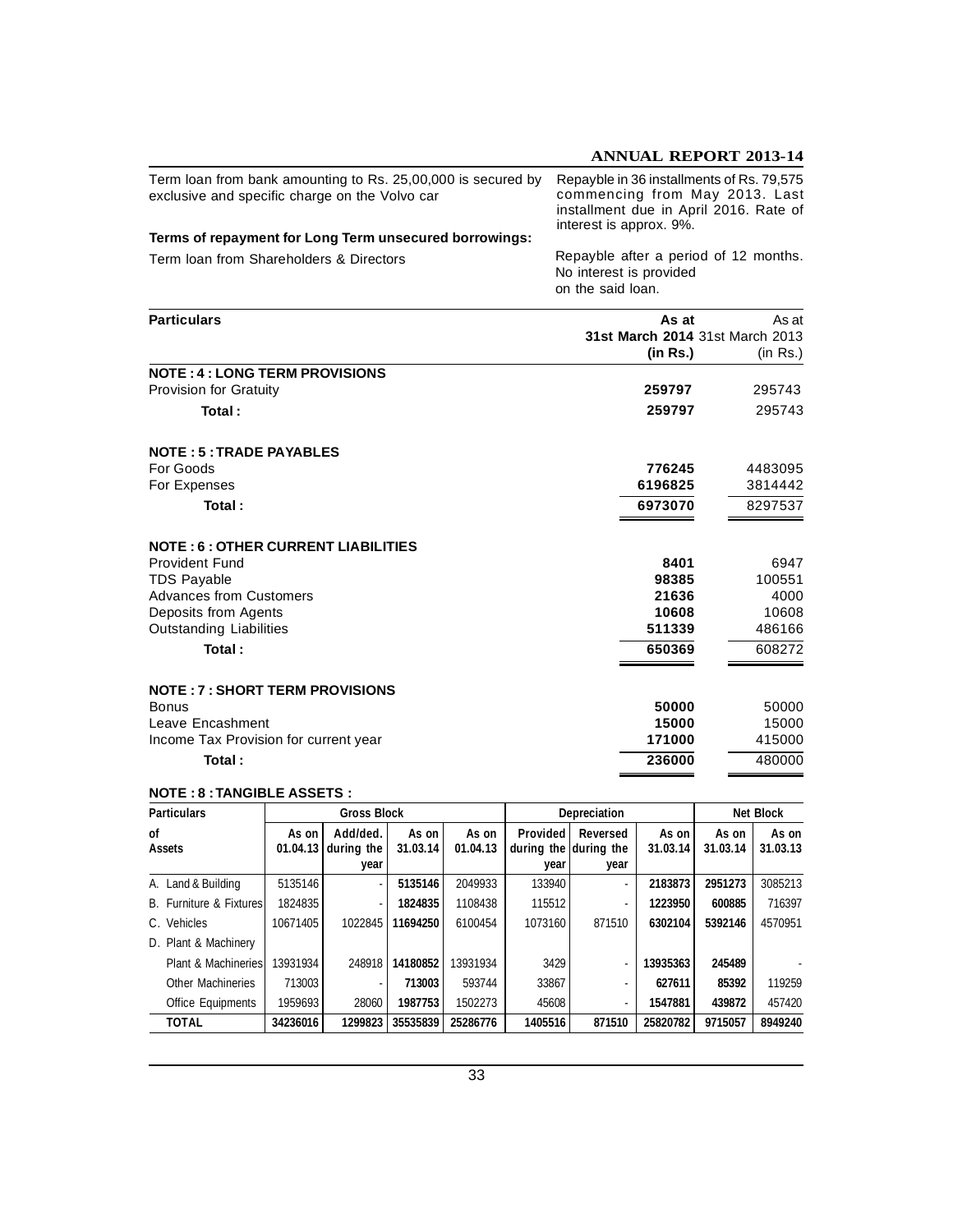| <b>Particulars</b>                                                                                     | As at                           | As at    |
|--------------------------------------------------------------------------------------------------------|---------------------------------|----------|
|                                                                                                        | 31st March 2014 31st March 2013 |          |
|                                                                                                        | (in Rs.)                        | (in Rs.) |
| <b>NOTE: 9: NON CURRENT INVESTMENTS</b>                                                                |                                 |          |
| Non Trade Investments                                                                                  |                                 |          |
| Quoted:                                                                                                |                                 |          |
| Unquoted: F.V. Rs. 10/-<br>100                                                                         | 1000                            | 1000     |
| Equity Shares of Sardar Sahakari Udyog Nagar<br>48700<br>Equity Shares of Parikshit Foods Products Ltd | 97400                           | 97400    |
| 100<br>Equity Shares of Sindh Merc. Co. Op. Bank Ltd.                                                  |                                 | 1000     |
| National Savings Certificate                                                                           | 4725                            | 4725     |
| Total:                                                                                                 | 103125                          | 104125   |
|                                                                                                        |                                 |          |
| <b>NOTE : 10 : DEFERRED TAX ASSETS (NET)</b>                                                           |                                 |          |
| Opening Balance DTA                                                                                    | 619591                          | 386451   |
| Add: Creation of DTA                                                                                   |                                 |          |
| <b>Related to Fixed Assets</b>                                                                         | 1896                            | 223929   |
| Disallowances under the Income Tax Act, 1961<br>Less: Reversal of DTA                                  |                                 | 9211     |
| Disallowances under the Income Tax Act, 1961                                                           | 11107                           |          |
| Total:                                                                                                 | 610380                          | 619591   |
|                                                                                                        |                                 |          |
|                                                                                                        |                                 |          |
| <b>NOTE : 11 : LONG TERM LOANS AND ADVANCES</b>                                                        |                                 |          |
| (unsecured and considered good)                                                                        |                                 |          |
| Advances recoverable in cash or kind or for value to be received                                       | 1058500                         | 1000000  |
| Total:                                                                                                 | 1058500                         | 1000000  |
|                                                                                                        |                                 |          |
| <b>NOTE : 12 : OTHER NON CURRENT ASSETS</b>                                                            |                                 |          |
| Deposits and Other Advances                                                                            | 1400199                         | 1513831  |
| TDS & Advance Tax & FBT Receivable                                                                     | 82955                           | 649884   |
| Income Tax for Block Assessment                                                                        | 3448225                         | 3195000  |
| Total:                                                                                                 | 4931379                         | 5358715  |
|                                                                                                        |                                 |          |
| <b>NOTE: 13: INVENTORIES</b>                                                                           |                                 |          |
| Raw Materials                                                                                          | 7654405                         | 6849360  |
| <b>Packing Materials</b>                                                                               | 1326629                         | 1089525  |
| Spare Parts & Consumable Stores                                                                        | 1048687                         | 983687   |
| <b>Finished Goods</b>                                                                                  | 8165175                         | 4392096  |
| Total:                                                                                                 | 18194896                        | 13314668 |
| <b>Details of Inventories</b>                                                                          |                                 |          |
| <b>Raw Materials</b>                                                                                   |                                 |          |
| Wheat                                                                                                  | 7654405                         | 6849360  |
| <b>Finished Goods</b>                                                                                  |                                 |          |
| Maida                                                                                                  | 2061839                         | 1351242  |
| Sooji                                                                                                  | 58444                           | 440758   |
| Atta                                                                                                   | 1710284                         | 1743164  |
| Bran                                                                                                   | 4334608                         | 856932   |
|                                                                                                        | 8165175                         | 4392096  |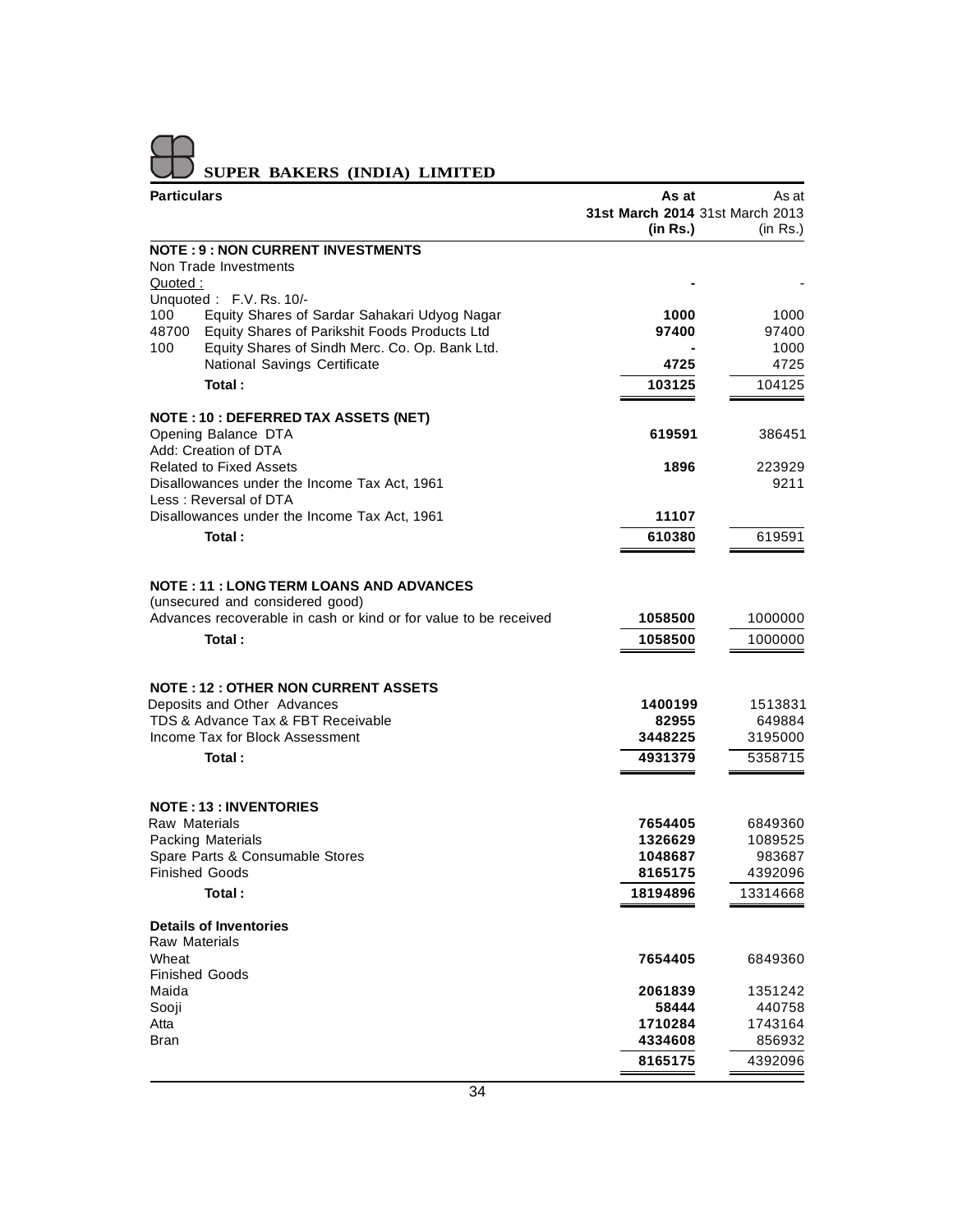| <b>Particulars</b>                                                                                                                      | As at<br>31st March 2015 31st March 2013<br>(in Rs.) | As at<br>(in Rs.) |
|-----------------------------------------------------------------------------------------------------------------------------------------|------------------------------------------------------|-------------------|
| <b>NOTE: 14: TRADE RECIEVABLES</b>                                                                                                      |                                                      |                   |
| Unsecured, considered good<br>Trade receivables outstanding for a period exceeding six<br>months from the date they are due for payment | 2181724                                              | 10031622          |
| Trade receivables outstanding for a period less than six<br>months from the date they are due for payment                               | 3690283                                              | 2525017           |
| Total:                                                                                                                                  | 5872007                                              | 12556639          |
| <b>NOTE: 15: CASH AND CASH EQUIVALENTS</b>                                                                                              |                                                      |                   |
| Balance with Scheduled Bank in Current A/cs<br>Cash on Hand                                                                             | 1250496<br>1217246                                   | 857468<br>1288484 |
| Total:                                                                                                                                  | 2467742                                              | 2145952           |
| <b>NOTE : 16 : SHORT TERM LOANS AND ADVANCES</b>                                                                                        |                                                      |                   |
| <b>Staff Loans</b>                                                                                                                      | 397359                                               | 396509            |
| Supplier Advances                                                                                                                       | 262901                                               | 161726            |
| Total:                                                                                                                                  | 660260                                               | 558235            |
| <b>NOTE: 17: OTHER CURRENT ASSETS</b>                                                                                                   |                                                      |                   |
| Pre-paid Expenses                                                                                                                       | 69142                                                | 78311             |
| Total:                                                                                                                                  | 69142                                                | 78311             |
|                                                                                                                                         | 2013-14                                              | 2012-13           |
|                                                                                                                                         | (in Rs.)                                             | (in Rs.)          |
| <b>NOTE: 18 : REVENUE FROM OPERATIONS</b><br><b>Sale of Products</b>                                                                    |                                                      |                   |
| <b>Manufactured Products</b>                                                                                                            | 154691316                                            | 138489245         |
| Total:                                                                                                                                  | 154691316                                            | 138489245         |
| Details of Sales of Products<br>Maida<br>Sooji<br>Atta<br>Bran<br><b>Custom Milling</b>                                                 | 154691316                                            | 138489245         |
| <b>NOTE: 19: OTHER INCOME</b>                                                                                                           |                                                      |                   |
| Lease Rent Income                                                                                                                       | 480000                                               | 480000            |
| Reversal of Excess Provision of Gratuity<br>Interest Income                                                                             | 35946<br>128181                                      | 0<br>133348       |
| Insurance claim Received                                                                                                                |                                                      | 381595            |
| Total:                                                                                                                                  | 644127                                               | 994943            |
|                                                                                                                                         |                                                      |                   |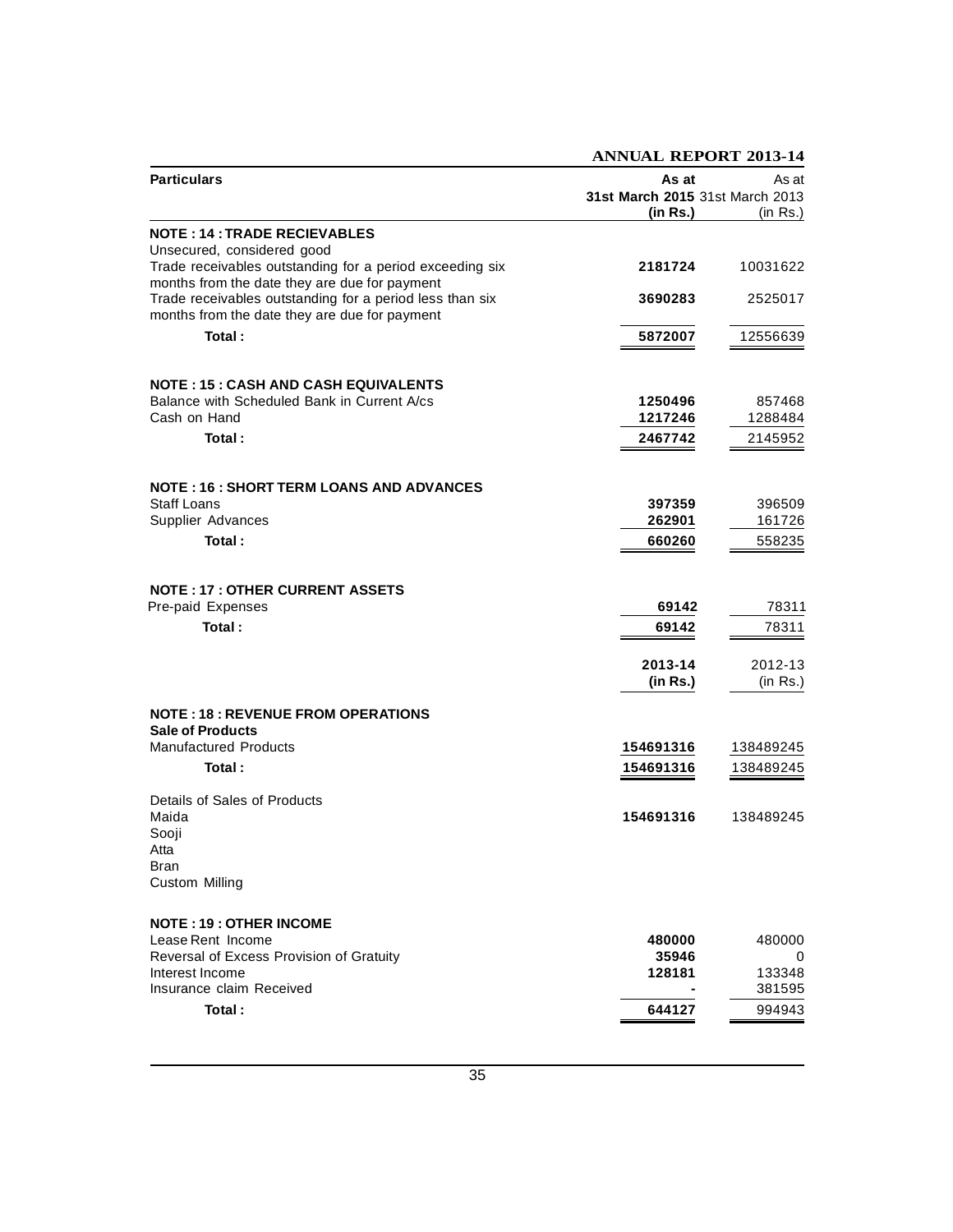| SUPER BAKERS (INDIA) LIMITED                                    |      |                                      |                                      |
|-----------------------------------------------------------------|------|--------------------------------------|--------------------------------------|
| <b>Particulars</b>                                              |      | Year ended<br>on 2013-14<br>(in Rs.) | Year ended<br>on 2012-13<br>(in Rs.) |
| <b>NOTE: 20: CHANGES IN INVENTORIES</b>                         |      |                                      |                                      |
| Opening Stock of Finished Goods                                 |      | 4392096                              | 4360496                              |
| Less: Closing Stock of Finished Goods                           |      | 8165175                              | 4392096                              |
| Total:                                                          |      | (3773079)                            | (31600)                              |
| <b>NOTE: 21: COST OF MATERIALS CONSUMED</b>                     |      |                                      |                                      |
| <b>Raw Material</b>                                             |      | 135772672                            | 114516034                            |
| Packing Material                                                |      | 970612                               | 1565442                              |
| <b>Machinery Spares</b>                                         |      | 135270                               | 319695                               |
| Total:                                                          |      | 136878554                            | 116401171                            |
| <b>Details of Material Consumed</b><br>Raw Material Consumption |      |                                      |                                      |
| <b>Opening Stock</b>                                            |      | 6849360                              | 2208901                              |
| + Purchase                                                      |      | 136577717                            | 119156493                            |
| - Closing Stock                                                 |      | (7654405)                            | (6849360)                            |
| Consumption                                                     |      | 135772672                            | 114516034                            |
| Imported and Indigenous Raw Materials Consumed<br>Imported      | 0%   |                                      |                                      |
| Indigenous                                                      | 100% | 135772672                            | 114516034                            |
|                                                                 |      | 135772672                            | 114516034                            |
|                                                                 |      |                                      |                                      |
| <b>Raw Material Consumed</b><br>Wheat                           |      | 135772672                            | 114516034                            |
| Imported and Indigenous Machinery SparesConsumed                |      |                                      |                                      |
| Imported                                                        | 0%   |                                      |                                      |
| Indigenous                                                      | 100% | 135270                               | 319695                               |
|                                                                 |      | 135270                               | 319695                               |
|                                                                 |      |                                      |                                      |
| <b>NOTE : 22 : PURCHASES &amp; MANUFACTURING EXPS.</b>          |      |                                      |                                      |
| Frieght & Octroi                                                |      | 31265                                | 1116004                              |
| <b>Production Expenses</b><br>Power Consumption                 |      | 2558045<br>4397555                   | 2853843<br>4219794                   |
| Other Purchases & Manufacturing Expenses                        |      | 613310                               | 610606                               |
| <b>Delivery Expenses</b>                                        |      | 3667507                              | 2023379                              |
| Total:                                                          |      | 11267682                             | 10823626                             |
|                                                                 |      |                                      |                                      |
| <b>NOTE: 23 : EMPLOYEE BENEFITS EXPENSE</b>                     |      |                                      |                                      |
| <b>Bonus</b>                                                    |      | 82050                                | 57174                                |
| Leave Encashment Paid                                           |      | 84655                                | 36204                                |
| Gratuity<br>Pension Fund                                        |      | 47977                                | 43909<br>56747                       |
| P.F. Contribution                                               |      | 30568                                | 37277                                |
| Wages                                                           |      | 358660                               | 479629                               |
| Salary                                                          |      | 254180                               | 225430                               |
| Total:                                                          |      | 858090                               | 936370                               |
|                                                                 |      |                                      |                                      |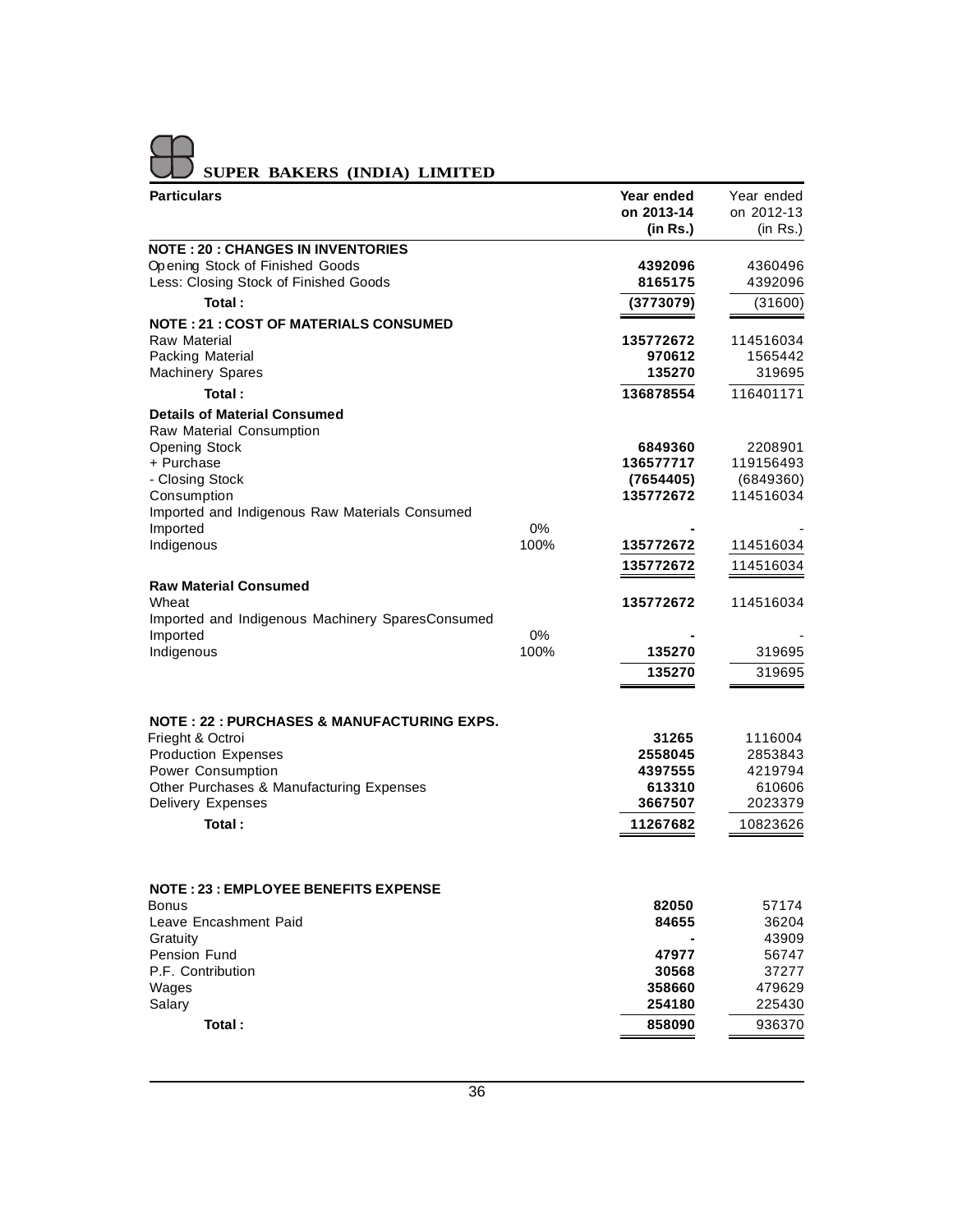|                                                               | <b>ANNUAL REPORT 2013-14</b> |            |
|---------------------------------------------------------------|------------------------------|------------|
| <b>Particulars</b>                                            | Year ended                   | Year ended |
|                                                               | on 2013-14                   | on 2012-13 |
|                                                               | (in Rs.)                     | (in Rs.)   |
| <b>NOTE: 24 : FINANCE COSTS</b>                               |                              |            |
| Interest to Others                                            | 464921                       | 477010     |
| Bank Charges / Interest                                       | 6262                         | 5082       |
| Car Loan Financial Charges                                    | 226481                       | 163881     |
| Total:                                                        | 697664                       | 645973     |
| <b>NOTE: 25 : OTHER EXPENSES</b>                              |                              |            |
| <b>Auditors Remuneration</b>                                  | 102012                       | 80000      |
| Directors Remuneration                                        | 540000                       | 540000     |
| <b>Printing &amp; Stationery Expenses</b>                     | 101982                       | 117883     |
| Postage & Telephone Expenses                                  | 234858                       | 240076     |
| Travelling & Conveyance Expenses                              | 406614                       | 462524     |
| <b>Petrol Expenses</b>                                        | 203754                       | 185950     |
| Advertisement & Sales Promotion Expenses                      | 29989                        | 52857      |
| <b>Brokerage</b>                                              | 218027                       | 319163     |
| Lease Rent                                                    | 702657                       | 697440     |
| Building Repairing & Maintenance Expenses                     | 353232                       | 1132232    |
| Plant & Machinery, Furniture Repairing & Maintenance Expenses | 275264                       | 736403     |
| <b>Electric Expenses</b>                                      | 230125                       | 172759     |
| Others Repairing & Misc Expenses                              | 579010                       | 169351     |
| Subscription & Membership Fees                                | 73991                        | 83754      |
| Insurance Premium                                             | 111664                       | 182461     |
| Legal and Professional Exps                                   | 469716                       | 283485     |
| Loss on Sale of Car                                           | 125499                       | 0          |
| Rebate & Discounts                                            | 2368765                      | 2209550    |
| <b>Office Expenses</b>                                        | 404301                       | 527263     |
| Donation                                                      | 55502                        | 9900       |
| <b>Rent Rates &amp; Taxes</b>                                 | 29381                        | 16930      |
| Shares written off                                            | 1000                         | 0          |
| <b>Professional Tax</b>                                       | 2427                         | 5620       |
| Total:                                                        | 7619770                      | 8225601    |
| <b>Details of Payment to Auditors</b>                         |                              |            |
| <b>Audit Fees</b>                                             | 60000                        | 60000      |
| <b>For Other Matters</b>                                      | 42012                        | 20000      |
| Total :                                                       | 102012                       | 80000      |

#### **NOTES TO THE FINANCIAL STATEMENTS**

- 26. The balances of Sundry Debtors, Creditors, Banks and Loans and Advances to Staff & others are subject to confirmation and reconciliation. In the opinion of the Board of Directors, the current assets, loans and advances are approximately of the value stated, if realized in the ordinary course of business.
- 27. Value of imports on CIF Basis Rs.Nil (Previous Year Rs. Nil). Foreign Exchange Expenditure Rs. Nil (Previous Year Rs. Nil).
- 28. The company has Lease arrangements which are in respect of Operating leases mainly for the factory premises (including office & godown). Generally, these lease arrangements are for a period less than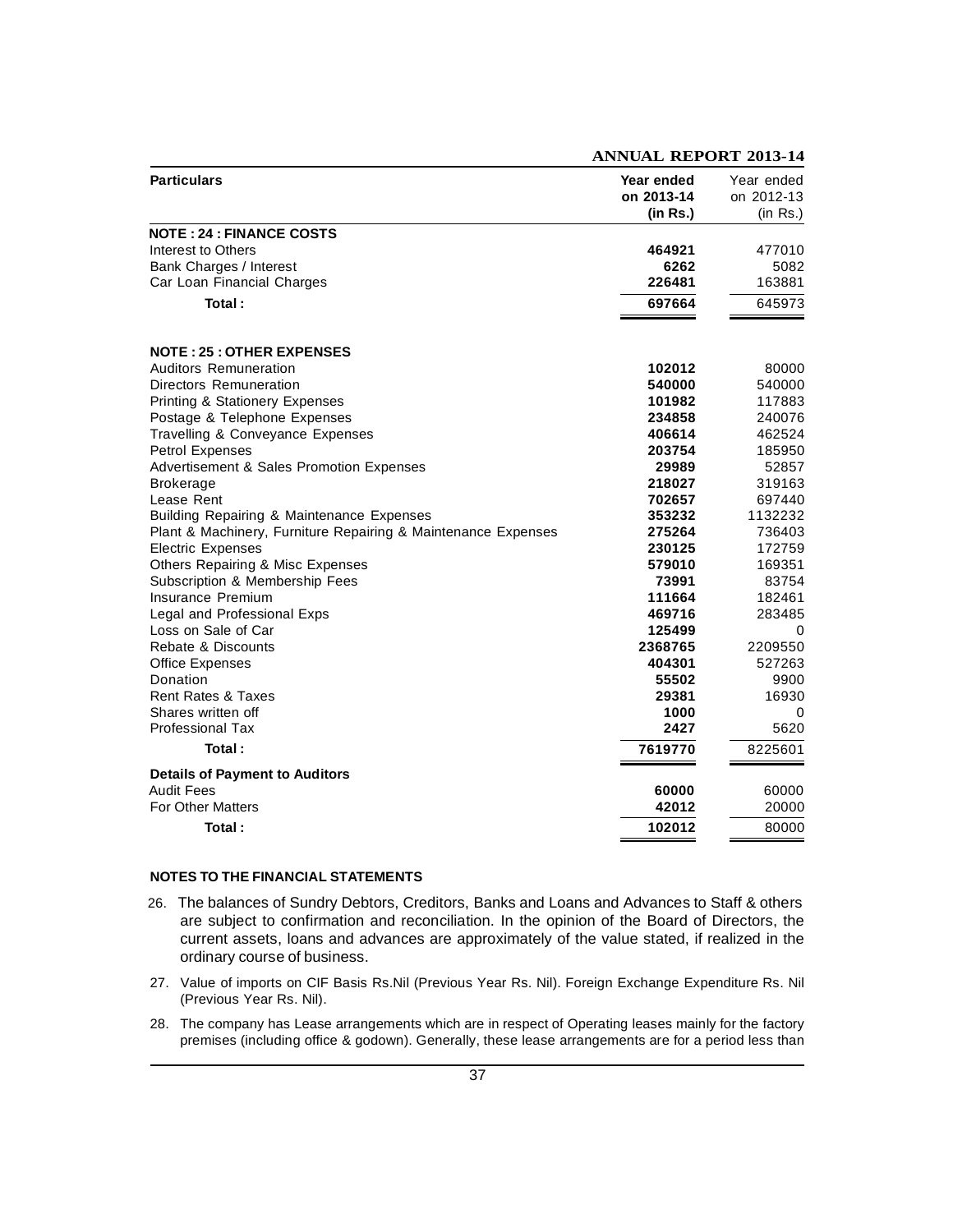a year and are renewable by mutual consent, on mutually agreeable / predetermined terms. The aggregate Lease rentals are charged as "Lease Rent" in Note 25 to the Statement of Profit and Loss Account Details **March 31, 2014** March 31, 2013

Lease Rental Expenses **Rs.6,12,000/-** Rs.6,12,000/-

29. In respect of the Plastic unit, the company has Lease arrangements which are in respect of Operating leases mainly for the factory premises (including office & godown). Generally, these lease arrangements are for a period less than a year and are renewable by mutual consent, on mutually agreeable / predetermined terms. The aggregate Lease rentals are credited as "Lease Rent Income" in Note 19 to the Statement of Profit and Loss Account.

| Details             | <b>March 31, 2014</b> March 31, 2013 |                                    |
|---------------------|--------------------------------------|------------------------------------|
| Lease Rental Income |                                      | <b>Rs.4.80.000/-</b> Rs.4.80.000/- |

- 30. The Revenue Expenses incurred which are wholly and exclusively forthe purpose of the business of the Company have been charged to Profit and Loss Account, though in certain cases like electricity etc., the bills are not in the name of the Company.
- 31. BUSINESS SEGMENT AND OPERATIONS:

In the context of Accounting Standard - 17 on "Segment Reporting", management considers its operations to constitute primary segments namely "MANUFACTURING OF DIFFERENT TYPES OF FLOURS. The Plastic Unit of the Company has been leased out and business is discontinued.

- 32. There are no Micro and Small Enterprise to whom company owes dues, which are outstanding for more than 45 days as on 31st March, 2014. The above information has been determined to the extent such parties could be identified on the basis of the information available with the Company regarding the status of suppliers under the MSME.
- 33. CONTINGENT LIABILITIES:

The demand raised against the Block Assessment Order passed U/s. 158BC of the Income-tax Act, was disputed by the company and in that said matter the Income Tax Appellate Tribunal has passed the order. The order giving effect of the ITAT's order is yet to be given by the Department. The Taxes paid against the income tax liability is shown under the head in Note 12 "Other Non Current Assets" as Income Tax for Block Assessment

34. RELATED PARTY DISCLOSURES :

As per Accounting Standard 18, the disclosures of transactions with the related parties are given below:

| Sr.No. | Name of the Related Parties                 | Nature of relationship<br>withthe Company |
|--------|---------------------------------------------|-------------------------------------------|
| 01.    | M/s. AABAD FOODS PVT. LTD., A'BAD           |                                           |
| 02.    | M/s. SUPER BAKERS (INDIA), A'BAD            |                                           |
| 03.    | M/s. SUPER BAKERS (INDIA), BARODA           |                                           |
| 04.    | M/s. ROYAL FOOD, BARODA                     | <b>ASSOCIATES</b>                         |
| 05.    | M/s. SIDRAL FOODS PVT. LTD., BARODA         |                                           |
| 06.    | M/s. POPULAR BREAD FACTORY, A'BAD           |                                           |
| 07.    | M/s. SUPER BAKERS (INDIA), POLY UNIT BARODA |                                           |
| 08     | M/s. PARIKSIT FOOD PRODUCTS LTD.            |                                           |
| 09.    | MR. ANIL S. AHUJA                           | <b>KEY MANAGERIAL PERSON</b>              |

A) List of related parties where control exists and related parties with whom transactions have taken place and relationships: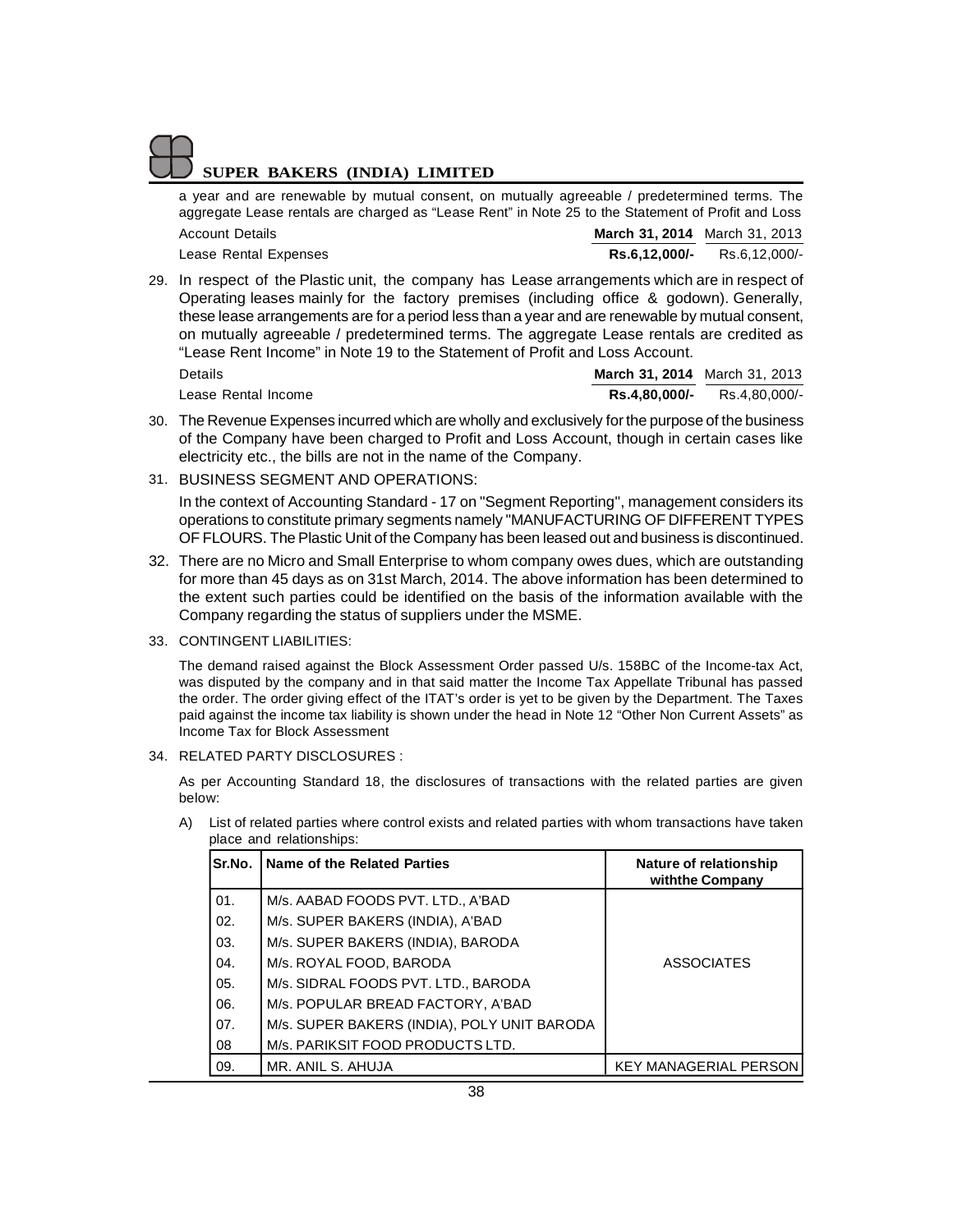#### **ANNUAL REPORT 2013-14**

| B)         | Transactions during the year with related parties : |           |                                           |           | (In Rupees)                 |  |  |
|------------|-----------------------------------------------------|-----------|-------------------------------------------|-----------|-----------------------------|--|--|
|            |                                                     | 2013-14   |                                           | 2012-13   |                             |  |  |
| Sr.<br>No. | Nature of<br>Transation                             | Associate | <b>Key Managerial</b><br><b>Personnel</b> | Associate | Key Managerial<br>Personnel |  |  |
| 01         | Lease Rent                                          | 612000    | ۰                                         | 612000    |                             |  |  |
| 02.        | Lease Rent Income                                   | 480000    | ۰                                         | 480000    |                             |  |  |
| 03.        | Remuneration                                        | ۰         | 540000                                    |           | 540000                      |  |  |

# **STATEMENT OF SIGNIFICANT ACCOUNTING POLICIES AND PRACTICES**

#### 1. BASIS OF ACCOUNTING PREPARATION:

These financial statements have been prepared to comply with Accounting Principles Generally accepted in India, the Accounting Standards notified under the Companies (Accounting Standards) Rules, 2006 and the relevant provisions of the Companies Act, 1956. The financial statements are prepared on accrual basis under the historical cost convention.

2. USE OF ESTIMATES:

The preparation of financial statements requires the management of the company to make estimates and assumptions that effect the reported balances of assets and liabilities and disclosures relating to the contingent liabilities as at the date of the financial statements and reported amounts of income and expenses during the year. Difference between the actual results and estimates are recognized in the period in which the results are known / materialized.

#### 3. FIXED ASSETS:

#### Own Fixed Assets

Fixed Assets are stated at historical cost of acquisition less accumulated depreciation. Cost includes related expenditure incurred for bringing the asset to its working condition for its intended use.

#### Leased Fixed Assets

Operating Leases: Rentals are expensed with reference to lease terms and other considerations.

#### 4. DEPRICIATION

Depreciation on fixed assets has been provided on Straight Line Method at the rates prescribed in Schedule XIV of The Companies Act, 1956.

Depreciation on assets acquired and put to use during the year is provided on pro-rata basis. Depreciation on assets sold during the year have been provided for till the date of sale on pro-rata basis.

- 5. INVENTORIES:
	- a. Raw materials are stated at cost or net realizable value whichever is lower. Cost includes expenses for procuring the same and is computed on First In First Out basis.
	- b. Stock of finished goods and materials in process have been valued at cost or net realizable value whichever is lower. The cost includes direct cost and attributable overheads.
	- c. Packing materials, stores and spares are stated at cost or net realizable value whichever is lower. Cost is computed on First in first out basis.

### 6. INVESTMENTS:

Long term investments are stated at cost less provision for other than temporary diminution in value.

7. EVENTS OCCURRING AFTER THE BALANCE SHEET DATE:

Events occurring after the Balance sheet date have been considered in the preparation of financial statements.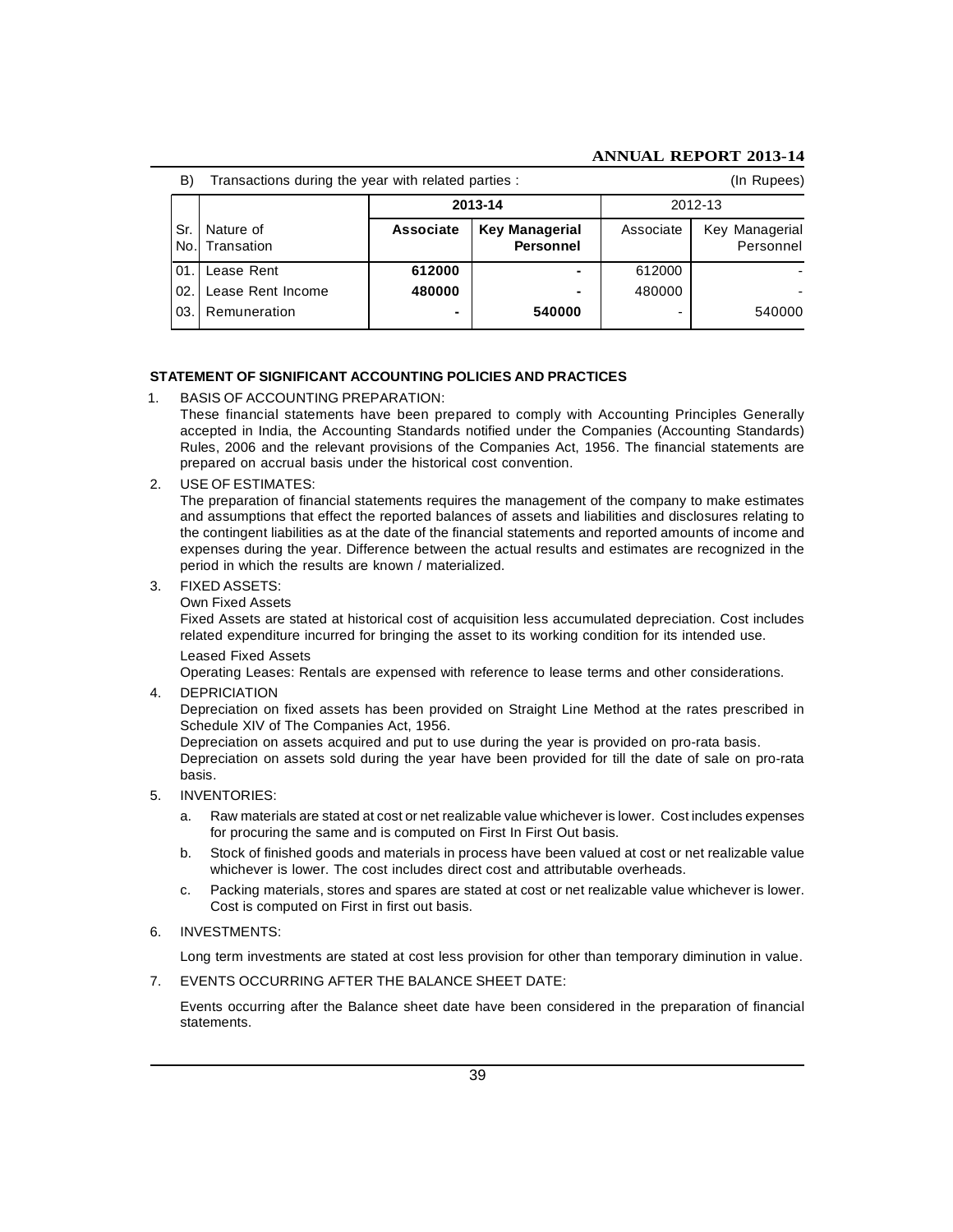

#### REVENUE RECOGNITION:

Sales are recorded net of returns, trade discounts, rebates and sales taxes.

Lease Rent Income is recognized on the basis of terms of agreement.

#### 9. RETIREMENT BENEFITS:

- i. The Company makes the contributions to Provident Fund at the prescribed rates and accounts the same on basis of actual liability. .
- ii. The Present value of the defined benefit obligation and the related current service cost were measured for Gratuity with actuarial valuation being carried out at the year end.
- iii. Leave encashment are not ascertained actuarially but provided for at the gross undiscounted amount payable, the effect of which on accounts is not material.

#### 10. TAXATION:

Tax expense comprises of current tax and deferred tax.

Current tax is measured at the amount expected to be paid to the tax authorities, using the applicable tax rates. The Company provides for Income Tax on estimated taxable income and based on expected outcome of assessments/appeals, in accordance with the provisions of the Income Tax Act, 1961 and rules framed there under.

Deferred income tax reflect the current period timing differences between taxable income and accounting income for the period and reversal of timing differences of earlier years/period. Deferred tax assets are recognized only to the extent that there is a reasonable certainty that sufficient future income will be available except that deferred tax assets, in case there are unabsorbed depreciation or losses, are recognized if there is virtual certainty that sufficient future taxable income will be available to realize the same.

Deferred tax assets and liabilities are measured using the tax rates and tax law that have been enacted or substantively enacted by the Balance Sheet date.

As per our Report of even date attached For **T. K. TEKWANI & CO**. Chartered Accountants

#### **(TULSIRAM TEKWANI)**

Proprietor (Membership No. 33551) [FRN No. : 110851W] Place : Ahmedabad Date:  $30<sup>th</sup>$  May, 2014

For & On Behalf of Board of Directors of **Super Bakers (India) Limited**

**SHANKAR T. AHUJA ANIL S. AHUJA** Chairman Managing Director

Place : Ahmedabad Date:  $30<sup>th</sup>$  May, 2014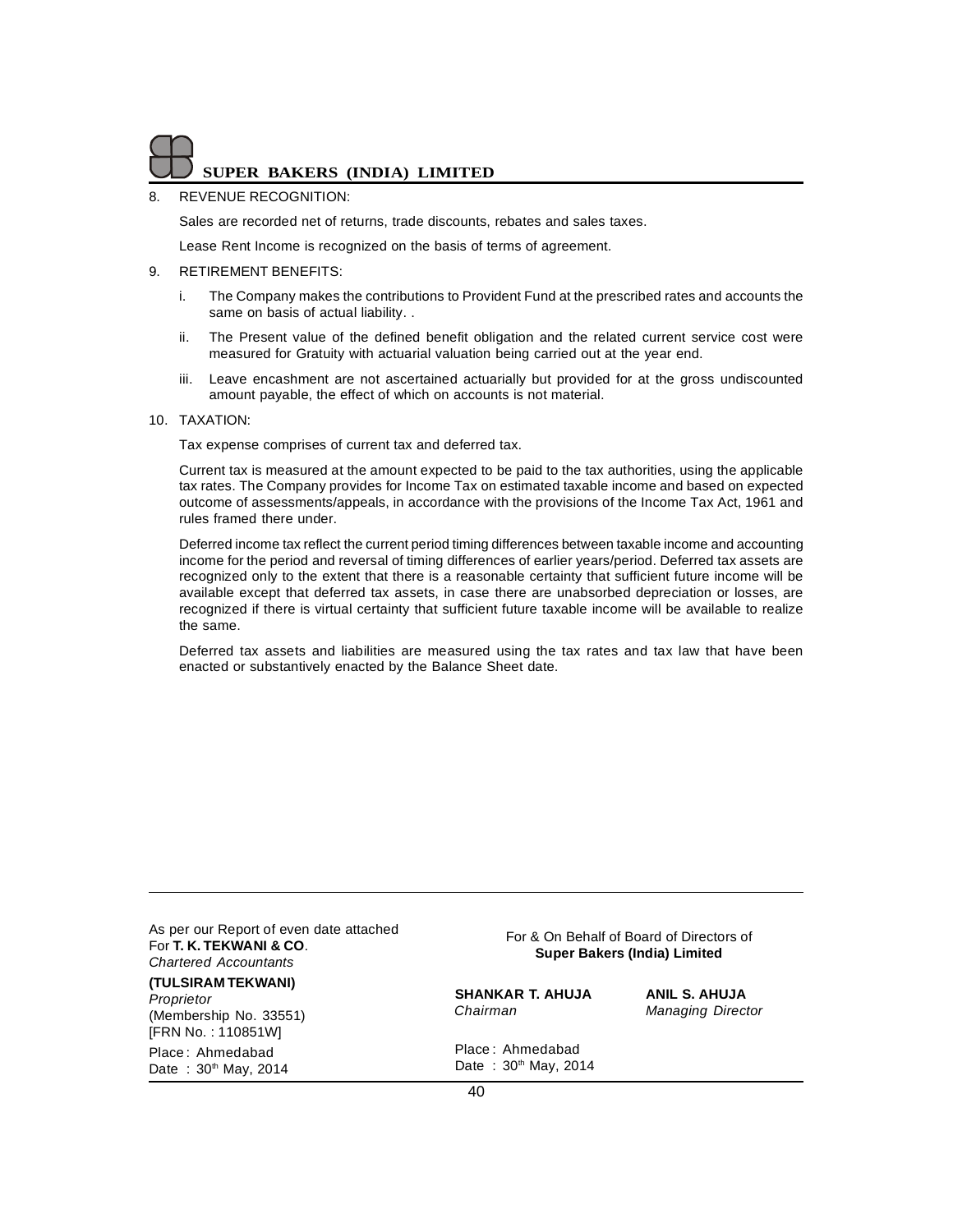#### **SUPER BAKERS (INDIA) LIMITED [CIN: L74999GJ1994PLC021521] Registered Office:**

Near Bank of Baroda, Anil Starch Mill Road, Naroda Road, Ahmedabad 380 025

#### FORM MGT-11 **PROXY FORM**

[Pursuant to Section 105(6) of the Companies Act, 2013 and Rule 19(3) of the Companies (Management and Administration) Rules, 2014)]

Name of the member (s): Registered Address:

Email Id:

Folio No./ DPID-Client ID:

I/We, being the member (s) of …...........................……. Shares of the above named Company, hereby appoint:

**1.** Name: ……………………..........................Address: …........................................................................................... Email Id: ………………....................................………. Signature: ……….............……………… or failing him **2.** Name: ……………………..........................Address: …...........................................................................................

Email Id: ………………………………………………………………………………Signature: ……………………………………………………………………………

as my/ our proxy to attend and vote (on a poll) for me as me/us and on my/ our behalf at the 20<sup>th</sup> Annual General Meeting of the Company, to be held on Saturday, the  $27<sup>th</sup>$  September, 2014 at 1.00 p.m. at the Registered Office of the Company at Near Bank of Baroda, Anil Starch Mill Road, Naroda Road, Ahmedabad 380 025 and at any adjournment thereof in respect of such resolutions as are indicated below:

|                          | <b>Resolution Resolution</b>                                                                                                                                                                                                   |            | <b>Optional</b> |  |
|--------------------------|--------------------------------------------------------------------------------------------------------------------------------------------------------------------------------------------------------------------------------|------------|-----------------|--|
| No.                      |                                                                                                                                                                                                                                | <b>For</b> | Against         |  |
| <b>Ordinary Business</b> |                                                                                                                                                                                                                                |            |                 |  |
| 1                        | Adoption of audited Balance Sheet as at 31 <sup>st</sup> March, 2014, and the Statement<br>of Profit and Loss for the year ended on that date together with the Reports<br>of the Board of Directors and the Auditors thereon. |            |                 |  |
| 2                        | Re-Appointment of Mr. Sunil S. Ahuja, liable to retire by rotation and being<br>eligible, offers himself for re-appointment                                                                                                    |            |                 |  |
| 3                        | Appointment of Statutory Auditors of the Company                                                                                                                                                                               |            |                 |  |
| <b>Special Business</b>  |                                                                                                                                                                                                                                |            |                 |  |
| 4                        | Appointment of Mr. Arvindkumar P. Thakkar as an Independent Director of<br>the Company                                                                                                                                         |            |                 |  |
| 5                        | Appointment of Ms. Karuna Advani as an Independent Director of the<br>Company.                                                                                                                                                 |            |                 |  |
| 6                        | Special Resolution for Borrowing Limit under Section 180(1)(c) of the<br>Companies Act, 2013                                                                                                                                   |            |                 |  |
| 7                        | Special Resolution for creation of charge/mortgage under Section 180(1)(a)<br>of the Companies Act, 2013                                                                                                                       |            |                 |  |

| Affix                |
|----------------------|
| Signature<br>Revenue |
| Stamp                |

**Note: This form of proxy in order to be effective should be duly completed and deposited at the Registered Office of the Company, not less than 48 hours before the commencement of the Meeting.**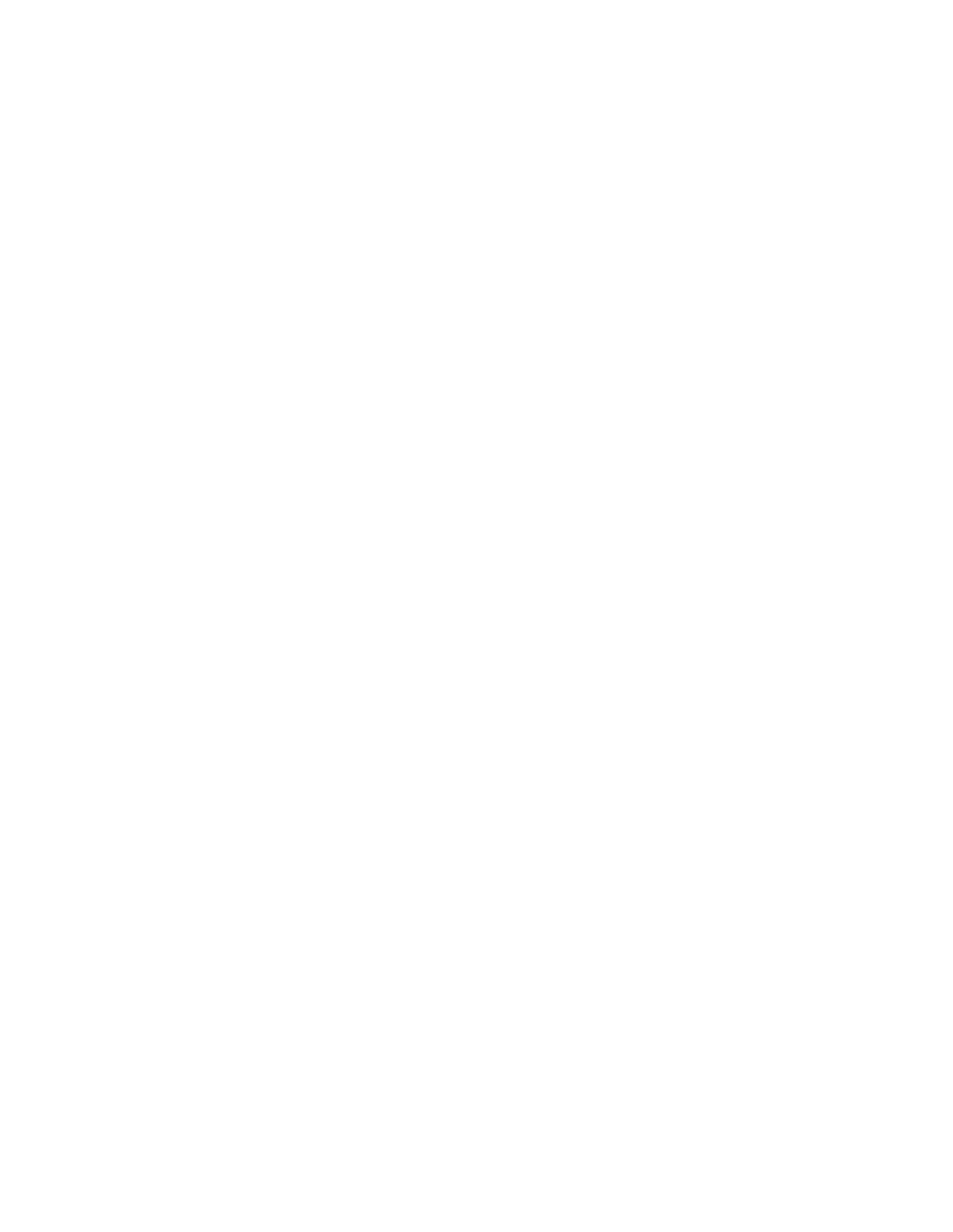#### **SUPER BAKERS (INDIA) LIMITED [CIN: L74999GJ1994PLC021521] Registered Office:**

Near Bank of Baroda, Anil Starch Mill Road, Naroda Road, Ahmedabad 380 025 Phone : (079)2220 3739 Fax: (079) 22201788 / 26588065 E-mail : super@supershuddhatta.com

#### FORM MGT-12 **BALLOT FORM (TO BE USED BY SHAREHOLDERS PERSONALLY PRESENT/THROUGH PROXY AT THE MEETING AND HAVE NOT OPTED FOR E-VOTING)**

|   | Name and address of the Sole/<br>First named Shareholder                                                                                                                                             |  |  |  |
|---|------------------------------------------------------------------------------------------------------------------------------------------------------------------------------------------------------|--|--|--|
|   | Name(s) of the Joint Holder(s) (if any)                                                                                                                                                              |  |  |  |
| 3 | Registered Folio No./ DPID-Client ID                                                                                                                                                                 |  |  |  |
| 4 | Number of Shares(s) held                                                                                                                                                                             |  |  |  |
| 5 | I/We hereby exercise my/our assent or dissent by way of vote(s) at the time of my/our personal<br>presence/through proxy at the General Meeting in respect of the Ordinary & Special resolutions set |  |  |  |

out in the Notice of 20<sup>th</sup> Annual General Meeting (AGM) of the Company held on Saturday, the  $27<sup>th</sup>$ September, 2014, by placing the tick  $($  $)$  mark at the appropriate box below:

| No.                      | <b>Resolution   Resolutions</b>                                                                                                                                                                                                   | No. of<br><b>Shares</b> | (FOR)<br>I/We assent<br>to the<br>resolution | (AGAINST)<br>I/We dissent<br>the<br>resolution |
|--------------------------|-----------------------------------------------------------------------------------------------------------------------------------------------------------------------------------------------------------------------------------|-------------------------|----------------------------------------------|------------------------------------------------|
| <b>Ordinary Business</b> |                                                                                                                                                                                                                                   |                         |                                              |                                                |
| 1                        | Adoption of audited Balance Sheet as at 31 <sup>st</sup> March,<br>2014, and the Statement of Profit and Loss for the<br>year ended on that date together with the Reports<br>of the Board of Directors and the Auditors thereon. |                         |                                              |                                                |
| $\mathcal{P}$            | Re-Appointment of Mr. Sunil S. Ahuja, liable to retire<br>by rotation and being eligible, offers himself for<br>re-appointment                                                                                                    |                         |                                              |                                                |
| 3                        | Appointment of Statutory Auditors of the Company                                                                                                                                                                                  |                         |                                              |                                                |
| <b>Special Business</b>  |                                                                                                                                                                                                                                   |                         |                                              |                                                |
| 4                        | Appointment of Mr. Arvindkumar P. Thakkar as an<br>Independent Director of the Company                                                                                                                                            |                         |                                              |                                                |
| 5                        | Appointment of Ms. Karuna Advani as an<br>Independent Director of the Company.                                                                                                                                                    |                         |                                              |                                                |
| 6                        | Special Resolution for Borrowing Limit under<br>Section 180(1)(c) of the Companies Act, 2013                                                                                                                                      |                         |                                              |                                                |
| $\overline{7}$           | Special Resolution for creation of charge/mortgage<br>under Section 180(1)(a) of the Companies Act, 2013                                                                                                                          |                         |                                              |                                                |

#### Place :

Date : (Signature of the Shareholder/Proxy)

**No th te: This Ballot is to be used for exercising voting at the time of 20 Annual General Meeting to be th held on Friday, the 27 September, 2014 by shareholders/proxy. Duly filled in and signed ballot form should be dropped in the Ballot box kept at the venue of AGM.**